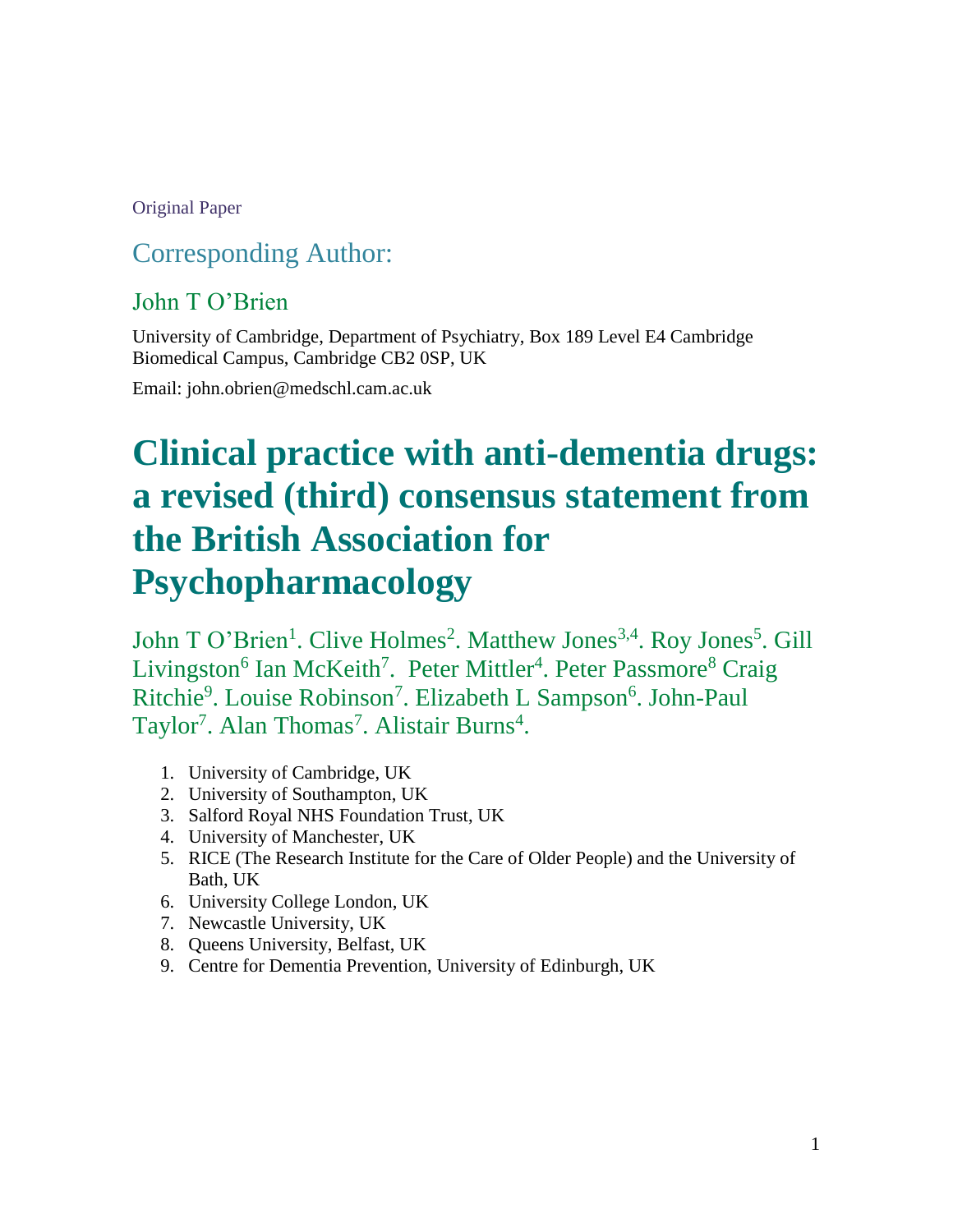### Abstract

The British Association for Psychopharmacology (BAP) coordinated a meeting of experts to review and revise its previous (2011) Guidelines for clinical practice with anti-dementia drugs. As before, levels of evidence were rated using accepted standards which were then translated into grades of recommendation A to D, with A having the strongest evidence base (from randomised controlled trials) and D the weakest (case studies or expert opinion).

Current clinical diagnostic criteria for dementia have sufficient accuracy to be applied in clinical practice (B) and both structural (CT and MRI) and functional (PET and SPECT) brain imaging can improve diagnostic accuracy in particular situations (B). Cholinesterase inhibitors (ChEI; donepezil, rivastigmine, and galantamine) are effective for cognition in mild to moderate Alzheimer's disease (AD)(A), memantine for moderate to severe AD (A) and combination therapy (ChEI and memantine) may be beneficial (B). Drugs should not be stopped just because dementia severity increases (A). Until further evidence is available other drugs, including statins, anti-inflammatory drugs, vitamin E, nutritional supplements and ginkgo biloba, cannot be recommended either for the treatment or prevention of AD (A). Neither ChEI nor memantine are effective in those with Mild Cognitive Impairment (A). ChEI are not effective in frontotemporal dementia and may cause agitation (A), though selective serotonin reuptake inhibitors may help behavioural (but not cognitive) features (B). ChEI should be used for the treatment of people with Lewy body dementias (both Parkinson's disease dementia and dementia with Lewy bodies), and memantine may be helpful (A). No drugs are clearly effective in vascular dementia, though ChEI are beneficial in mixed dementia (B). Early evidence suggests multifactorial interventions may have potential to prevent or delay the onset of dementia (B). Though the consensus statement focuses on medication, psychological interventions can be effective in addition to pharmacotherapy, both for cognitive and non-cognitive symptoms. Many novel pharmacological approaches involving strategies to reduce amyloid and/or tau deposition in those with or at high risk of AD are in progress. Though results of pivotal studies in early (prodromal/mild) AD are awaited, results to date in more established (mild to moderate) AD have been equivocal and no disease modifying agents are either licensed or can be currently recommended for clinical use.

### Keywords

Dementia, Alzheimer's disease, Lewy, vascular, frontotemporal, guidelines, treatment, management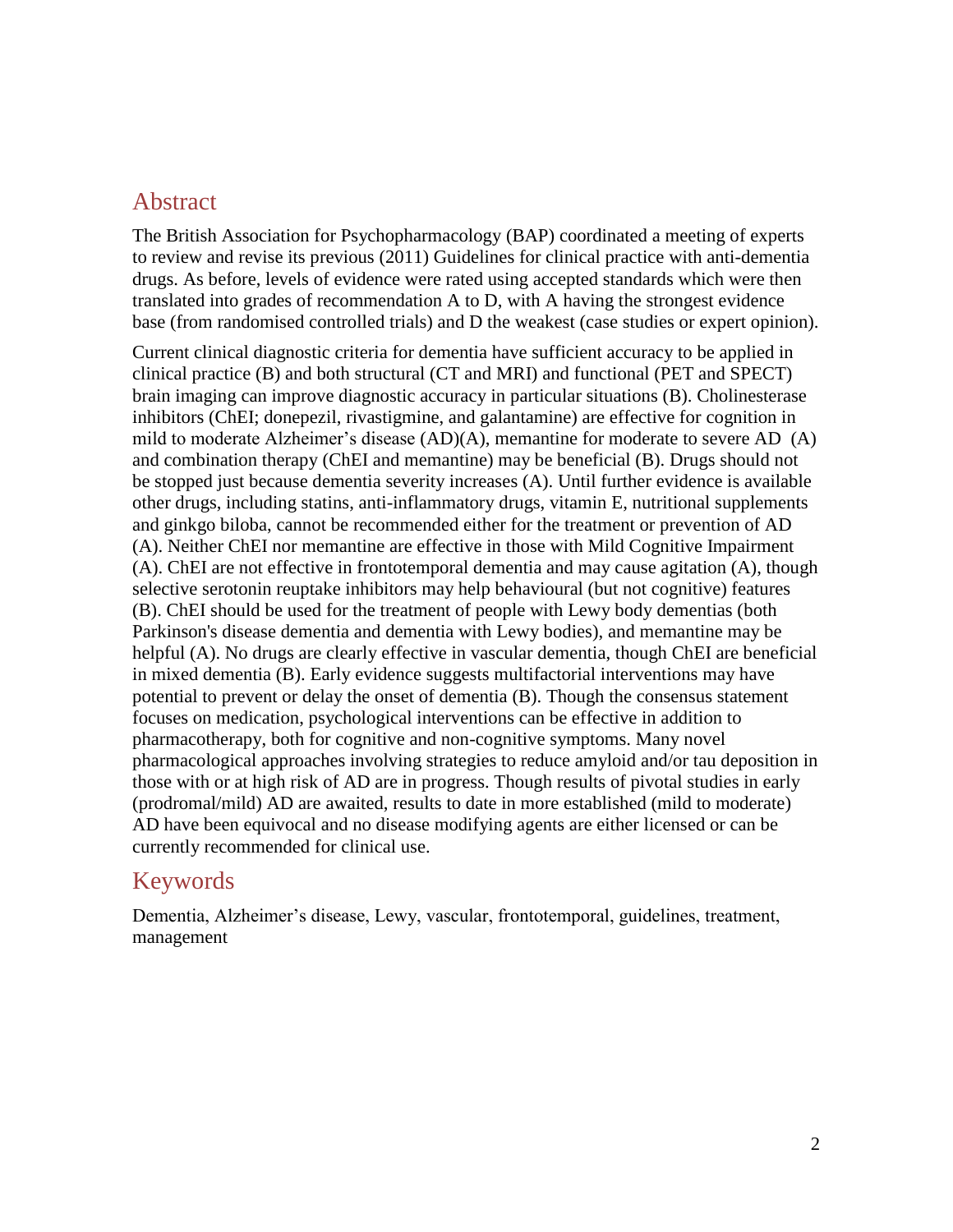# **Table of Contents**

| MILD COGNITIVE IMPAIRMENT, MCI DUE TO AD AND PRODROMAL ALZHEIMER'S DISEASE  30 |  |
|--------------------------------------------------------------------------------|--|
|                                                                                |  |
|                                                                                |  |
|                                                                                |  |
|                                                                                |  |
|                                                                                |  |
|                                                                                |  |
|                                                                                |  |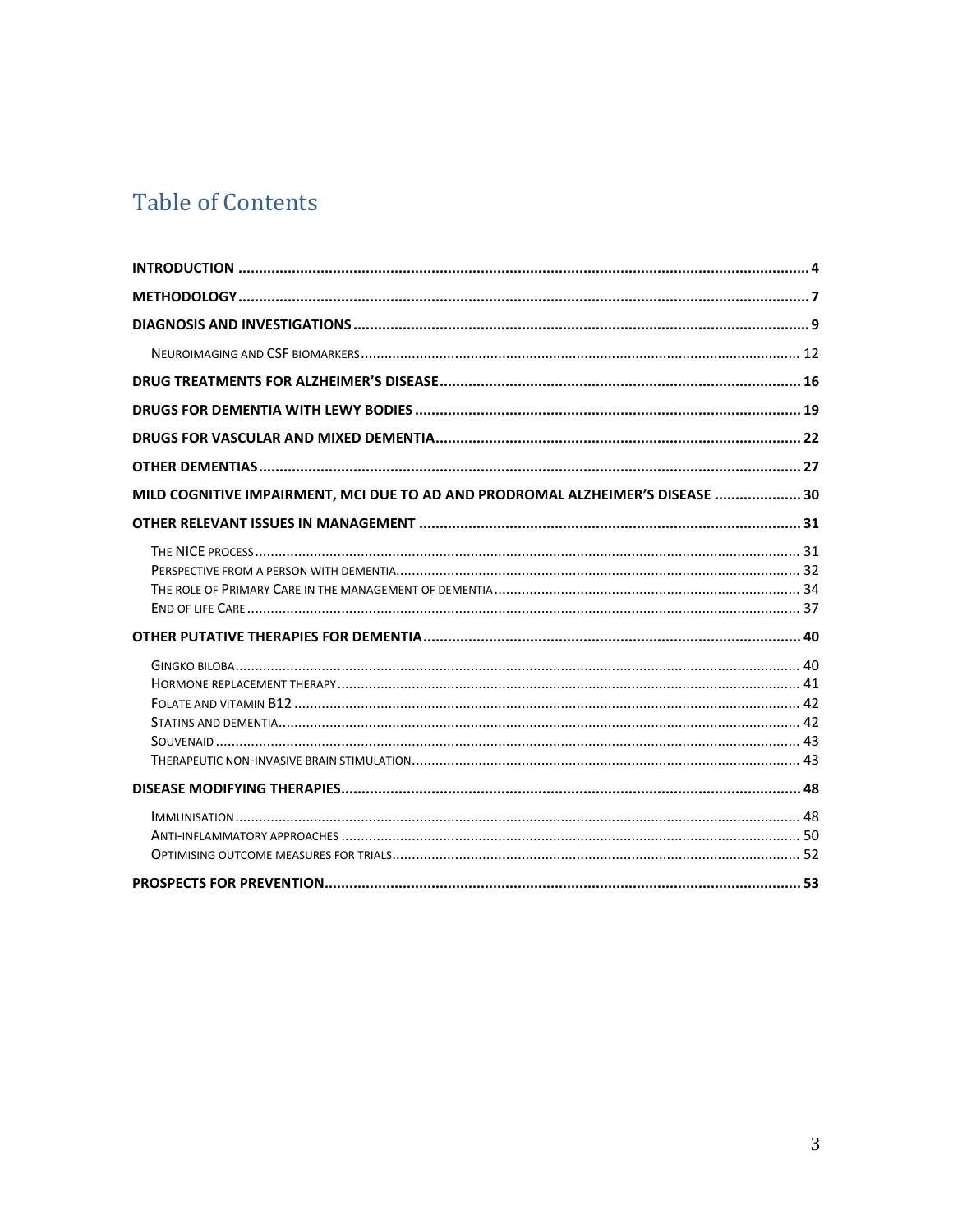### <span id="page-3-0"></span>Introduction

The British Association for Psychopharmacology (BAP) produced a first edition of clinical practice guidelines for anti-dementia drugs in 2006 (Burns and O'Brien, 2006), which were subsequently revised (O'Brien and Burns, 2011). As with other BAP guidelines, these were explicitly based on the published evidence available and formulated by an expert group following a face to face consensus meeting. Given advances in the field, a review of these guidelines was planned at that stage for five years later. An expert consensus group therefore reconvened to review and grade the strength of current evidence, consider its clinical implications and agree on revised guidelines for the use of anti-dementia drugs. The focus was on new evidence which had become available since the first guidelines were published. The current, third, revision of the guidelines have been drawn up after extensive feedback from participants and have undergone independent peer review prior to publication. The revised guideline covers the diagnosis of dementia, its treatment with antidementia drugs, its management in primary and secondary care and its prevention. The guidelines do not directly deal with drug treatments specifically for behavioural disturbances in dementia (e.g. antidepressants, antipsychotics and other agents) but do consider these symptoms when impacted upon by drugs aimed specifically at the disease processes thought to underpin the cognitive decline.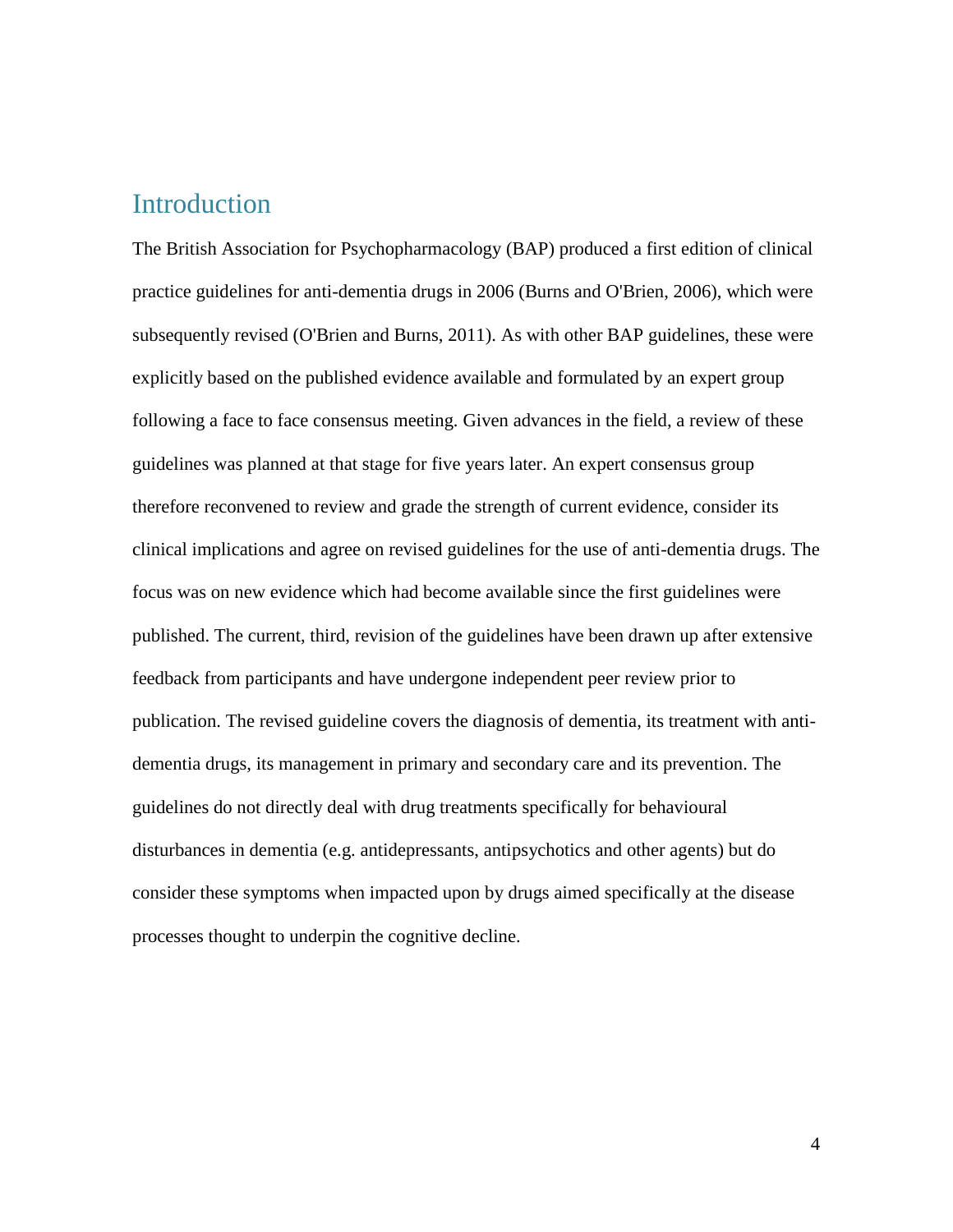Dementia affects around 800 000 people in the UK, of which Alzheimer's disease (AD) is the commonest cause (60%) followed by vascular dementia (VaD, 15-20%), dementia with Lewy bodies (DLB, 10-15%), frontotemporal dementias, other rarer causes and occasionally reversible conditions (5%). These figures include a substantial proportion of cases where there is evidence of mixed pathology, which is more common in older people. The diagnosis of subtype of dementia is based on clinical history, physical and mental state (cognitive) examination and appropriate investigations. Currently the mainstay of pharmacological treatment for the cognitive deficits of AD are the cholinesterase inhibitors (ChEI; donepezil, Aricept®; galantamine, Reminyl®; and rivastigmine, Exelon®), which are licensed for the treatment of mild to moderate disease; and memantine, (Ebixa®) licensed for moderate to severe illness. There is general agreement that anticholinergic burden should be minimised in those with dementia, especially before prescribing cholinergic medication. Anticholinergic use has been associated with poorer cognitive and functional performance, cognitive decline (Ancelin et al. 2006; Fox et al. 2011; Shah et al. 2013) and with increased risk for dementia (Gray et al. 2015). Scales to assess anticholinergic burden are available (for reviews see Salahudeen et al. 2015; Cardwell et al. 2015) and while minimising anticholinergic burden makes clinical sense, there are no definitive studies on the effects of such a reduction on cognitive and functional decline in people with dementia.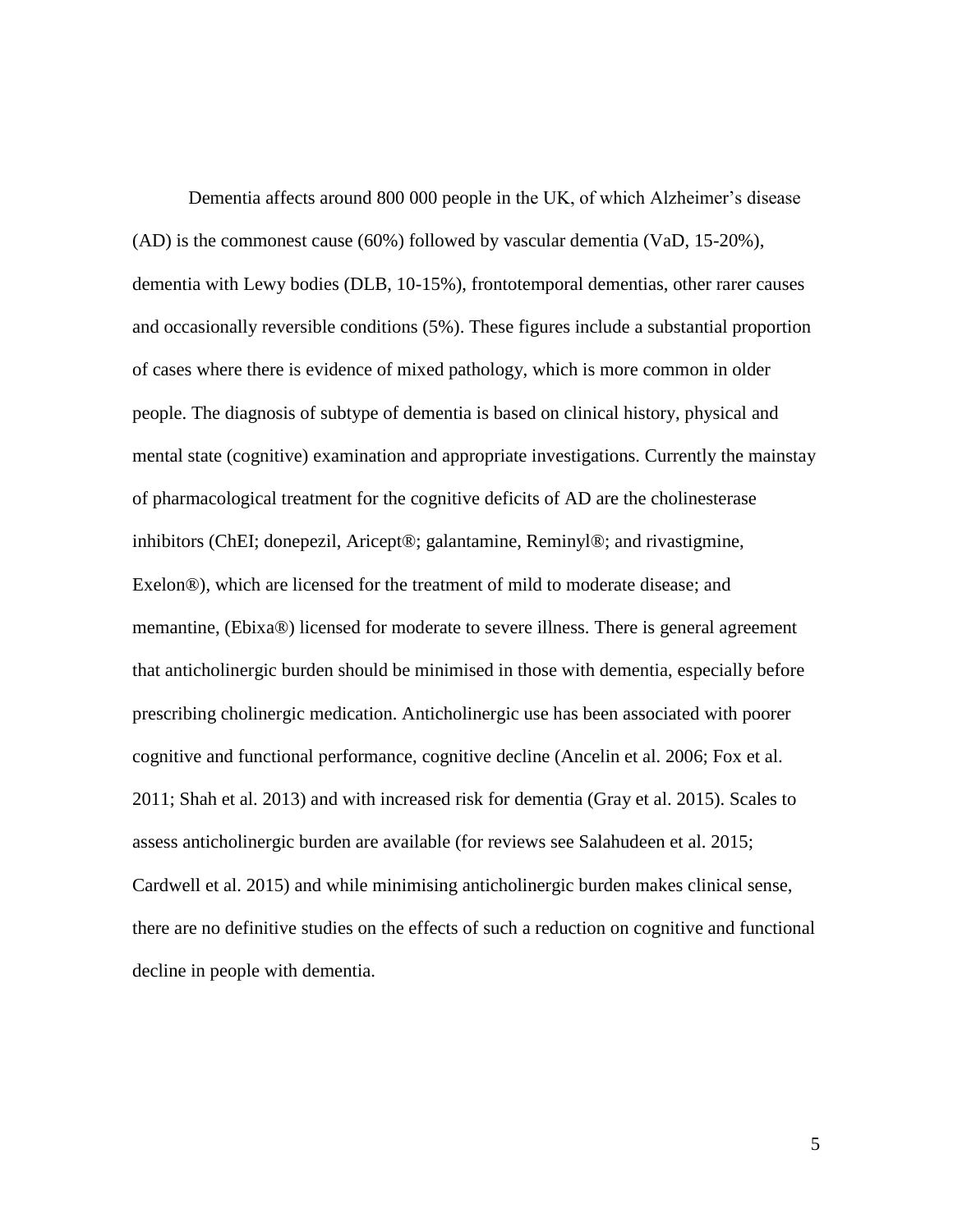Associated non-cognitive symptoms, often called behavioural and psychological symptoms of dementia (BPSD), are frequently seen in all dementias, cause distress to patients and carers and are a major factor in predicting institutional care. Many types of BPSD, including agitation, aggression and psychosis, have traditionally been treated with neuroleptic (antipsychotic) agents. However, concerns over cerebrovascular adverse events and increased mortality has forced consideration of alternative approaches to the treatment of BPSD, including ChEI, memantine and increased the emphasis on non-pharmacological therapies including activity, music therapy and aromatherapy. Management of VaD primarily involves the identification and treatment of vascular risk factors, amelioration of BPSD and, where there is coexistent AD, prescription of ChEI and memantine. DLB is treated symptomatically with cautious use of anti-parkinsonian medication where necessary (L-dopa monotherapy having the least propensity to exacerbate psychosis) and ChEI. Management of BPSD is more challenging and antipsychotic drugs should be avoided because of parkinsonian side effects and the likelihood of prolonged and severe sensitivity reactions.

Other guidelines and guidance are available for the diagnosis and treatment of dementia, including those of the National Institute for Health and Clinical Excellence (www.nice.org.uk), the European Federation of Neurological Sciences (Hort et al., 2010; Schmidt et al., 2015; Waldemar et al., 2007), the American Academy of Neurology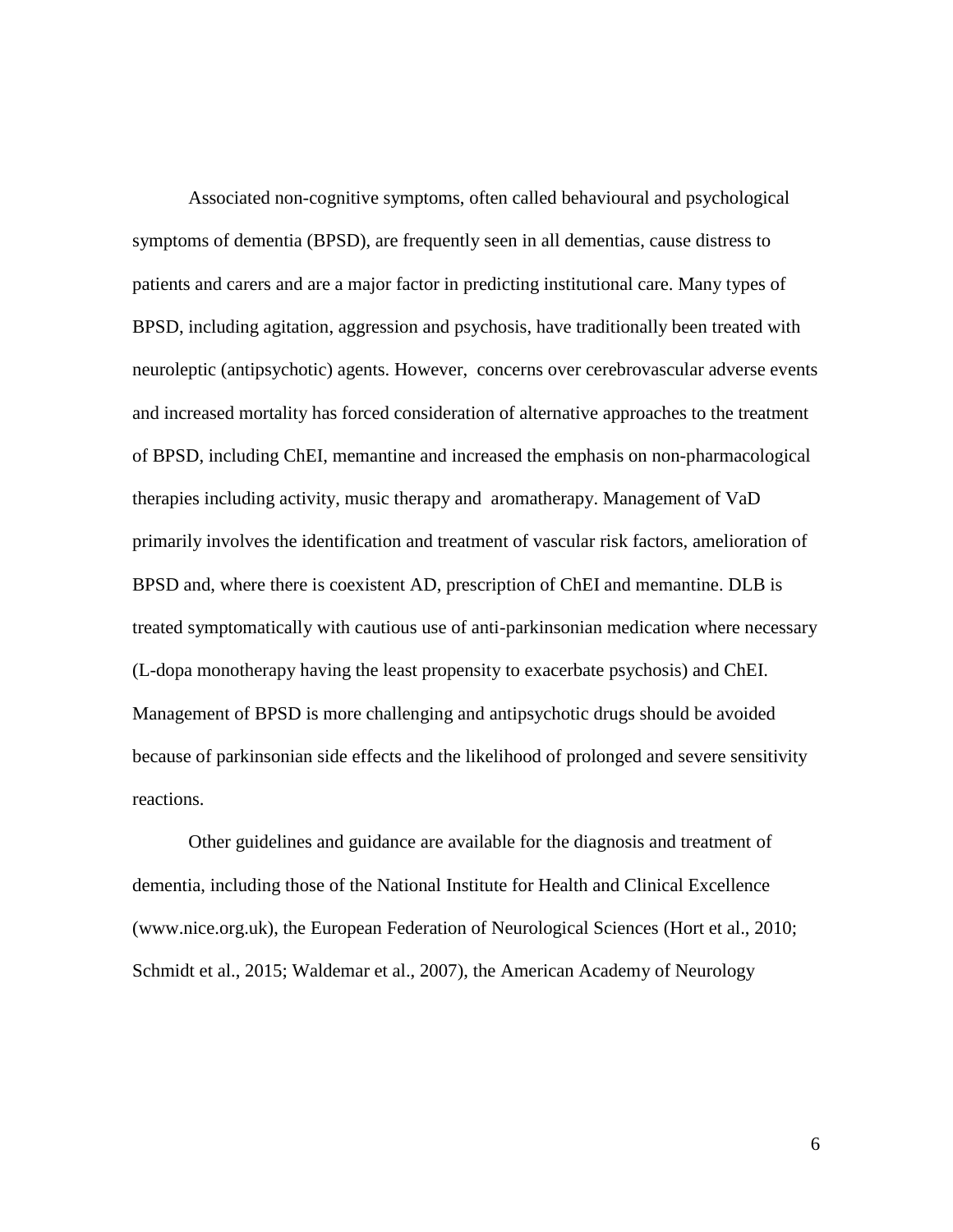(Knopman et al., 2001) and the Scottish Intercollegiate Guidelines network (SIGN) (www.sign.ac.uk). Guidelines are also available on non-pharmacological management, which is not discussed in detail here (BPS, 2014).

# <span id="page-6-0"></span>Methodology

We held a consensus meeting in London in March 2016. The participants were selected for their clinical and research experience in the field of dementia care, and also included a person with dementia. The group arrived at its decisions after expert papers were written independently and then presented and discussed at the meeting. Guidelines were then prepared following the format of previous BAP consensus meetings, and the first and second consensus meetings on anti-dementia drugs (Burns and O'Brien, 2006; Burns and O'Brien, 2011). All participants provided an evidence summary based on their own expert knowledge of the literature, combined with a recent literature review in their own specialist area. All relevant papers published up to and including December 2015 were considered. Particular emphasis was placed on reviewing the previous recommendations in the light of new evidence published since the last guidelines. The objectives of the guideline were to:

1. Review evidence for the clinical diagnosis of dementia and its subtypes and the role of investigations in improving diagnostic accuracy.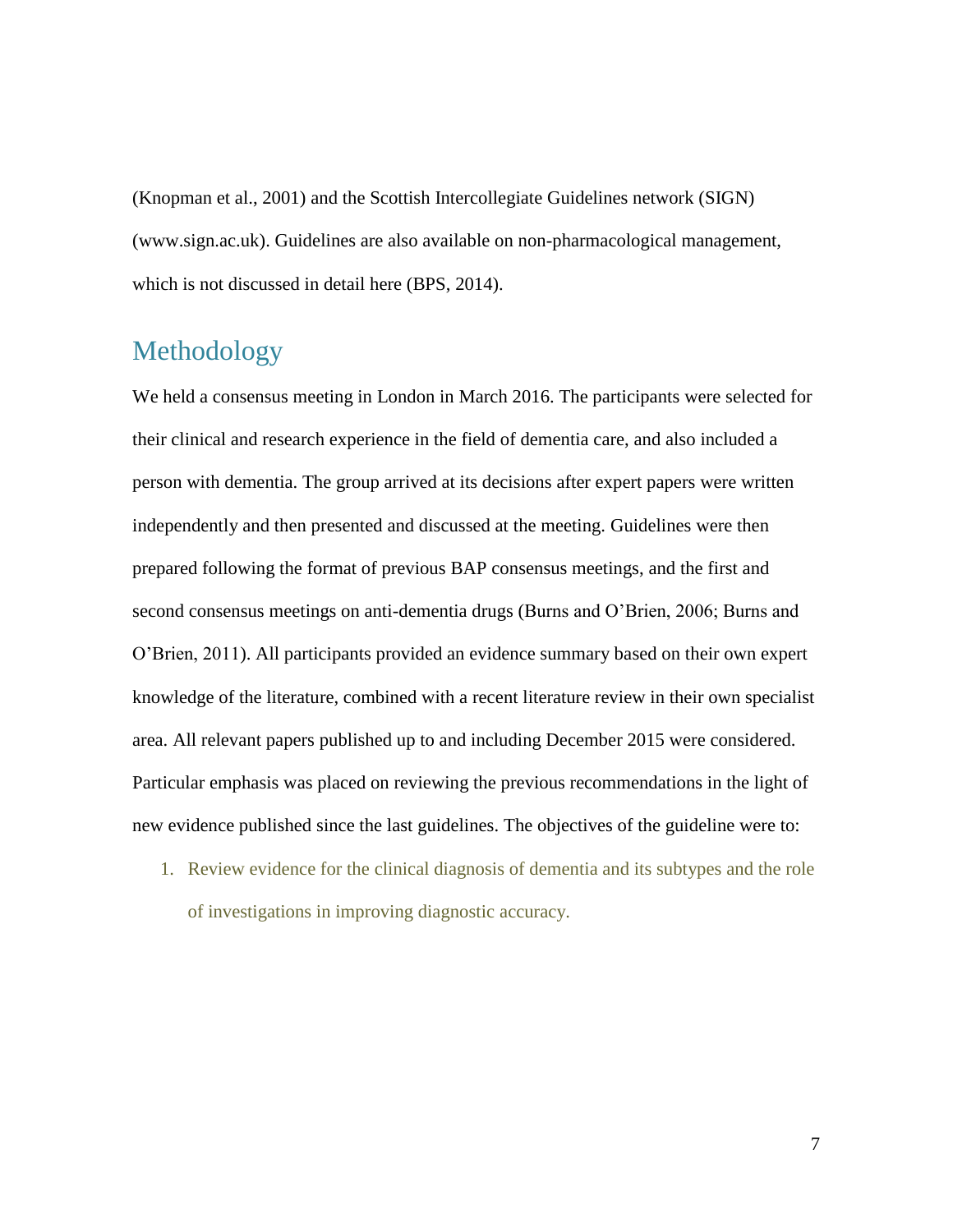- 2. Assess the evidence for the efficacy of currently available anti-dementia drugs in all common types of dementia and, based on that, make clear recommendations for clinical practice.
- 3. Appraise the evidence for the efficacy of drugs for those with pre-dementia conditions such as Mild Cognitive Impairment or prodromal/ preclinical dementia
- 4. Appraise the evidence for drugs with potential to delay or prevent dementia, or modify its disease course.

The level of evidence was categorised according to standard criteria, and level of evidence

was then translated into strength of recommendation as detailed in Table 1.

Table 1. Categories of evidence and strength of recommendation<sup>1</sup>

Categories of evidence for causal relationships and treatment

- I Evidence from meta-analysis of randomised controlled trials\*, at least one large, good quality, randomised controlled trial\* or replicated, smaller, randomised controlled trials\*
- II Evidence from small, non-replicated, randomised controlled trials\*, at least one controlled study without randomisation or evidence from at least one other type of quasi-experimental study
- III Evidence from non-experimental descriptive studies, such as uncontrolled, comparative, correlation and case-control studies
- IV Evidence from expert committee reports or opinions and/or clinical experience of respected authorities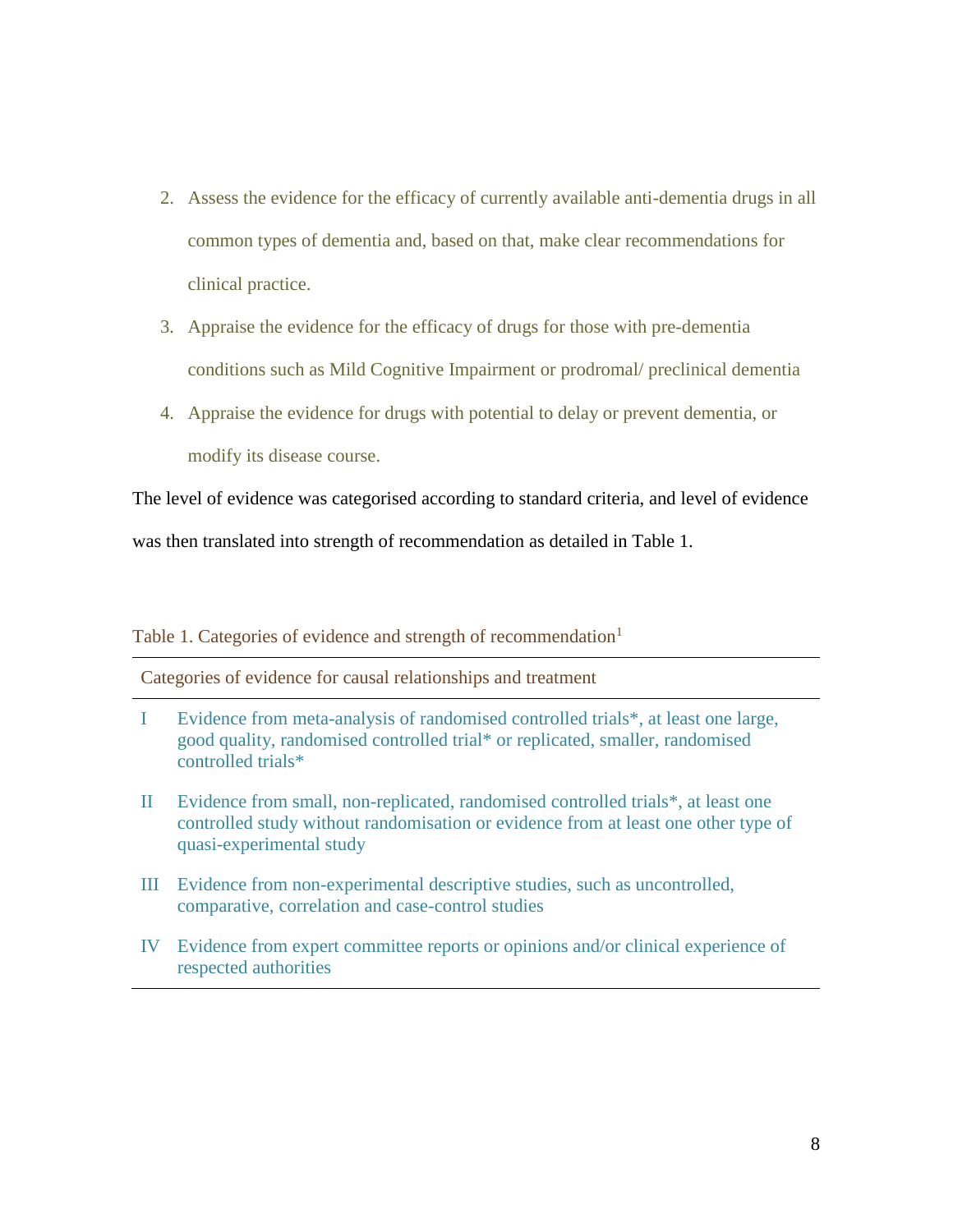Proposed categories of evidence for non-causal relationships

- I Evidence from large representative population samples
- II Evidence from small, well designed, but not necessarily representative samples
- III Evidence from non-representative surveys, case reports
- IV Evidence from expert committee reports or opinions and/or clinical experience of respected authorities

Strength of recommendation

- A Directly based on category I evidence
- B Directly based on category II evidence or extrapolated# recommendation from category I evidence
- C Directly based on category III evidence or extrapolated# recommendation from category I or II evidence
- D Directly based on category IV evidence or extrapolated# recommendation from category I, II or III evidence

 $<sup>1</sup>$  (Anderson et al., 2008)</sup>

\* Randomised controlled trials must have an appropriate control treatment arm; for primary efficacy this should include a placebo condition.

# Extrapolation may be necessary because of evidence that is only indirectly related, covers only a part or the area of practice under consideration, has methodological problems or is contradictory.

### <span id="page-8-0"></span>Diagnosis and investigations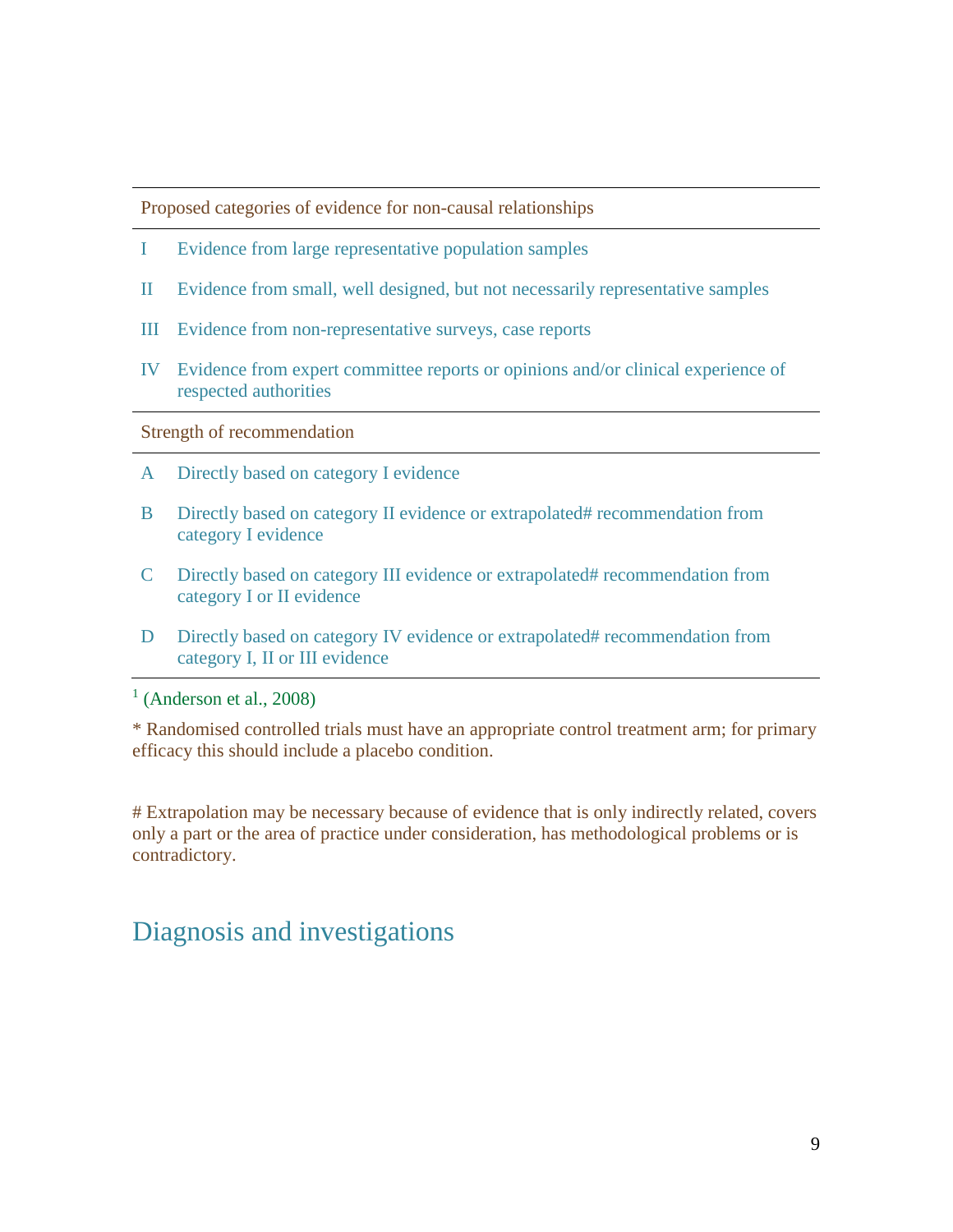The criteria used to define dementia and cognitive disorders continue to cause controversy. Since the last guideline, a revision of the influential Diagnostic and Statistical Manual (DSM 5) has been published (American Psychiatric Association, 2013). Two key changes from DSM-IV TR (American Psychiatric Association, 2000) of relevance here are a) a move away from the terms of dementia and mild cognitive impairment to major and mild neurocognitive disorder respectively and b) the inclusion of Lewy body disorder (major or mild neurocognitive disorder with Lewy bodies). There have been several proposals to revise the criteria for AD, with the inclusion of biomarkers aiming to both improve the accuracy of diagnosis, and allow diagnosis at an earlier pre-dementia or prodromal stage. The International Working Group has proposed criteria for very early AD (Dubois et al., 2007), which were later expanded to include prodromal AD (Dubois et al., 2010) and further revised to include amyloid imaging (Dubois et al., 2014). The NIA-AA group has published new criteria for AD dementia (McKhann et al., 2011), mild cognitive impairment due to AD (Albert et al., 2011) and preclinical AD (Sperling et al., 2011). Within these criteria, prodromal AD or mild cognitive impairment due to AD refers to early (predementia) but symptomatic disease, whilst preclinical refers to pre-symptomatic or "at risk" states. The main purpose of many of these changes has been to allow internationally agreed criteria to be used for subject selection and stratification for ongoing natural history and therapeutic studies, though the validation and clinical usefulness of these criteria remains to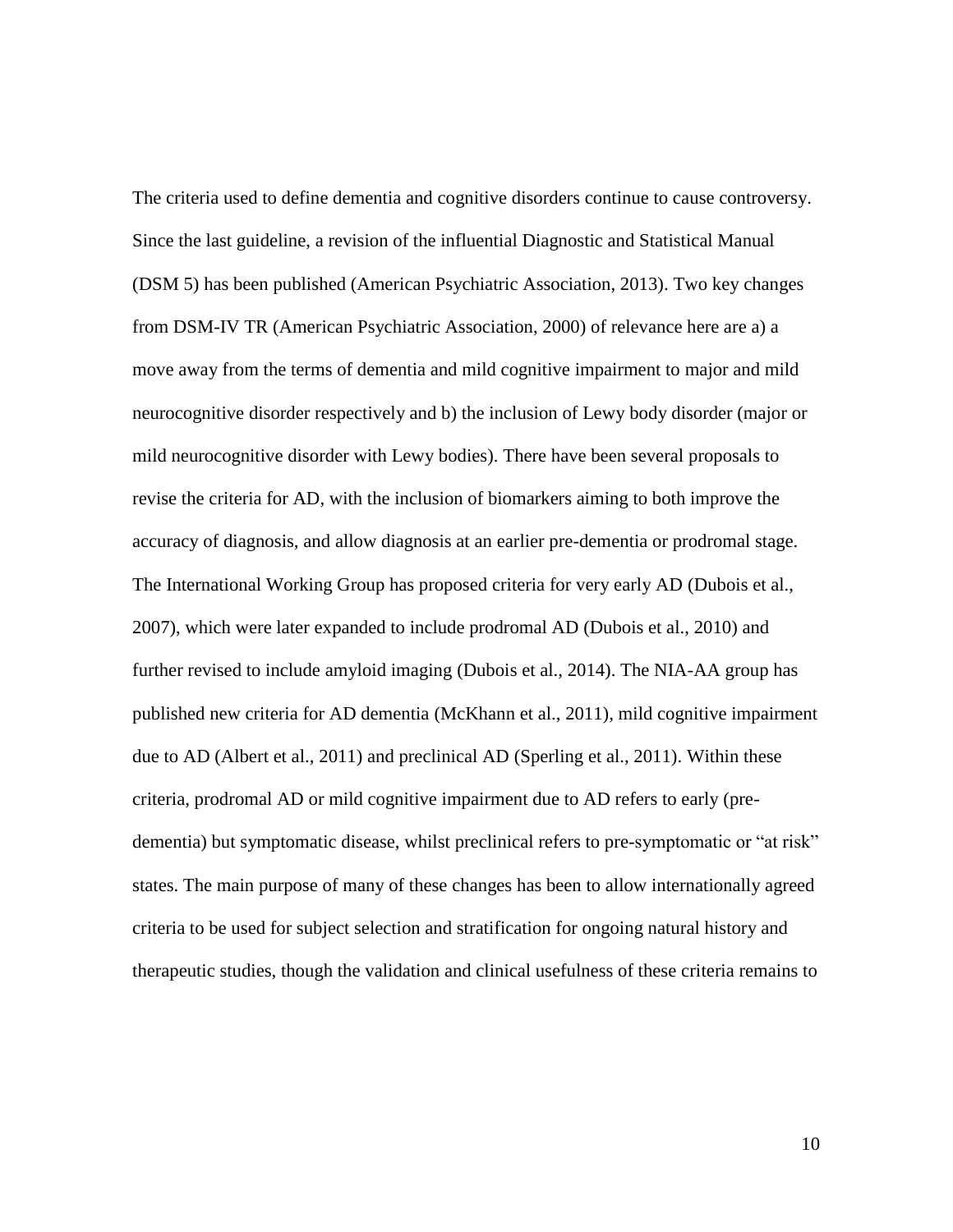be fully determined. There have been no new revisions of the criteria for DLB (McKeith et al., 2005) or Parkinson's disease dementia (Emre et al., 2007) since the last guideline, though the DLB criteria are under review at the time of writing. In keeping with the moves in the Alzheimer field towards earlier diagnosis, criteria for mild cognitive impairment in Parkinson's disease have been published (Litvan et al., 2012).

Clinical criteria for Frontotemporal Dementia (FTD) have been updated (Rascovsky et al., 2011). New criteria are sensitive and specific for the diagnosis of behavioural variant FTD although the related syndromes of semantic dementia and progressive non-fluent aphasia are now classified according to new primary progressive aphasia (PPA) recommendations (Gorno-Tempini et al., 2011)(see Figure 1). The PPA classification system has lower diagnostic accuracy in terms of predicting pathological diagnosis and includes a clinical syndrome mostly associated with Alzheimer pathology (Mesulam and Weintraub, 2014). This poses further potential problems in performing and interpreting treatment trials in this disease area. There have been no internationally agreed formal revisions of criteria for VaD, but consensus groups have offered frameworks whereby some apparently contradictory concepts, such as the dimensional nature of vascular cognitive impairment (O'Brien et al., 2003) can to some extent be reconciled with the dimensional approach of major and minor neurocognitive disorder (Sachdev et al., 2014). What is clear is that in all areas, new knowledge, especially regarding genetics and biomarkers, and the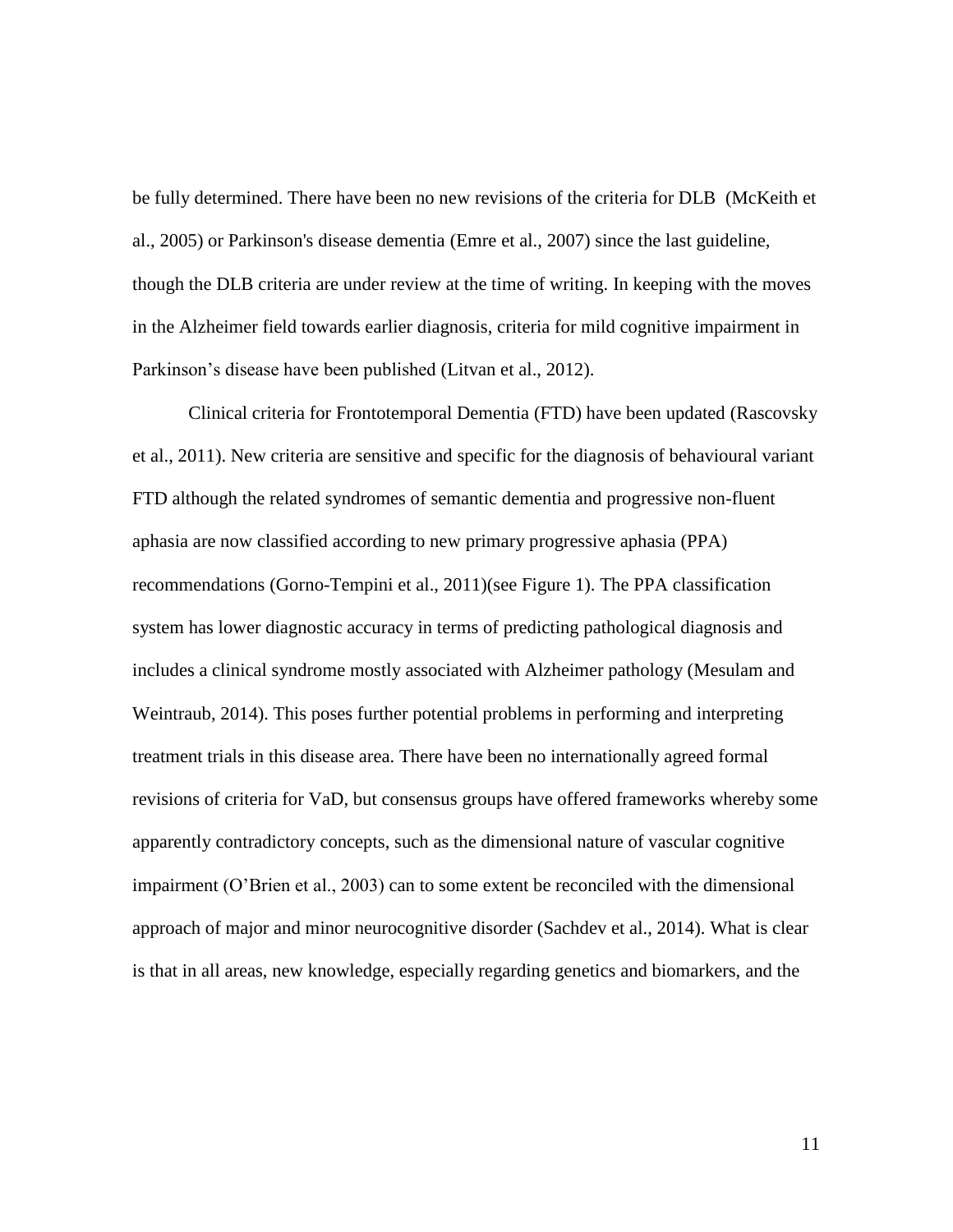need to stratify people at an early stage in their disease, have been the driving forces behind these revisions, more of which can be expected over time as further advances are made.

### <span id="page-11-0"></span>Neuroimaging and CSF biomarkers

There is increasing interest in the use of brain imaging and cerebrospinal fluid (CSF) biomarkers, both to assist with early and accurate differential diagnosis, and as potential markers of disease progression which may be used as surrogate outcome measures for clinical trials.

Brain imaging is extensively used to assist with diagnosis, both by excluding other causes for a dementia syndrome and providing information to support a subtype specific diagnosis (for review see O'Brien, 2007). Evidence for its use in excluding other causes for cognitive impairment and for supporting subtype diagnosis of dementia was discussed in the first and second guideline. Cerebrovascular changes on imaging are necessary for the application of standard diagnostic criteria for VaD (Román et al., 1993), and increasingly imaging changes are being incorporated into other diagnostic criteria. FTD is associated with frontal and anterior temporal lobe atrophy, with a variable extent of hippocampal atrophy depending on the subtype, on structural imaging and frontotemporal hypoperfusion on Single Photon Emission Computerised Tomography (SPECT) and hypometabolism on FDG PET (Fluoro-deoxy glucose Positron Emission Tomography). AD is associated with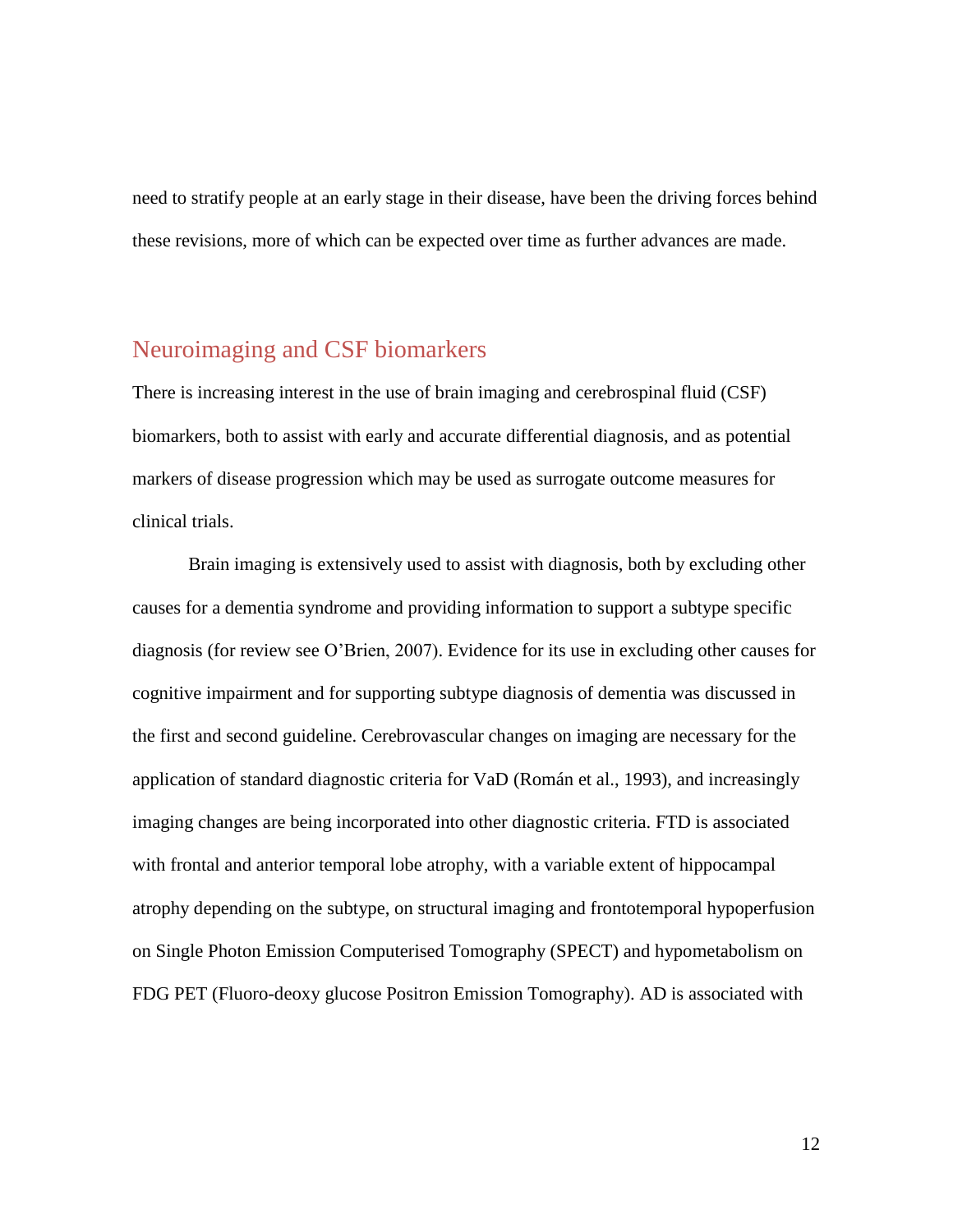medial temporal lobe atrophy, particularly of the entorhinal cortex and hippocampus, and temporoparietal hypoperfusion on SPECT and hypometabolism on FDG PET. Early onset AD is also associated with parietal and precuneus atrophy. Preservation of the medial temporal lobe in DLB has emerged as the most robust structural imaging marker separating DLB from AD and has been confirmed in studies with autopsy verification (Burton et al., 2009). DLB is associated with hypoperfusion and hypometabolism of posterior parietal and occipital areas on SPECT and FDG PET respectively (Colloby et al., 2008). A blinded study comparing FDG-PET with hexamethylpropylene amine oxime (HMPAO) SPECT in the diagnosis of degenerative (AD or DLB) dementia from controls found a clear (20%) superiority for FDG-PET over HMPAO SPECT in diagnostic accuracy (O'Brien et al., 2014). Dopaminergic SPECT or PET can distinguish DLB from AD with 80% sensitivity and 90% specificity (McKeith et al., 2007; O'Brien et al., 2014). Decreased cardiac sympathetic uptake, as indicated by decreased metaiodobenzylguanidine (MIBG) SPECT binding has been found in Parkinson's disease and DLB. MIBG imaging has now been shown in single and now multi-centre studies to distinguish DLB from AD with 70% sensitivity and 90% specificity (Yoshita et al., 2015).

Amyloid PET imaging can be undertaken with  $C^{11}$ -PIB and, since the last guideline, three fluorinated compounds which have all received a licence for demonstrating increased brain amyloid as an adjunct to diagnosing AD (florbetapir, flurbetaben and flutemetamol).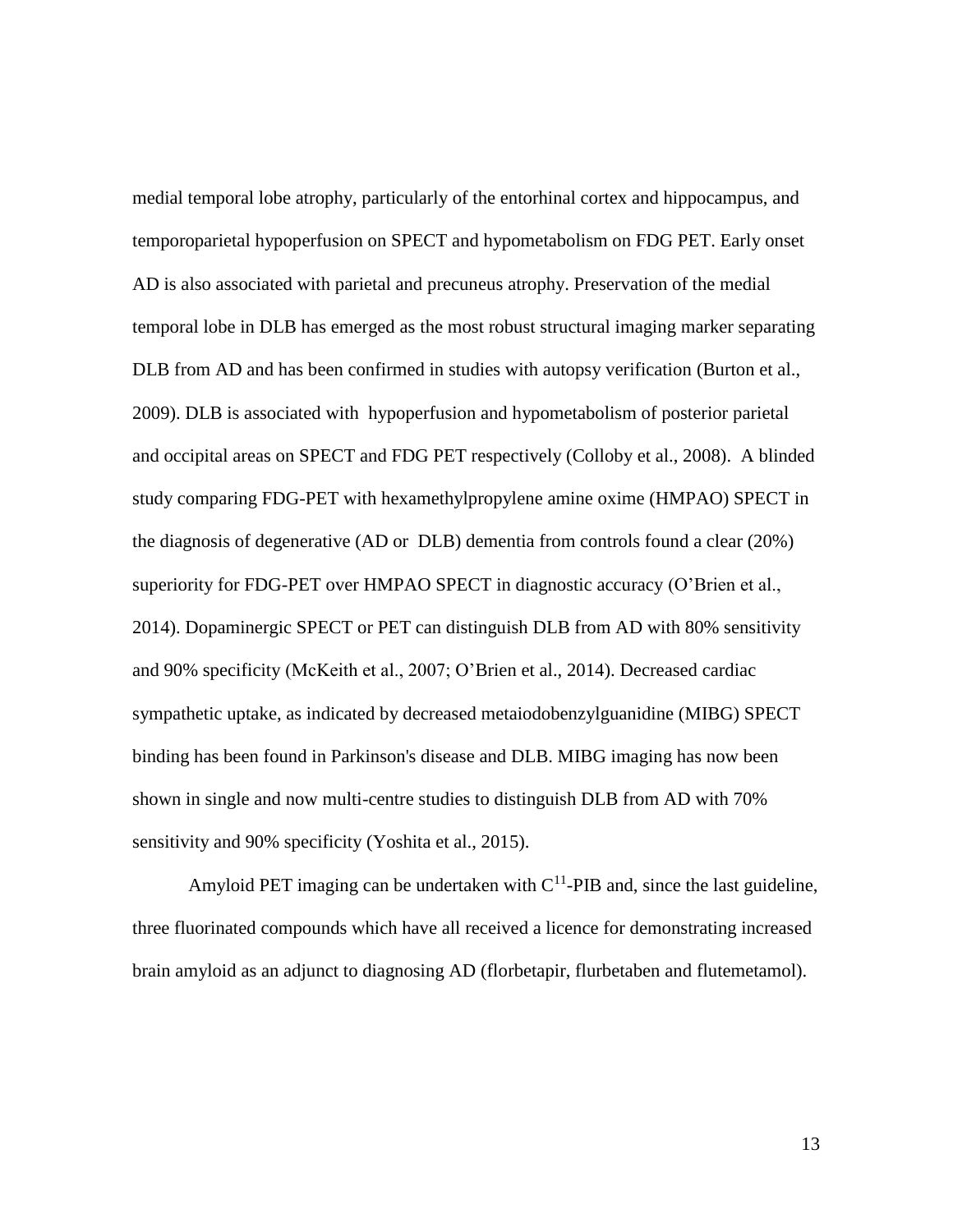These have all been subject to autopsy validation studies, where a positive amyloid scan predicts significant plaque pathology at autopsy with >90% certainty, and clinical studies indicating good diagnostic accuracy for AD (O'Brien and Herholz, 2015). Whilst a positive amyloid scan would be expected in both early and late onset AD, some caution is necessary when interpreting results as increased brain amyloid occurs with advancing age (present in 40% of the over 80's) and possession of the ApoE4 genotype (Jansen et al., 2015), and is seen in around 50% subjects with DLB and in older subjects with other dementias (Ossenkoppele et al., 2015).

Raised levels of CSF tau (both total and phosphorylated tau) and reduced levels of A-beta 1-42 have proved, when combined in a ratio, to have reasonable diagnostic accuracy for separating AD from other dementias (mean sensitivity 72%, mean specificity 78% when comparing AD to other dementias) (Mitchell, 2009). However, multi-centre studies have shown substantial inter-centre variation in biomarker levels, especially for A-beta 42 (Mattsson et al., 2009), and further standardisation and investigation of the reasons for this are required before CSF biomarkers can enter clinical practice (Ritchie et al., 2014; Ritchie et al, 2015).

#### Table 2. Summary Box: Assessment and diagnosis

| Intervention |
|--------------|
|              |

Level of evidence Recommendation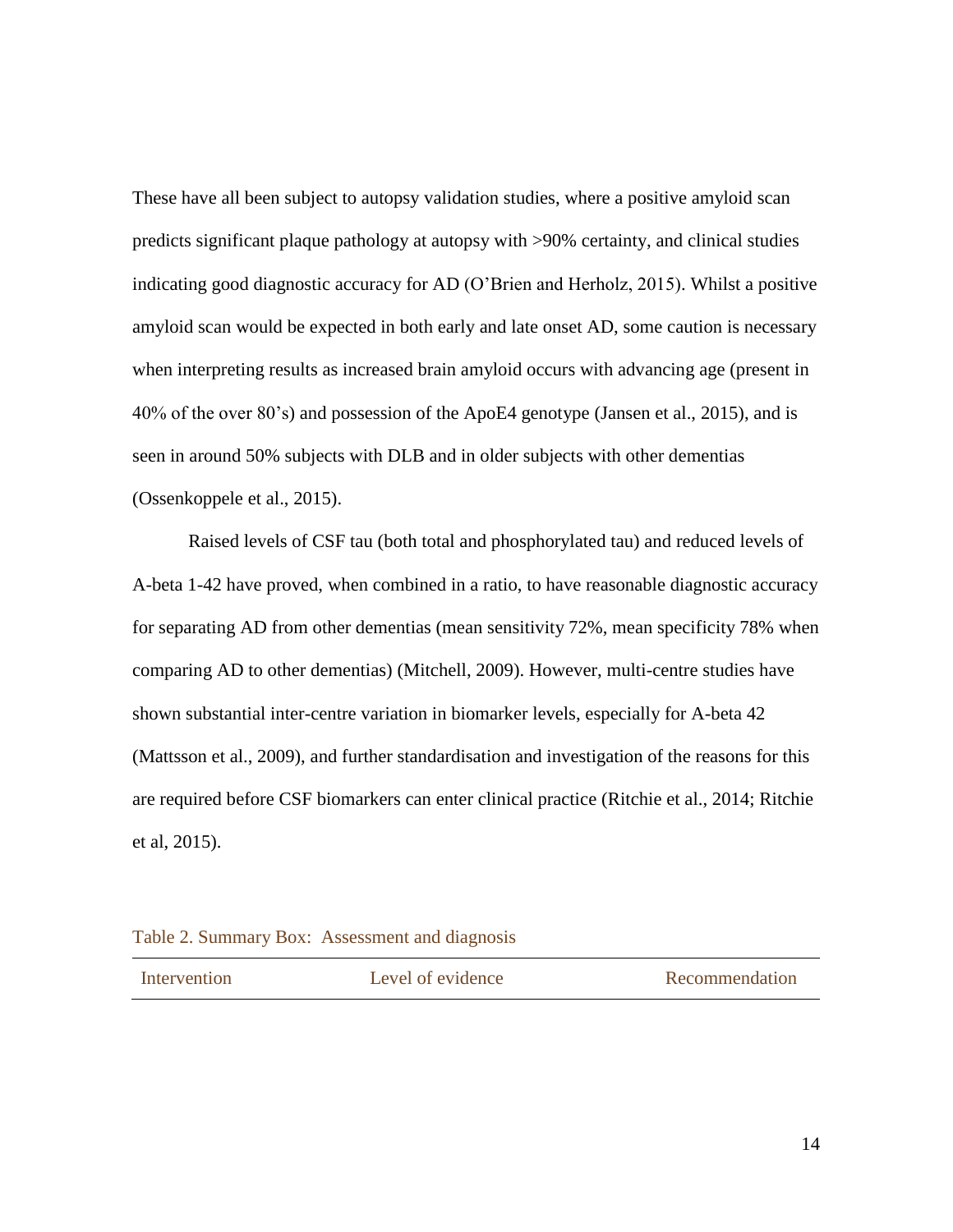| Making a diagnosis of<br>dementia subtype        | There is type I evidence that the<br>clinical diagnosis of dementia<br>subtype according to internationally<br>agreed consensus criteria is accurate,<br>but some of the newly proposed<br>criteria still require validation. | A |
|--------------------------------------------------|-------------------------------------------------------------------------------------------------------------------------------------------------------------------------------------------------------------------------------|---|
| Use of structural brain<br>imaging for diagnosis | There is type I evidence that CT or<br>MRI should be used to exclude other<br>cerebral pathologies and to help<br>establish the subtype diagnosis.                                                                            | A |
|                                                  | There is type II evidence that medial<br>temporal atrophy can be helpful in<br>the diagnosis of Alzheimer's disease,<br>and for distinguishing Alzheimer's<br>disease from dementia with Lewy<br>bodies in some cases.        | B |
| Use of SPECT or PET<br>imaging                   | There is type I evidence that<br>perfusion (HMPAO) SPECT or FDG<br>PET can differentiate between<br>Alzheimer's disease, vascular<br>dementia and frontotemporal<br>dementia.                                                 | A |
|                                                  | There is type II evidence that FDG<br>PET is superior to perfusion<br>(HMPAO) SPECT in the diagnosis<br>of degenerative dementia.                                                                                             | B |
|                                                  | There is type I evidence that<br>dopaminergic SPECT or PET<br>imaging can help differentiate<br>dementia with Lewy bodies from<br>Alzheimer's disease.                                                                        | A |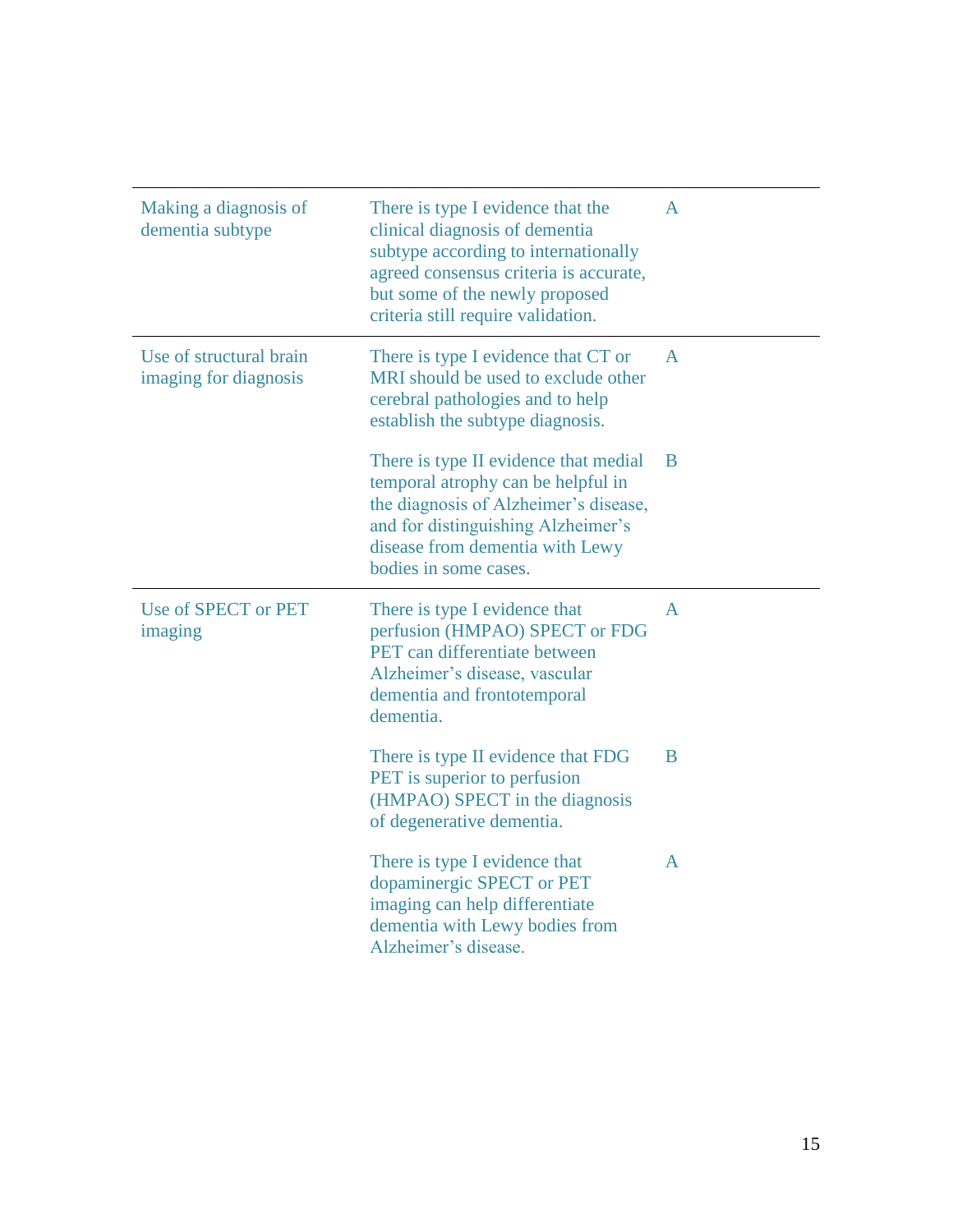|                       | There is type I evidence that amyloid A<br>PET imaging can identify patients<br>with elevated amyloid burden in the<br>brain, and so be a useful diagnostic<br>marker for Alzheimer's disease.                                                   |              |
|-----------------------|--------------------------------------------------------------------------------------------------------------------------------------------------------------------------------------------------------------------------------------------------|--------------|
|                       | There is type I evidence that MIBG<br>can differentiate dementia with<br>Lewy bodies from Alzheimer's<br>disease.                                                                                                                                | $\mathbf{A}$ |
| <b>CSF</b> biomarkers | There is type II evidence that CSF<br>markers of amyloid and tau may be<br>useful diagnostic markers for<br>Alzheimer's disease, but further<br>standardization and validation is<br>required before they can be more<br>widely used clinically. | B            |

# <span id="page-15-0"></span>Drug treatments for Alzheimer's disease

Since the previous revision of the Guideline no new drugs have been licensed for AD. There are currently two classes of drug approved for the treatment of AD, the ChEI tacrine (though not marketed in the UK), donepezil, rivastigmine and galantamine and the NMDA receptor antagonist, memantine. Many other trials of putative disease modifying agents are in progress. Donepezil, rivastigmine and galantamine are licensed for mild to moderate AD, memantine for moderate to severe AD, and several RCTs demonstrate their efficacy in these situations. The drugs were originally marketed as Aricept tablets (donepezil), Exelon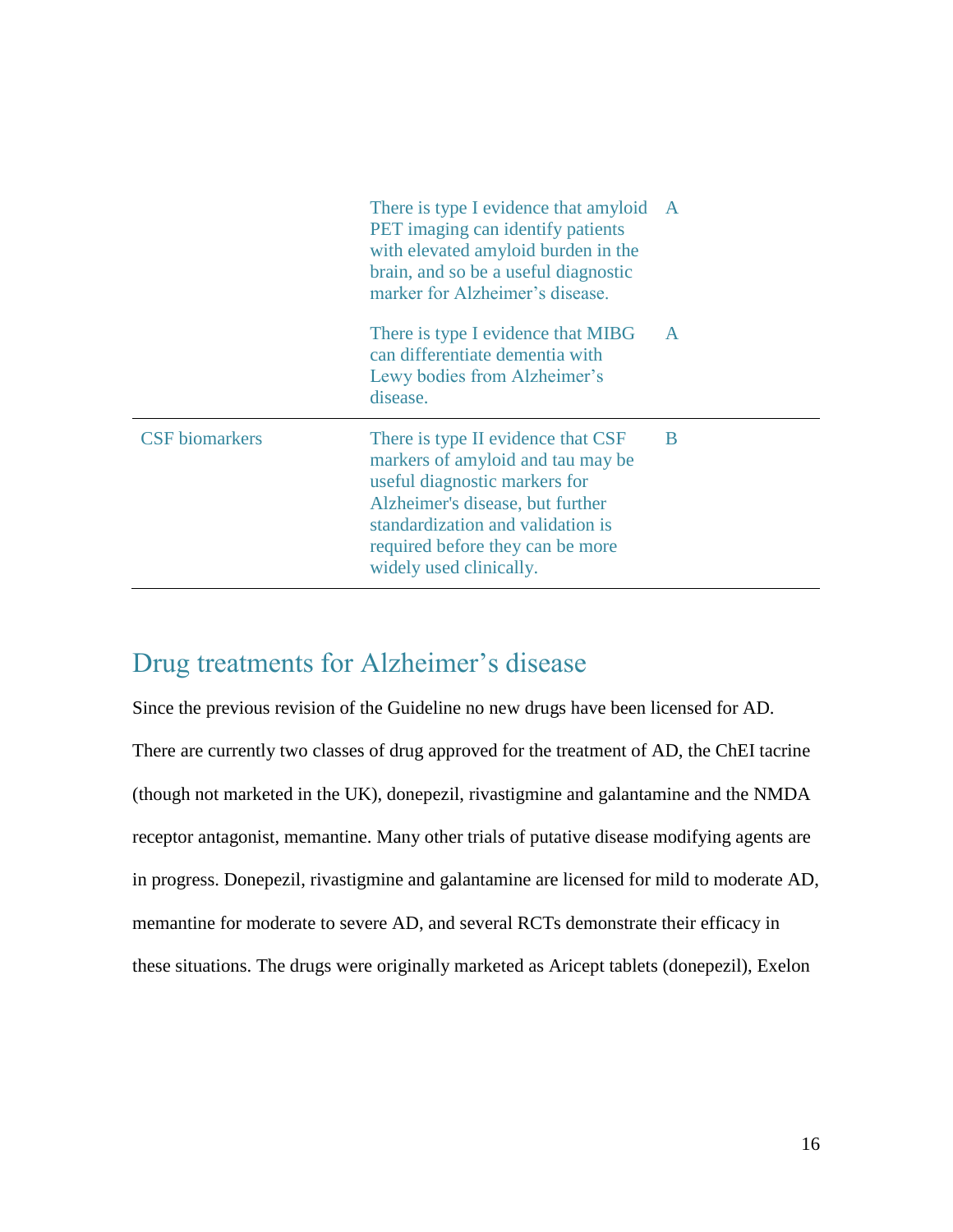capsules and later skin patches (rivastigmine), Reminyl tablets and later Reminyl XL capsules (galantamine) and Ebixa tablets (memantine); all are now available as generic or other marketed versions. A higher dose (13.3mg/24 hours) rivastigmine patch is now available (Cummings et al., 2012).

The basic evidence to support the use of these drugs remains unchanged and, in general, the costs of the drugs are now significantly lower, particularly for donepezil. Combination therapy using a ChEI initially with the later addition of memantine is now considered optimal treatment in many countries particularly as the dementia advances. A European guideline based on systematic assessment of the quality of the evidence has been published and is the first such review (Schmidt et al., 2015). It suggests using a combination rather than a ChEI alone in patients with moderate to severe AD, but the strength of the recommendation is weak (see Figure 2).

In some countries, it is recommended that ChEI treatment should stop when AD becomes severe and reimbursement may depend on this. There have been little data to guide the clinician and potential concerns have been raised that continuing treatment is associated with an increase in adverse outcomes (Gill et al., 2009). The UK donepezil and memantine in moderate to severe AD (DOMINO) study (Howard et al., 2012), which randomized those on stable donepezil with moderate to severe dementia (standardized MMSE score 5-13) to continuation donepezil, discontinuation, a change to memantine or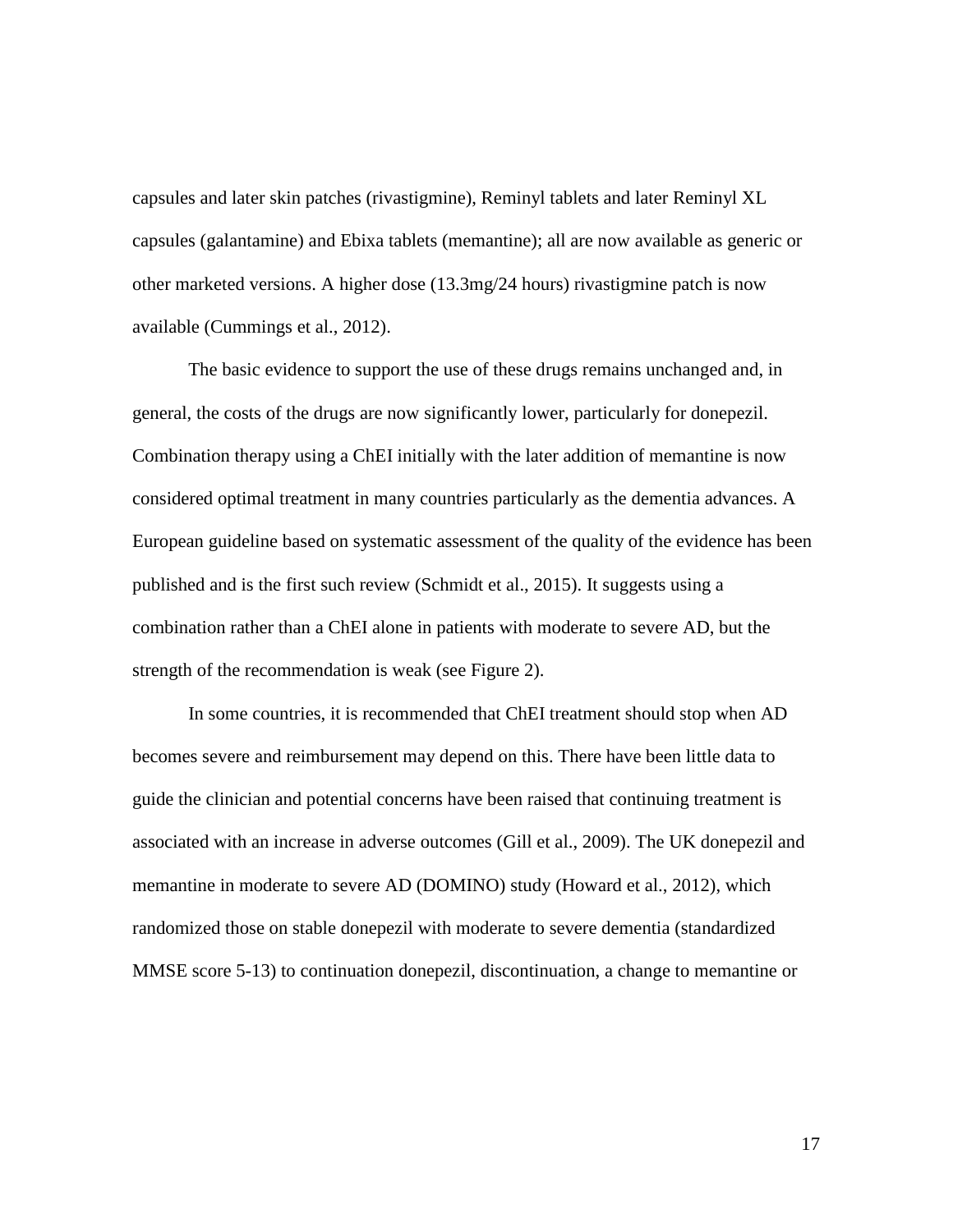adding memantine, clearly showed that continued donepezil treatment (or a switch to memantine or combination therapy) was associated with cognitive and functional benefits over the following 12 months, compared to placebo (see Figure 3). Previous data from observational studies as well as a more recent analysis from the DOMINO study suggest that treatment with anti-dementia drugs may delay admission to residential and nursing home care (Howard et al., 2015).

No new comparative trials between the three ChEI, or of trials switching between the ChEI, have been published in the last five years. Previous comparative trials failed to consistently demonstrate any significant differences in efficacy between the three ChEI, the main differences found being in frequency and type of adverse events (O'Brien and Burns, 2011). Similarly, our previous recommendation that a significant proportion (up to 50%) appear to both tolerate and benefit from switching between ChEI if they cannot tolerate one, remains valid.

| Intervention                                                        | Level of evidence                                                                                                                       | Recommendation |
|---------------------------------------------------------------------|-----------------------------------------------------------------------------------------------------------------------------------------|----------------|
| <b>Treatment</b> with<br>cholinesterase inhibitors<br>and memantine | There is type I evidence for the<br>efficacy of cholinesterase inhibitors<br>in the treatment of mild to severe<br>Alzheimer's disease. | A              |

Table 3. Summary Box: Alzheimer's disease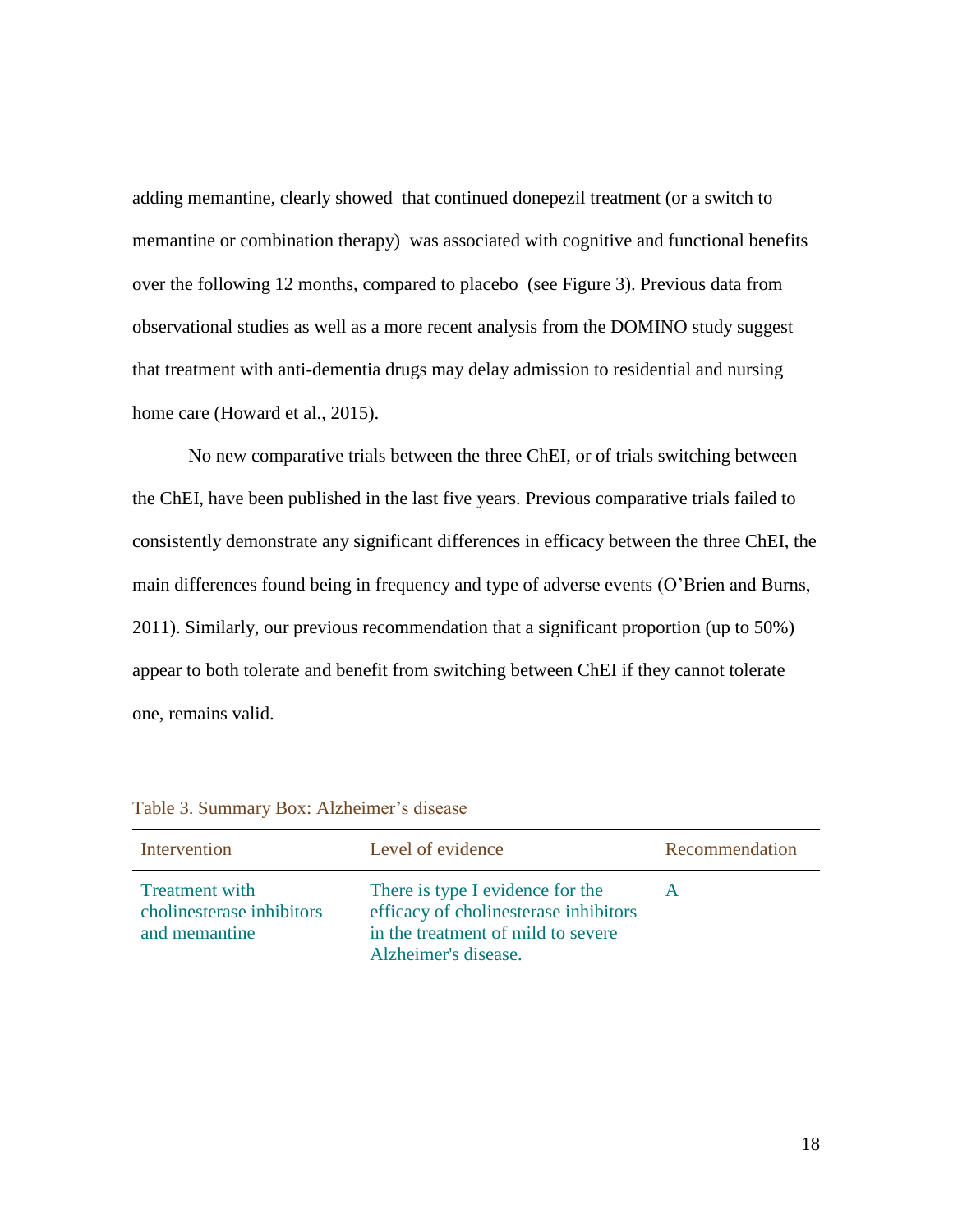|                                                | There is type I evidence for<br>memantine in moderate to severe<br>Alzheimer's disease.                                                            | $\mathbf{A}$ |
|------------------------------------------------|----------------------------------------------------------------------------------------------------------------------------------------------------|--------------|
|                                                | There is type I evidence that<br>cholinesterase inhibitors should not<br>be stopped just because the point of<br>severe dementia has been reached. | $\mathsf{A}$ |
| Switching between<br>cholinesterase inhibitors | There is type II evidence to support<br>the switching of one cholinesterase<br>inhibitor to another if the first is not<br>tolerated or effective. | B            |
| Combination therapy                            | There is type I evidence for adding<br>memantine to a cholinesterase<br>inhibitor.                                                                 | B            |

# <span id="page-18-0"></span>Drugs for dementia with Lewy bodies

Pharmacological management of DLB remains one of the most challenging issues facing neurologists, psychiatrists, geriatricians, primary care physicians and others. The combination of cognitive, neuropsychiatric, autonomic and motor features in DLB is, when compared with AD, much more likely to lead to greater functional impairment and poorer quality of life. Moreover, the balance between these features varies, both between individuals and as the disease progresses. Treatments for one aspect of the disease may exacerbate other symptoms. In particular, treatment for neuropsychiatric features may exacerbate parkinsonism, while L-dopa and other antiparkinsonian medications may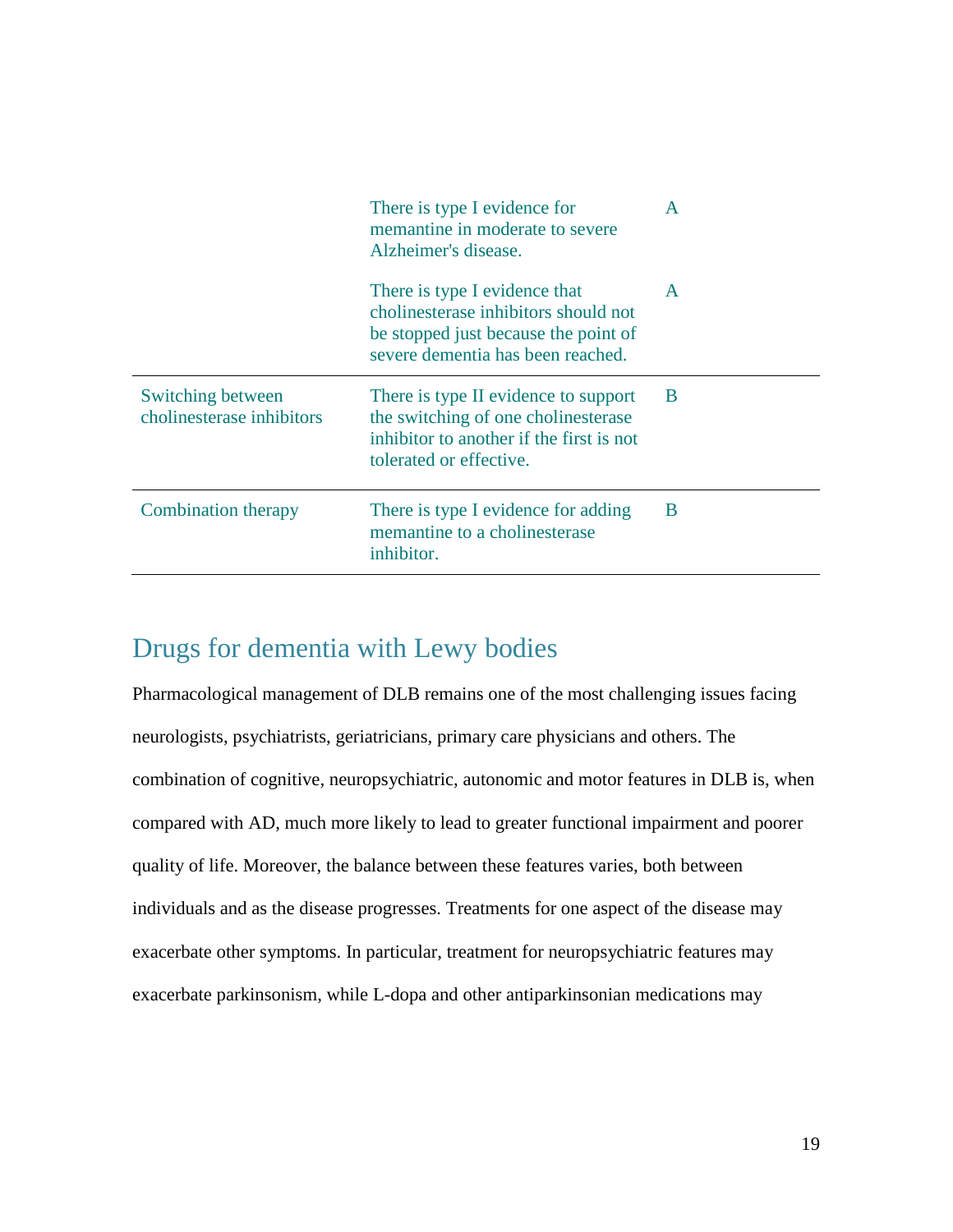exacerbate psychosis. Careful, individualized and patient-centred approaches are required to control individual symptoms, depending on the severity of symptoms and the wishes of patients and carers. Comprehensive reviews of the treatment of DLB (Boot, 2015) and PDD (Goldman and Weintraub, 2015) and meta-analysis of trials (Wang et al., 2015; Stinton et al, 2015) are now available. No substantial new data regarding the use of antipsychotic or anti-parkinsonian drugs have been published since the previous DLB Consensus report (McKeith et al., 2005) and the recommendations made in these areas remain unchanged.

Early RCTs of the ChEI rivastigmine demonstrated benefit in cognition in DLB (McKeith et al., 2000) and PDD (Emre et al., 2004) and also showed effects upon neuropsychiatric symptoms including hallucinations, apathy, anxiety and sleep disorders. New data have become available regarding donepezil in DLB (Ikeda et al., 2015; Mori et al., 2015) since the last BAP statement and as a result donepezil now has a marketing authorisation for DLB in Japan and the Philippines. All other ChEI prescribing in DLB remains off-label, whereas rivastigmine is licensed for use in PDD in Europe, Canada and the USA. Turning to memantine, two, 24-week RCTs in people with mixed DLB or PDD populations (Aarsland et al., 2009; Emre et al., 2010) both showed an significant benefit on clinical global impression of change, but the subtype effects were inconsistent between the two studies, with PDD but not DLB patients benefitting in one (Aarsland et al., 2009) and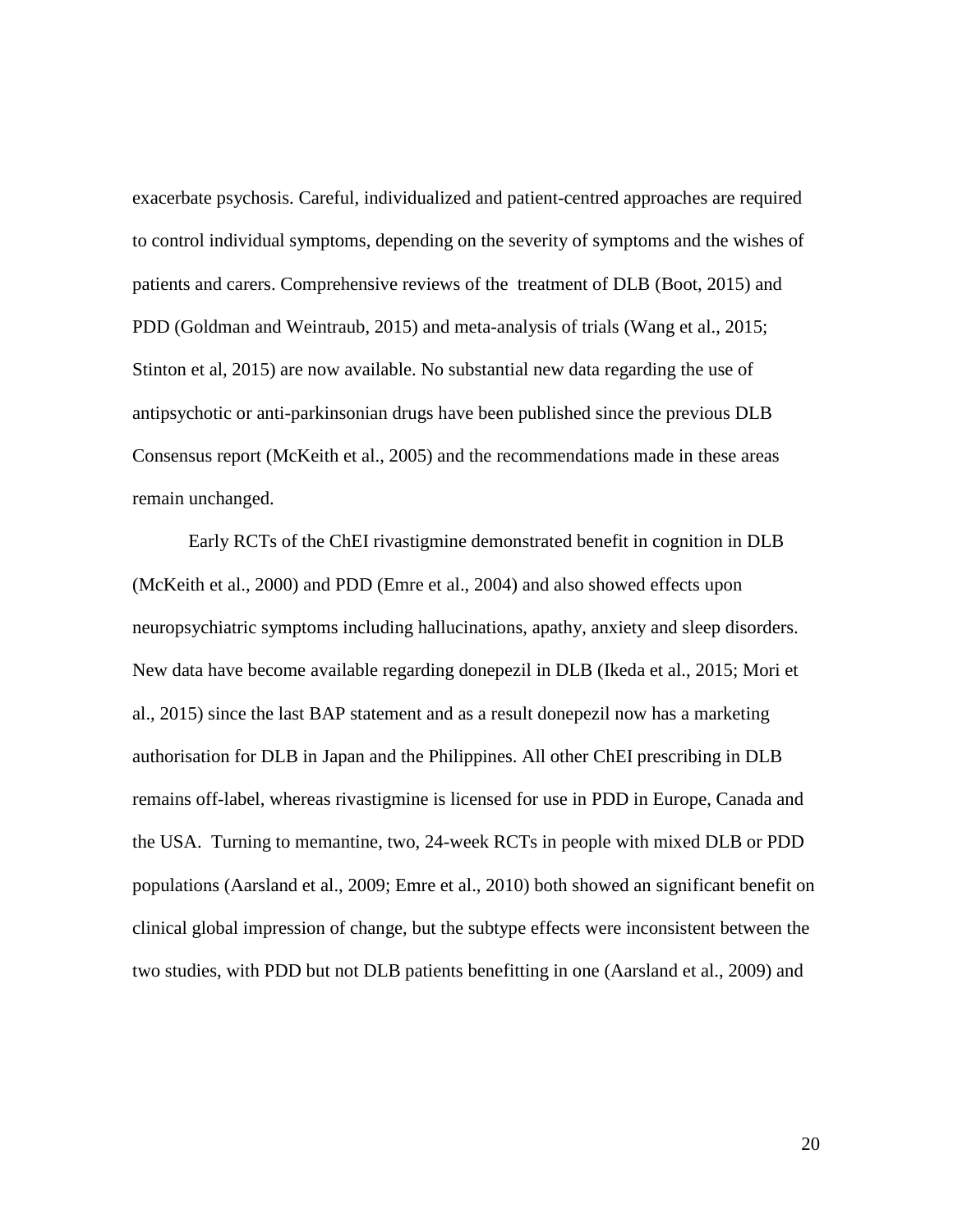DLB but not PDD in the other (Emre et al., 2010). Significant cognitive benefit (a 1.9 difference in MMSE) of memantine compared with placebo was observed in the total population at 24 weeks in the former, but with no significant benefit on non-cognitive symptoms. By contrast the latter study found cognitive improvements in only two sub-tests out of a 16 item battery in DLB, and none in PDD at 24 weeks. There were some significant improvements on the NPI, in DLB at 24 weeks but not in PDD patients (Emre et al., 2010). Memantine was well tolerated in both studies Taken collectively these results do not show a consistent pattern of treatment response which highlights the considerable variation in sensitivity to treatment effects positive and negative, in this population which is also reported by clinicians who use ChEI. Group mean scores in trials do not fully capture this variability.

After a long period without any novel pharmacological studies in patients with DLB there appears to be a resurgence in interest in trialling symptomatic neurotransmitter based compounds and it is possible that new agents will be entering the DLB armamentarium during the life of this guideline.

| Intervention              | Level of evidence                                                      | Recommendation |
|---------------------------|------------------------------------------------------------------------|----------------|
| Cholinesterase inhibitors | There is type I evidence to support<br>treatment with rivastigmine and | $\mathsf{A}$   |

Table 4. Summary Box: Dementia with Lewy bodies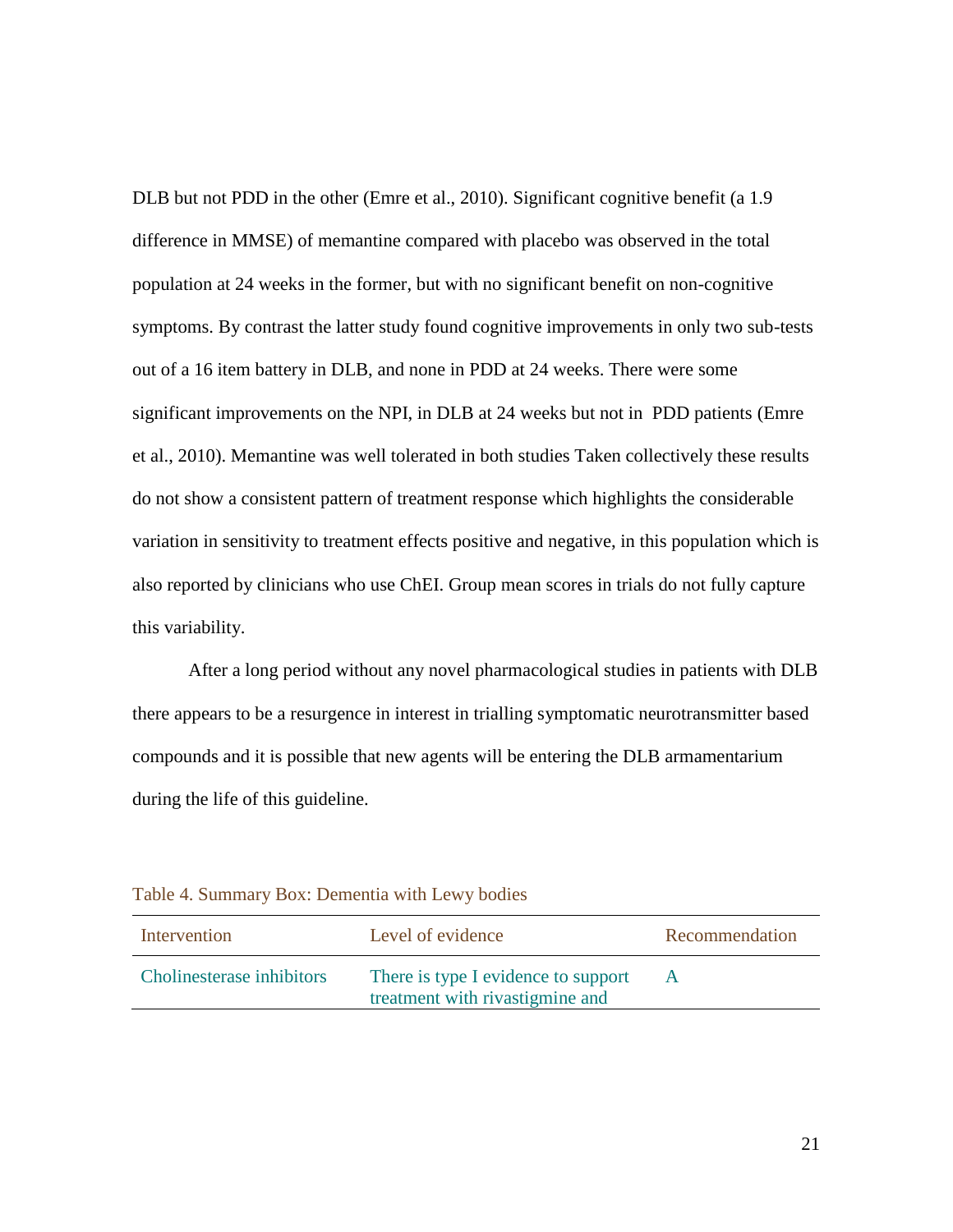|           | done pezil in Lewy body dementias,<br>both in dementia with Lewy bodies<br>and Parkinson's disease dementia.                                                                                                                                                           |   |
|-----------|------------------------------------------------------------------------------------------------------------------------------------------------------------------------------------------------------------------------------------------------------------------------|---|
| Memantine | There is type I evidence that<br>memantine produces global<br>improvements in Lewy body<br>dementias, both dementia with Lewy<br>bodies and Parkinson's disease<br>dementia, but the pattern of<br>cognitive and neuropsychiatric<br>responsiveness remains uncertain. | B |

### <span id="page-21-0"></span>Drugs for vascular and mixed dementia

Cerebrovascular disease remains the second most common pathological cause of dementia. The pathologies underlying VaD are heterogeneous, ranging from large multiple infarcts caused by emboli to diffuse white matter changes associated with chronic hypoperfusion (O'Brien et al., 2003; O'Brien and Thomas, 2015 ). There are no currently licensed treatments for VaD within the UK, so treatment strategies have largely focused on control of underlying cardiovascular and cerebrovascular risk factors and treatment of associated symptoms. There has been a suggestion that cholinergic dysfunction occurs in VaD, prompting interest in the use of ChEI for this disorder. However, an autopsy-based study showed that loss of cholinergic function was only evident in VaD patients with concurrent AD and that cholinergic activity may actually be increased in those with multi-infarct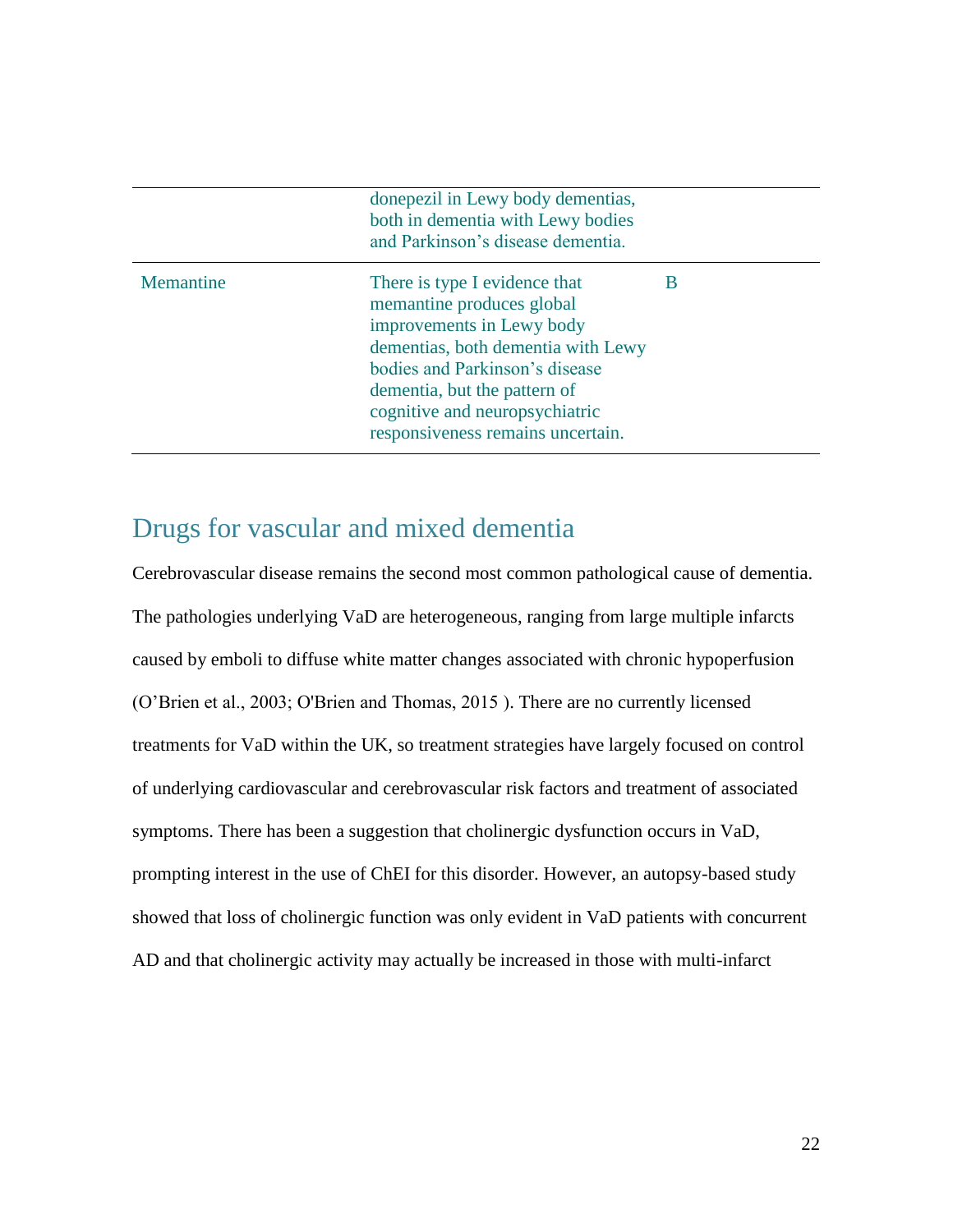dementia (Sharp et al., 2009), confirming an earlier report of no cholinergic loss in 'pure' VaD (Perry et al., 2005). Cerebrovascular risk factors should be identified in all patients with VaD. Where prevention of recurrent stroke is necessary, use of antihypertensive therapy in the case of haemorrhagic stroke and use of anti-platelets or anticoagulants, antihypertensive and lipid lowering strategies after ischaemic stroke according to national guidelines should be implemented. Specific pharmacological interventions have involved donepezil, galantamine, rivastigmine and memantine. There is also a literature on the use of nimodipine, ginkgo biloba and naftidrofuryl that is discussed below.

Since publication of the previous guideline, there have been no new studies with donepezil, galantamine, rivastigmine or memantine. The previous studies have been reviewed by Baskys and Hou (2007), Bocti et al. (2007), and Rojas-Fernandez and Moorhouse (2009). The studies with ChEIs show an improvement in cognition, apart from one study with galantamine (Erkinjuntti et al., 2002), but no overall effects in other measures. In one 24-week study with galantamine there were also significant improvements in executive function (EXIT25) (Auchus et al., 2007). One review showed that donepezil produced similar changes in cognition and global function in VaD and AD but that the changes in VaD were inconsistent (Passmore et al., 2005). The effects of memantine in VaD have been reviewed by Bocti et al. (2007), Kavirajan and Schneider (2007), McShane et al. (2006) and Thomas and Grossberg (2009). A meta-analysis (Kavirajan and Schneider,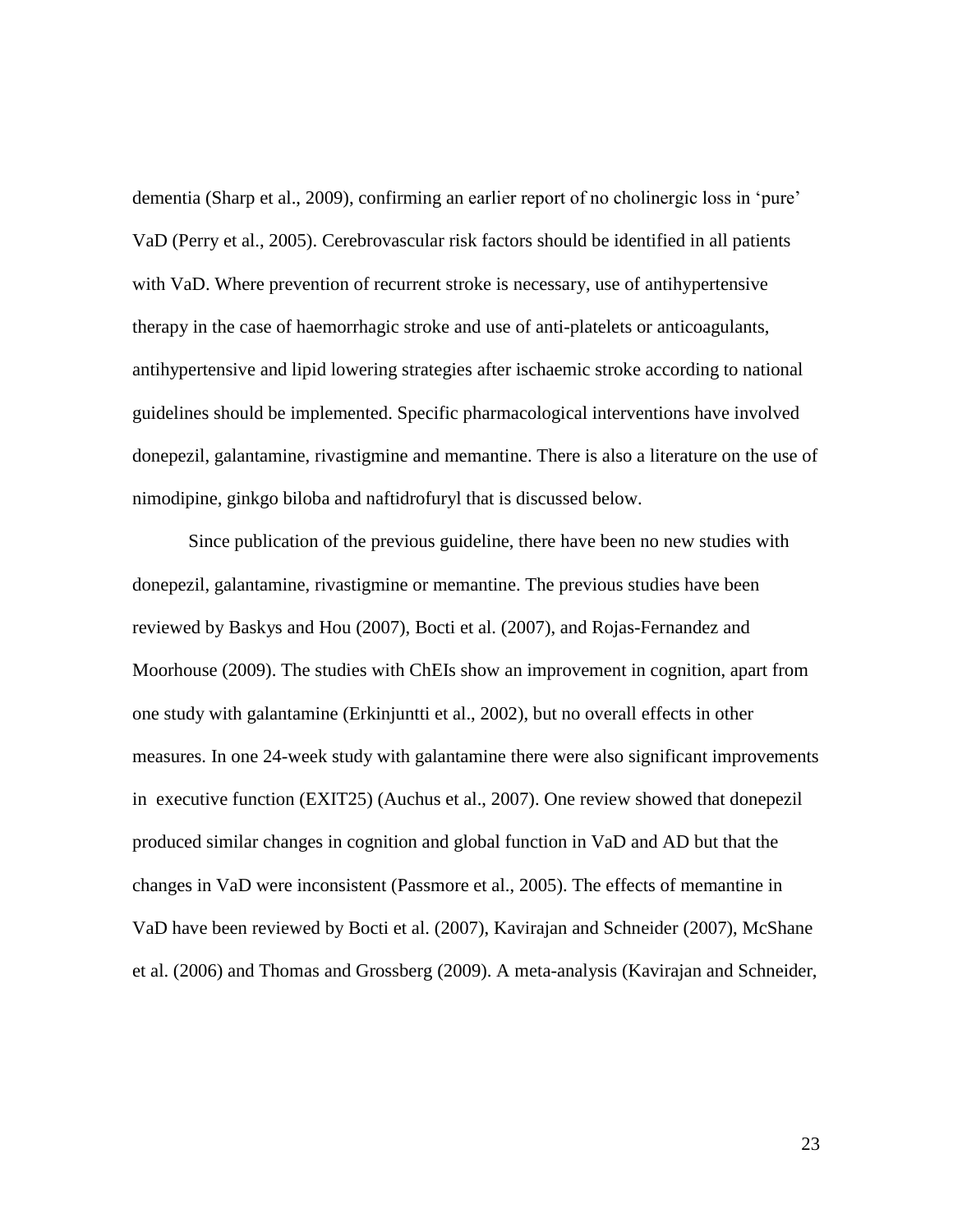2007) included all trials with donepezil, galantamine, rivastigmine and memantine compared with placebo in VaD. Post-hoc analyses of the initial two donepezil studies and the galantamine trial suggested greater improvement in patients with cortical and multiple territorial lesions, respectively, compared with those with predominantly subcortical lesions. The authors commented that the clinical heterogeneity of VaD patients limited generalizability of the trials' outcomes because the effect of treatment on specific patients or subgroups could not be defined. The conclusion from the meta-analysis was that ChEIs and memantine produced small benefits in cognition of uncertain clinical significance in patients with mild to moderate VaD. Data are insufficient to support widespread use of these drugs in VaD. Individual patient analyses are needed to identify subgroups of patients with VaD who might benefit.

Nimodipine has some short-term benefits in VaD (López-Arrieta and Birks, 2002) and can beneficially affect MMSE, executive function measures and global rating in subcortical ischaemic vascular dementia (SIVD) (Pantoni et al., 2005). However, there has been no update on the original Cochrane review of nimodipine (López-Arrieta and Birks, 2002) and there remains a need for longer duration studies. In this context, rivastigmine (up to 6 mg daily) was compared with nimodipine in a single-blinded study of 14 months duration. Patients were subdivided according to whether they had multi-infarct dementia (MID) or SIVD. In the SIVD group rivastigmine did not improve MMSE but had beneficial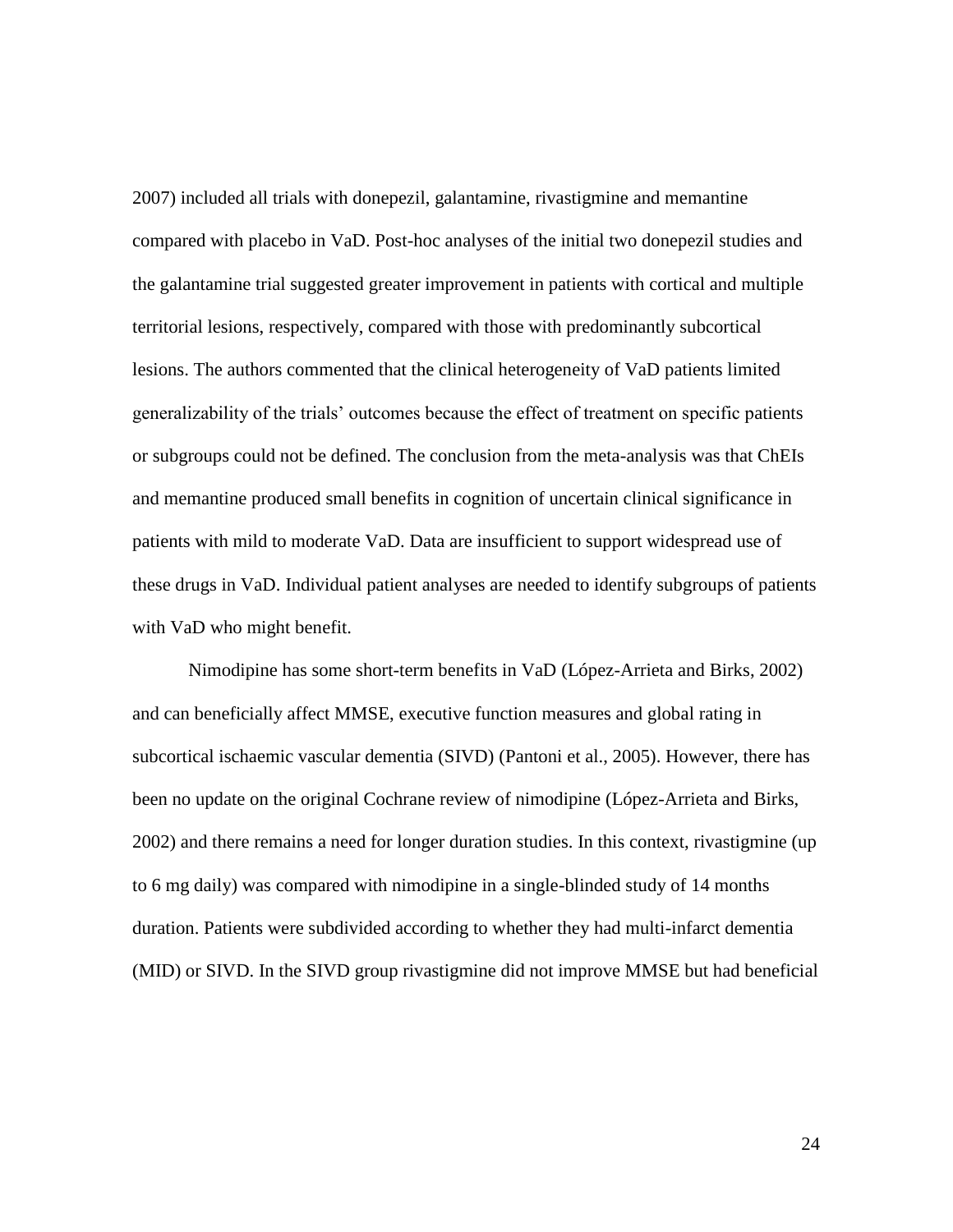effects upon measures of executive function, neuropsychiatric features, depression and Clinical Dementia Rating. In the MID group, rivastigmine had no effect on MMSE, but had beneficial effects on neuropsychiatric features and depression. All patients in the rivastigmine groups completed the study (Moretti et al., 2008).

Cerebral autosomal dominant arteriopathy with subcortical infarcts and leucoencephalopathy (CADASIL) is a rare monogenetic form of SIVD. In an 18-week, placebo controlled double-blind, randomized parallel-group trial, 10 mg donepezil daily had no effect on V-ADAS-Cog (the primary outcome measure) but there was a significant treatment effect favouring donepezil on some measures of executive function, the clinical relevance of which was unclear (Dichgans et al., 2008).

There have been further studies with ginkgo biloba (EGb761®). These have been reviewed by Baskys & Cheng (2012) and Gauthier & Schlaefke (2014) and studies included patients with AD, VaD or mixed dementia (Wang et al., 2010; Weinmann et al., 2010) but no data related to VaD alone has been provided. One RCT separately analysed the efficacy of EGb761® on 71 patients with VaD (Ihl et al., 2012). EGb761® treatment was superior to placebo in patients with VaD with respect to the Short Cognitive Performance Test and Neuropsychiatric Inventory scores. In a systematic review (von Gunten et al., 2015) of patients with dementia and mild to moderate behavioural symptoms, it was reported that EGb761® at a dose of 240mg had significant benefits on cognition,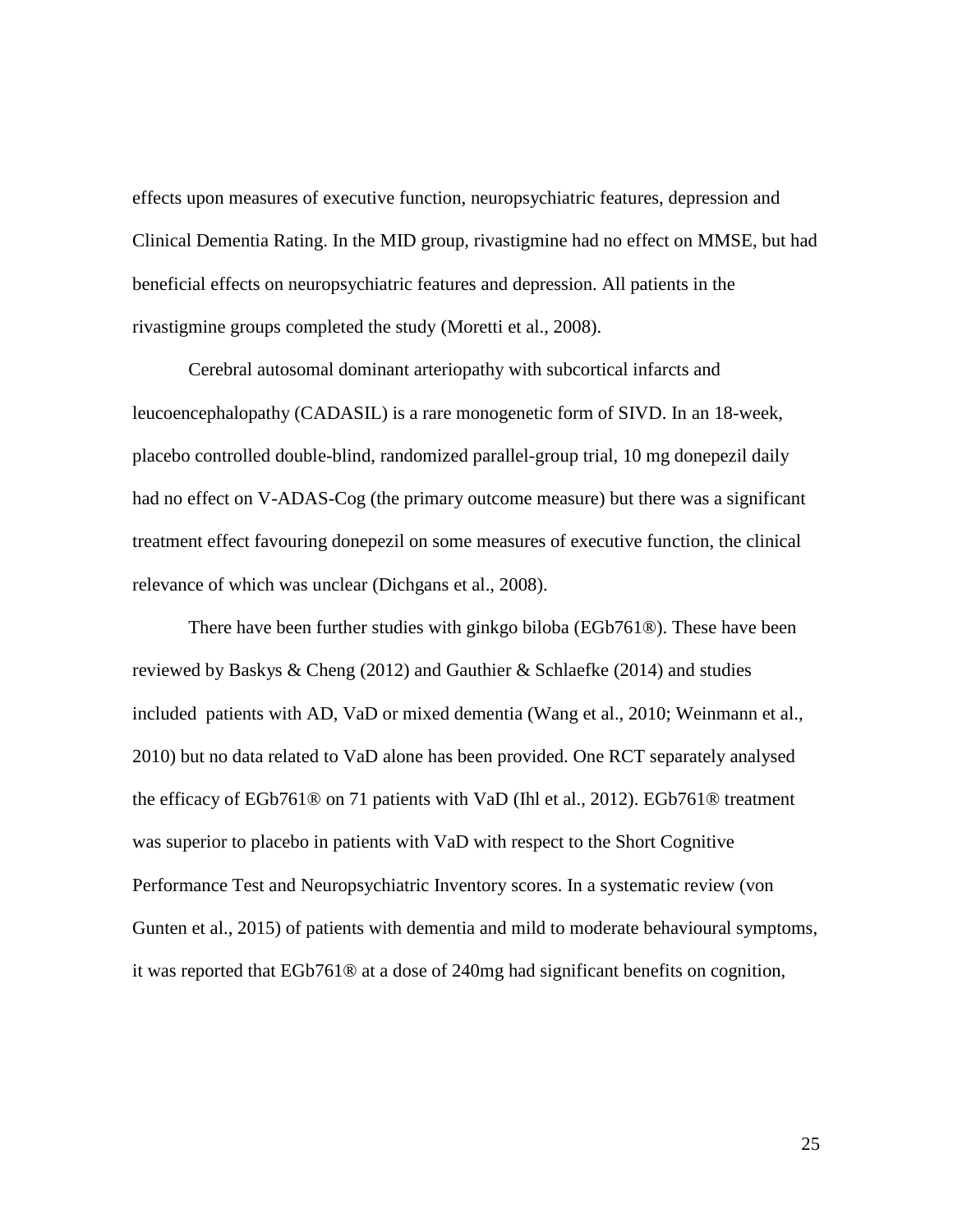activities of daily living, behavioural symptoms, clinical global impression but not quality of life in the VaD subgroup. Further studies are recommended.

A Cochrane review of Huperzine A (a naturally occurring cholinesterase inhibitor derived from the Chinese herb Huperzia serrata) concluded that there is no convincing evidence that Huperzine A is of value in VaD. This was based on one small trial and further research is needed (Hao et al., 2009).

In a recent Cochrane review of naftidrofuryl (Lu et al., 2011), the conclusion was that in patients with VaD or mixed dementia there were significant benefits on a number of outcomes. However the numbers were very small and did not permit an overall recommendation apart from the need for further trials in specific groups.

It is widely recognised that a good number of people diagnosed with dementia have mixed brain pathology which is predominantly due to Alzheimer's and cerebrovascular changes. One RCT with galantamine (Erkinjuntti et al., 2002) included VaD and AD patients showing radiological and historical evidence of cerebrovascular disease. A combined analysis of VaD and AD patients showed a significant treatment effect on cognition, function, behavioural symptoms and clinical global impression. The systematic review of EGb761®reported significant benefits in all outcomes tested in patients with mixed dementia. Further studies are necessary in well defined groups.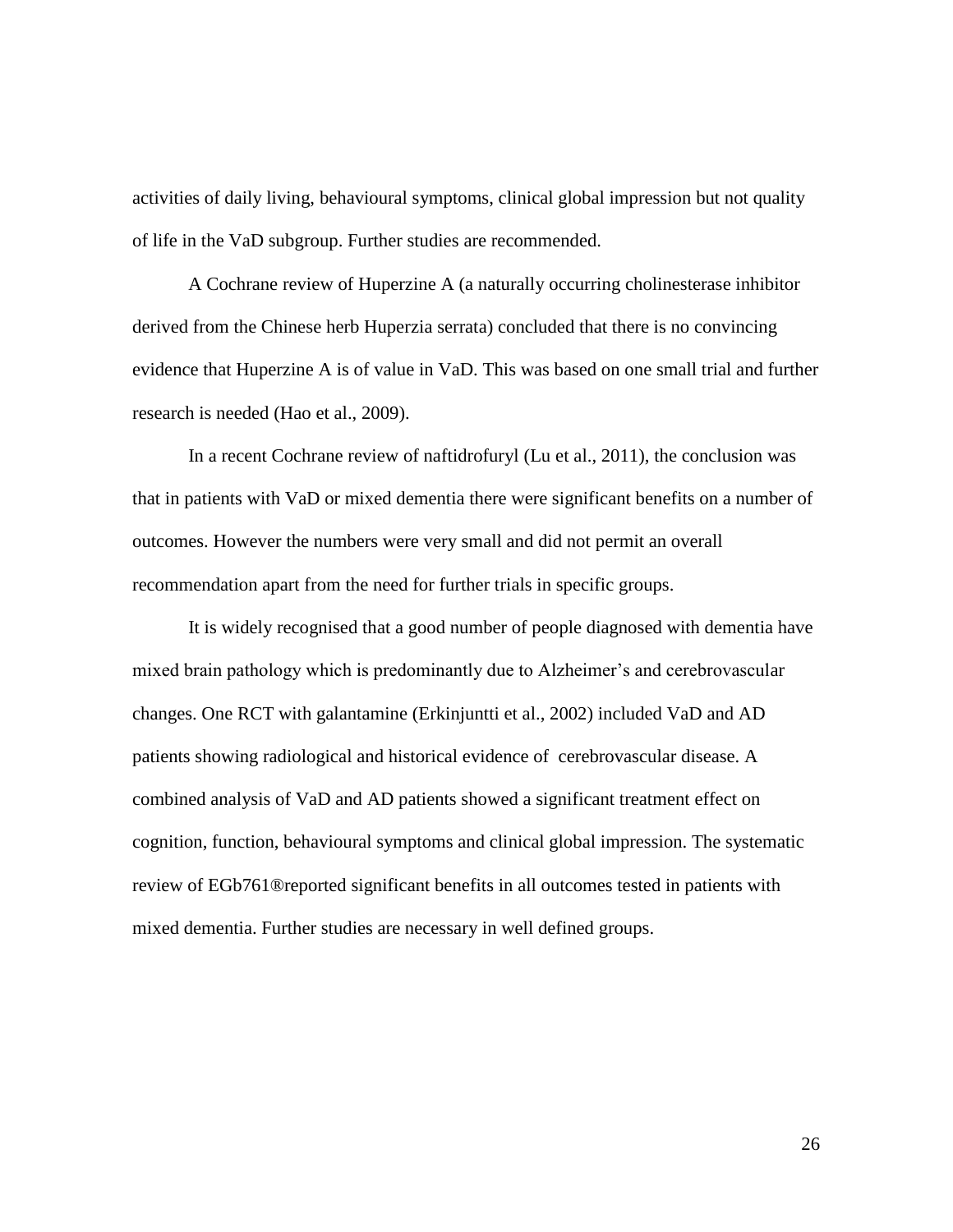There is a rationale for study of vascular risk factor control in established mixed dementia. In a recent randomized controlled trial, multi-component vascular care that combined pharmacological and nonpharmacological interventions did not slow functional or cognitive decline in 130 patients with AD and CVD (Richard et al., 2009). However it is worth noting that some of the vascular factors, for example blood pressure, were no different between the intervention and control group.

| Intervention                                                        | Level of evidence                                                                                                                                                                                                                                                                                                                                                                                                                                                                                                                                                    | Recommendation |
|---------------------------------------------------------------------|----------------------------------------------------------------------------------------------------------------------------------------------------------------------------------------------------------------------------------------------------------------------------------------------------------------------------------------------------------------------------------------------------------------------------------------------------------------------------------------------------------------------------------------------------------------------|----------------|
| <b>Treatment with</b><br>cholinesterase inhibitors<br>and memantine | There is type I evidence showing<br>small cognitive improvements with<br>both cholinesterase inhibitors and<br>memantine in vascular dementia.<br>However, benefits in terms of global<br>outcome are not seen and adverse<br>events for cholinesterase inhibitors<br>(but not memantine) are significantly<br>greater than placebo. Evidence<br>indicates that neither cholinesterase<br>inhibitors nor memantine should be<br>prescribed to people with vascular<br>dementia, though those with mixed<br>vascular dementia and Alzheimer's<br>disease may benefit. | A              |

Table 5. Summary Box: Vascular dementia

# <span id="page-26-0"></span>Other dementias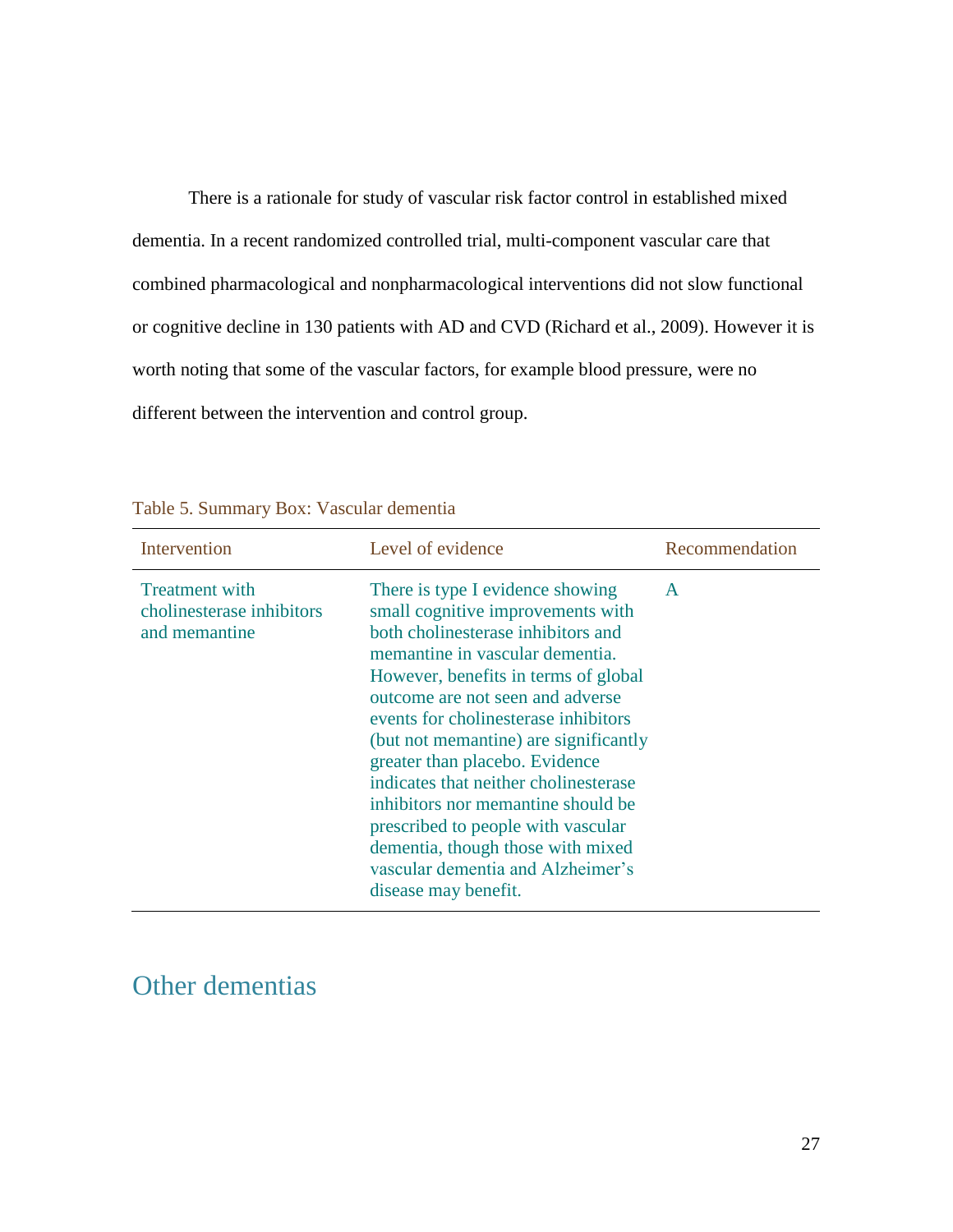This group of disorders is used here to include FTD, the Primary Progressive Aphasias, Progressive Supranuclear Palsy (PSP), Corticobasal degeneration (CBD) and prion dementias amongst others, and the overlap between some of these conditions is illustrated in Figure 4. No new evidence regarding the use of ChEI in FTD has become available since the last BAP statement. The existing evidence does not support the use of these drugs in FTD although rates of off label use remain high, despite increased agitation having been reported with their use in FTD (O'Brien et al, 2011). There have been no new trials of antidepressants in FTD, as before, evidence for the use of these drugs is mixed and largely rests on small open label studies. New randomized controlled trials of memantine in FTD report a lack of efficacy with this drug (Boxer et al., 2013; Vercelletto et al., 2011). A small trial of Souvenaid reported beneficial effects in behaviour and social cognition measures over a short time period (Pardini et al., 2015), but more studies are needed. Oxytocin administered intranasally in FTD appears safe and tolerable; larger studies are needed to assess its efficacy (Finger et al., 2015).

There are no adequately powered treatment studies in Primary Progressive Aphasia upon which to make firm recommendations. Since the last BAP statement there has been no new trial evidence for ChEI or Coenzyme Q10 in treating PSP. Existing evidence does not support their use. The largest PSP trial to date found that davunetide (proposed to decrease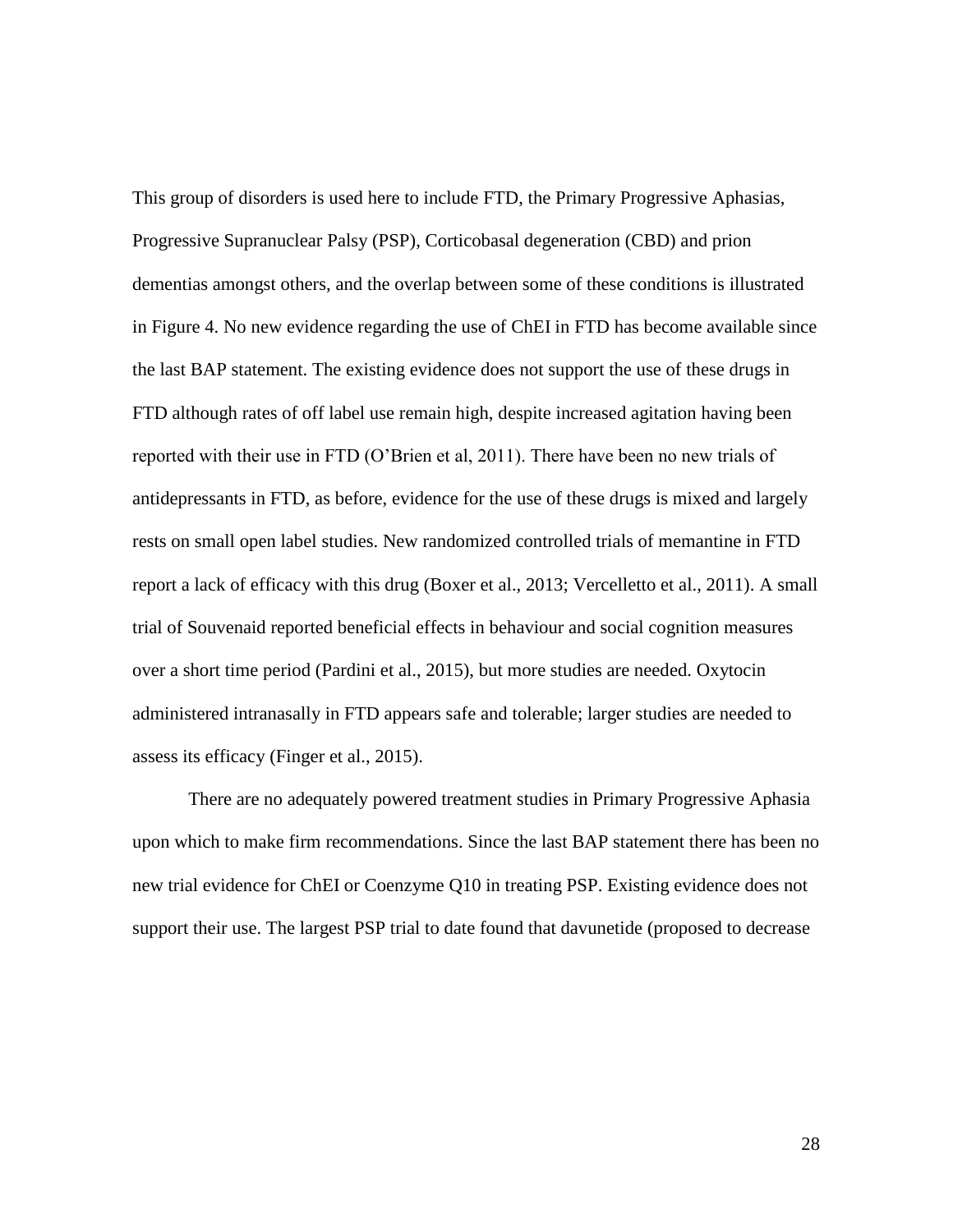tau phosphorylation and stabilize microtubules) was not an effective treatment (Boxer et al., 2014).

Since the last BAP statement a trial demonstrated no survival benefit in Creutzfeldt-Jakob disease (CJD) patients treated with quinacrine (an antimalarial drug that reduces abnormal prion protein deposits *in vitro*) (Geschwind et al., 2013). Doxycycline was not effective in treating CJD (Haïk et al., 2014).

There are no adequately powered studies of ChEI to support the use of these drugs for cognitive impairment in Huntington's disease. There is no evidence to support the use of other medications to treat dementia associated with Huntington's disease though several disease modifying avenues are being pursued, including compounds to reduce metal induced aggregation of the Huntingtin protein (Angus et al., 2015).

| Intervention              | Level of evidence                                                                                                                                     | Recommendation |
|---------------------------|-------------------------------------------------------------------------------------------------------------------------------------------------------|----------------|
| Cholinesterase inhibitors | There is type I evidence that<br>cholinesterase inhibitors are not<br>recommended for the treatment of<br>frontotemporal dementia.                    | A              |
| <b>SSRIs</b>              | There is type II evidence that SSRIs<br>may help some behavioural aspects<br>of frontotemporal dementia, but do<br>not improve cognition. Studies are | -B             |

Table 6. Summary Box: Frontotemporal dementia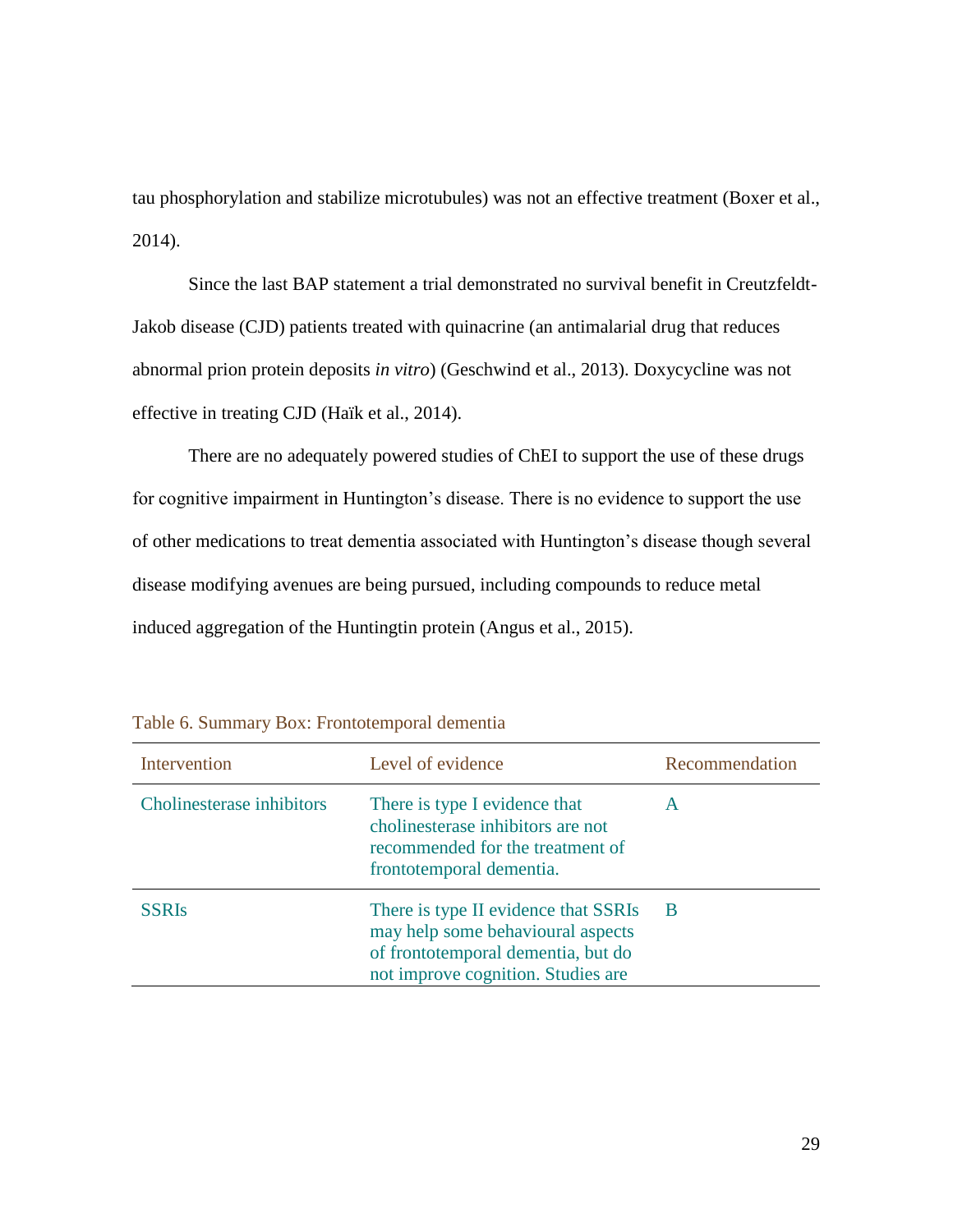|           | mixed and further evidence is<br>needed.                                                      |  |
|-----------|-----------------------------------------------------------------------------------------------|--|
| Memantine | There is type I evidence that<br>memantine is not recommended for<br>frontotemporal dementia. |  |

Table 7. Summary Box: Progressive Supranuclear Palsy

| Intervention                      | Level of evidence                                                                           | Recommendation |
|-----------------------------------|---------------------------------------------------------------------------------------------|----------------|
| Progressive supranuclear<br>palsy | Type II evidence indicates that no<br>treatments can be recommended at<br>the current time. |                |

# <span id="page-29-0"></span>Mild cognitive impairment, MCI due to AD and Prodromal Alzheimer's disease

There have been no new positive studies to inform prescribing in prodromal conditions such as mild cognitive impairment (MCI). Cochrane and other reviews show lack of efficacy of ChEI (Birks and Flicker, 2006; Loy and Schneider, 2006), equivocal findings with piracetam (Flicker and Grimley Evans, 2001) and there is no other evidence to support nootropics. There have been no studies of memantine in MCI. Other studies including RCTs of vitamin E and anti-inflammatory drugs (rofecoxib) have been negative. There have been numerous trials conducted and ongoing in MCI due to AD or prodromal AD though none have been successful and progressed beyond Phase 3.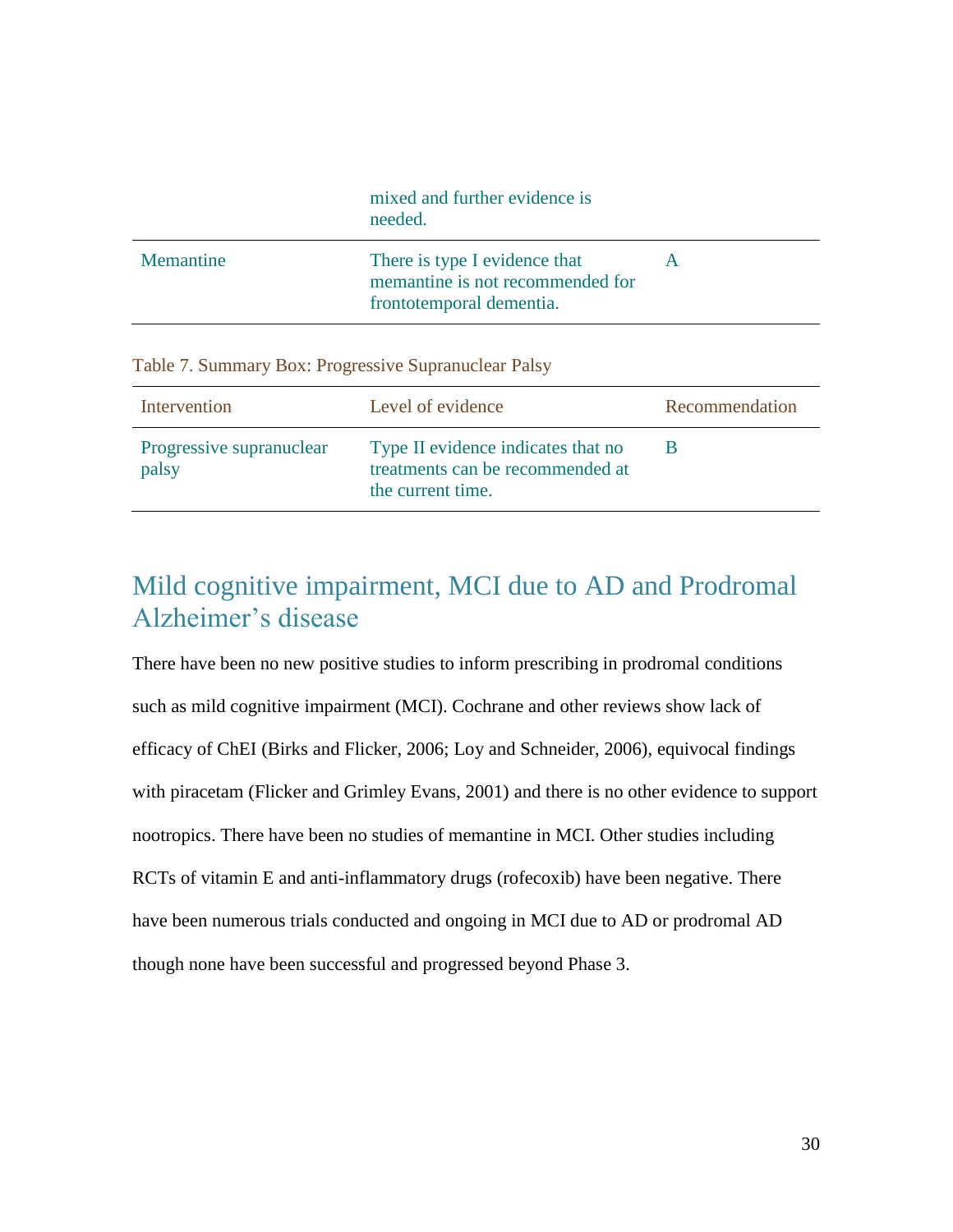| Intervention                                                        | Level of evidence                                                                                                                                                                                                                                   | Recommendation |
|---------------------------------------------------------------------|-----------------------------------------------------------------------------------------------------------------------------------------------------------------------------------------------------------------------------------------------------|----------------|
| <b>Treatment</b> with<br>cholinesterase inhibitors<br>and vitamin E | There is type I evidence that<br>cholinesterase inhibitors are not<br>effective in reducing the risk of<br>developing Alzheimer's disease and<br>type I evidence that vitamin E is not<br>effective in reducing the risk of<br>Alzheimer's disease. | A              |
|                                                                     | There is type 1 evidence that<br>cholinesterase inhibitors are not<br>effective in those with Mild<br><b>Cognitive Impairment</b>                                                                                                                   | A              |

Table 8. Summary Box: Mild cognitive impairment

# <span id="page-30-0"></span>Other relevant issues in management

### <span id="page-30-1"></span>The NICE process

In the UK, within England and Wales, recommendations on the use of licensed drugs are made by the National institute for Health and Clinical Excellence (NICE). NICE was established in 1999 as a NHS Special health Authority and changed in 2013 to an arm's length non-departmental government body. This reflected an extension of its remit to also include social care. It is contained within the Department of Health but outside the NHS and it is accountable to parliament through the Secretary of State for Health. It has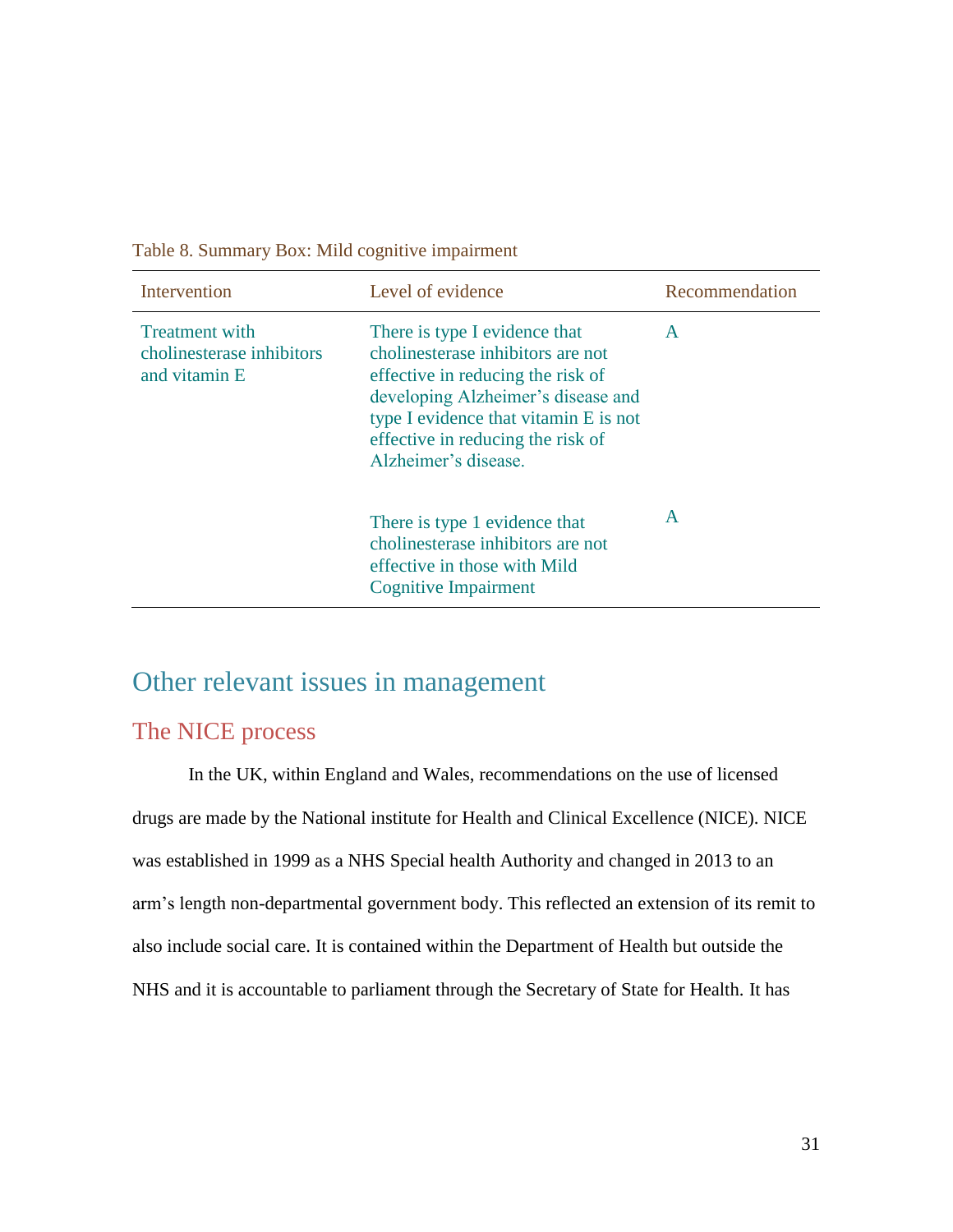several remits, including the production of focussed technology appraisal, mostly on drugs, and broader guidelines which can cover clinical care, public health and social care. With regard to dementia, there have been several technology appraisals on anti-dementia drugs, the most recent (TA 217) on ChEI and memantine for AD, published in 2011 and updated 2016. Unlike earlier technology appraisals of these drugs, which had limited use of these agents to either those who were deemed to respond to the drug or to those with moderate disease, TA 217 recommends the use of donepezil, galantamine and rivastigmine as treatment options for all patients with mild to moderate AD, and memantine for moderate to severe AD. No recommendations are made either for or against combined therapy. Recommendations for severe disease or for non-Alzheimer dementia are not contained within TA 217, since technology appraisals are limited to the licence of the drug.

There is also a NICE dementia guideline, GD42 (NICE, 2006), which was in the process of being fully revised at the time of the publication of this BAP guideline. The current guideline recommends the use of ChEI for Lewy body dementia, but not for FTD, VaD or MCI.

### <span id="page-31-0"></span>Perspective from a person with dementia

Many people with dementia and their carers have been important advocates for the clinical use of anti-dementia drugs and this should be an essential part of any decision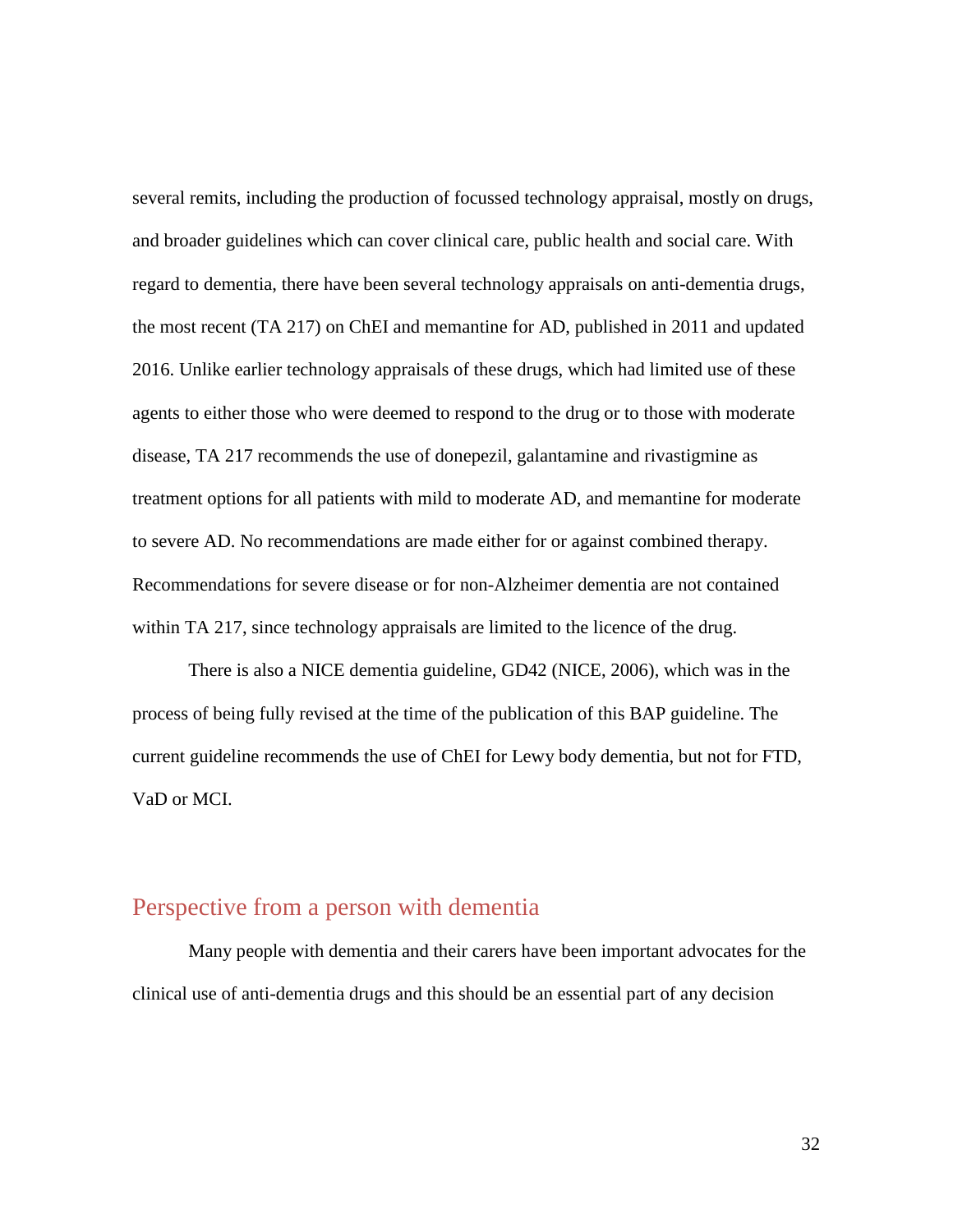making process. As with previous guidelines, for this revision we invited Peter Mittler as a person with dementia to join the meeting. His insights were invaluable and very much accorded with experience of the clinicians on the panel. Peter reflected on the wider contexts in which the first prescription can be considered. These range from the patient's initial interpretation of the significance of medication to the ethical imperative for professionals to strike a balance between the global quest for cure and the fundamental human rights of people with dementia for care and support<sup>i</sup>. This is consistent with the biopsychosocial model of impairment which includes quality of life indicators.

Accounts provided by people living with dementia reflect strong dissatisfaction with the complex journey to diagnosis and also with the lack of post-diagnostic support (Schalock et al., 2016). These suggest that the time is ripe for clear guidance on good and bad practice in diagnosis and its aftermath. The medical profession carries the main responsibility for timely diagnosis and for maintaining the health and well-being of each person in their own homes for as long as possible. It is well placed to use its prestige with the public to emphasise that disability is part of the human experience and that it is possible to live well with dementia. It could also influence public opinion, politicians and the media by avoiding the use of degrading language involving time-bombs and tsunamis. In our quest for prevention and cure, we have lost sight of the uniqueness of the individual highlighted by Tom Kitwood and more recently by Steven Sabat who focuses on the maintenance of a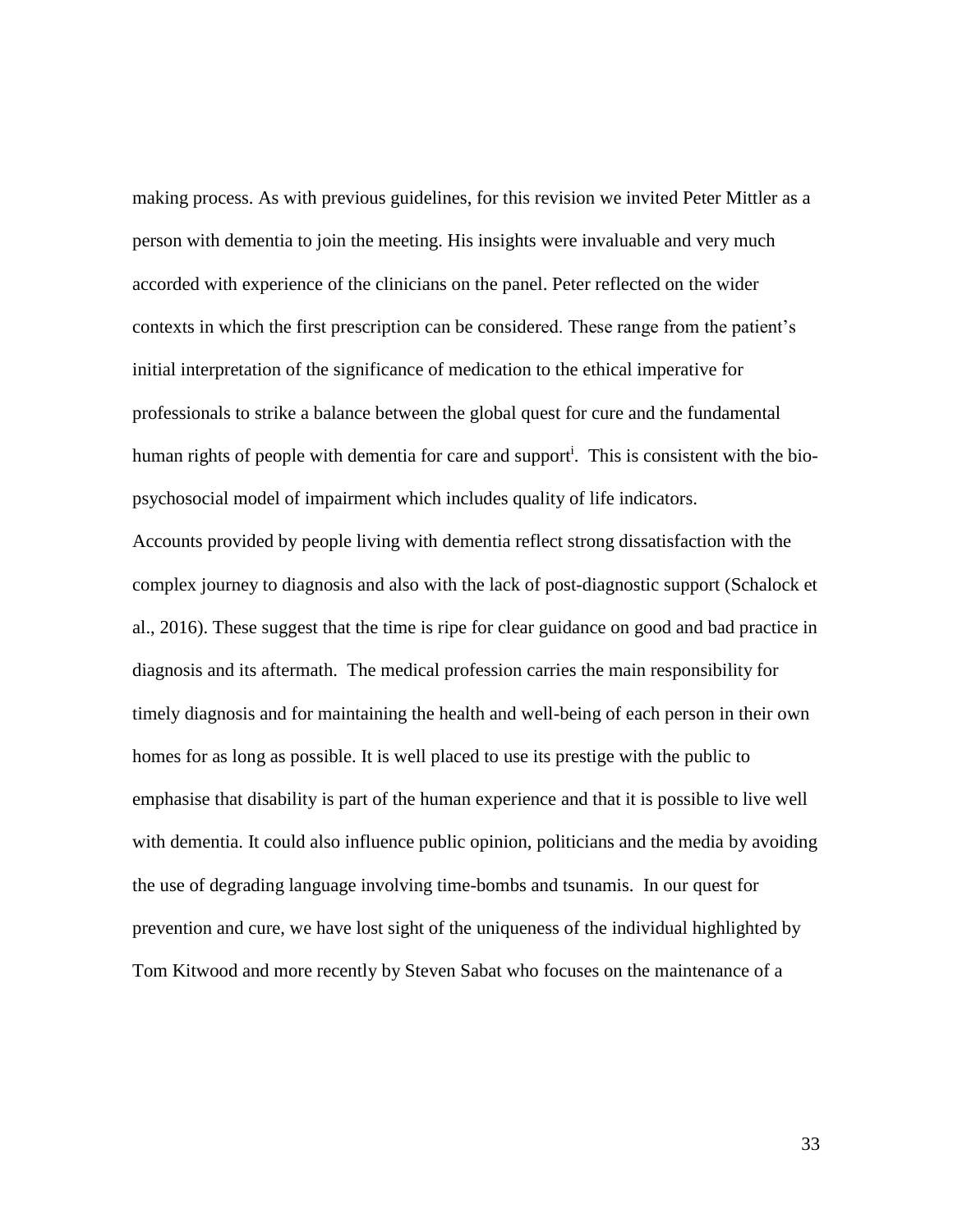sense of self and personal identity from first diagnosis to the end of life (Schalock et al., 2016). We need to provide services based on the needs and wishes of the individual and their principal care partner by providing tailor-made support and rehabilitation comparable to that received by people who sustain brain injury as a result of stroke or road traffic accident. A visiting dementia adviser should be able to access the additional supports that are or may become necessary – e.g. an occupational therapist to suggest adaptations to the home and to appliances such as personal computers. A dementia-friendly community should include children, young people and students, who as future leaders need to be aware that each person with dementia is a unique individual with the right to be supported as a member of their local community.

### <span id="page-33-0"></span>The role of Primary Care in the management of dementia

Primary care general practitioners (GPs) increasingly work in larger multidisciplinary teams. This expansion has been influenced by a national policy of *care closer to home*, greater focus on preventative care and the transfer of primary clinical responsibility for chronic disease management from secondary to primary care. Most common chronic illnesses (e.g. diabetes, asthma, hypertension) are largely managed by the GP with the aid of shared care pathways, prescribing protocols and specialist nurses. A new General Medical Services (GMS) Contract in 2004 fundamentally changed the way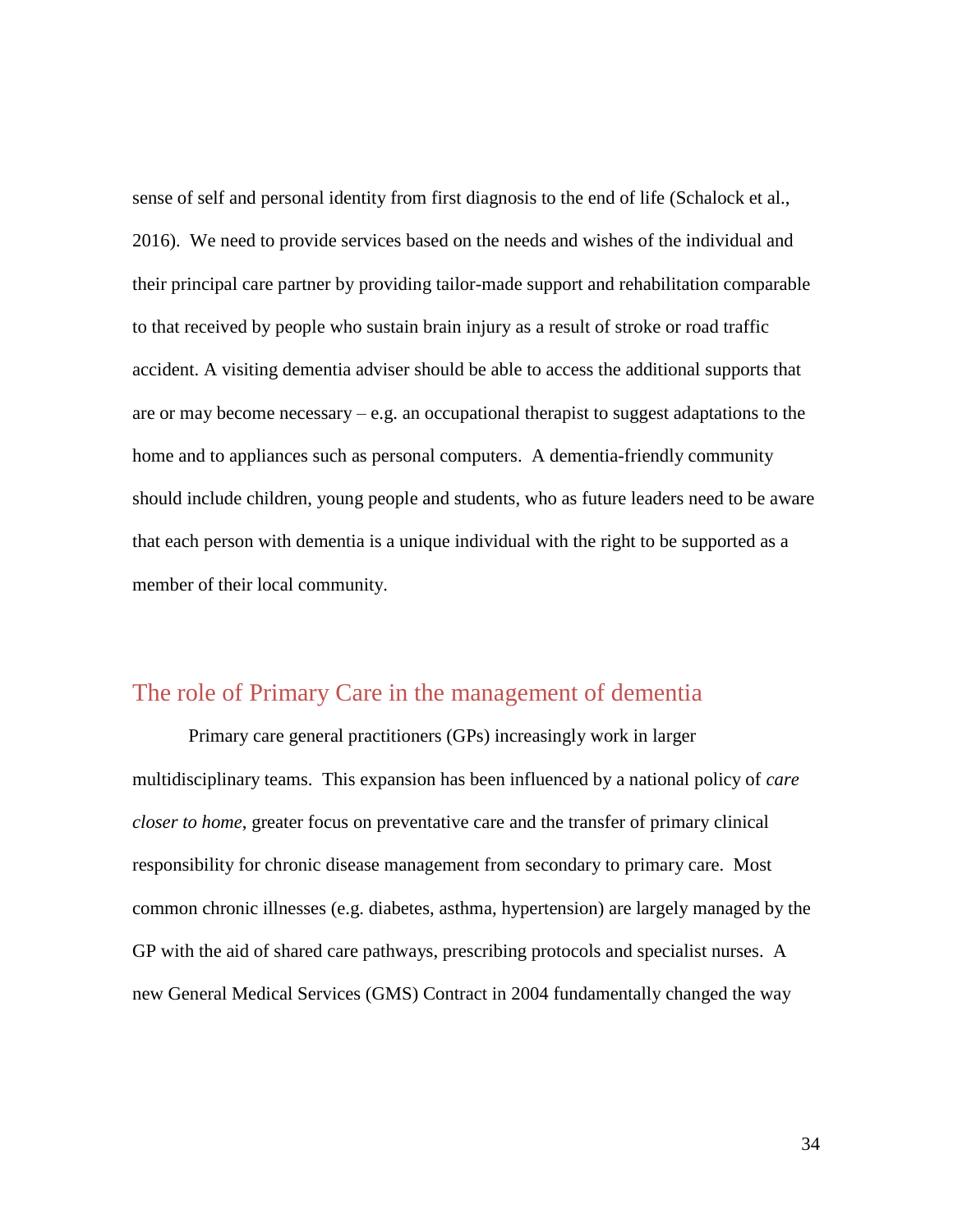GPs in England work through the introduction of 'core services' with 'optional enhanced services'. The Contract links achievements in care quality, with a major focus on chronic illness care, properly funded through an evidence-based Quality and Outcomes Framework (QOF). QOF criteria for dementia exist and comprise: i). establishing and maintaining a register of patients with diagnosed dementia and ii) undertaking an annual review on patients' on the register.

The majority of people with dementia live in the community with their GP the primary health care provider most of the time. The GP can have an extensive range of post diagnostic responsibilities including: information provision; access to other services; carer support; management of co-morbid conditions and behavioural problems; future care planning and end of life care (Robinson et al., 2010). As our populations rapidly age and the demand on specialist old age psychiatry services increases, primary care may need to undertake a more formalised shared care approach to dementia care as has existed in diabetic care for the last twenty years. A recent RCT comparing the effectiveness of memory clinics and GPs for delivery of post diagnostic care found no significant differences between the two services (Meeuwsen et al., 2012).

In some European countries GPs can initiate anti-dementia drugs; the current evidence base for the initiation, and review, of anti-dementia drugs by non-specialists is very limited and restricted to low quality, observational studies (Aupperle and Coyne,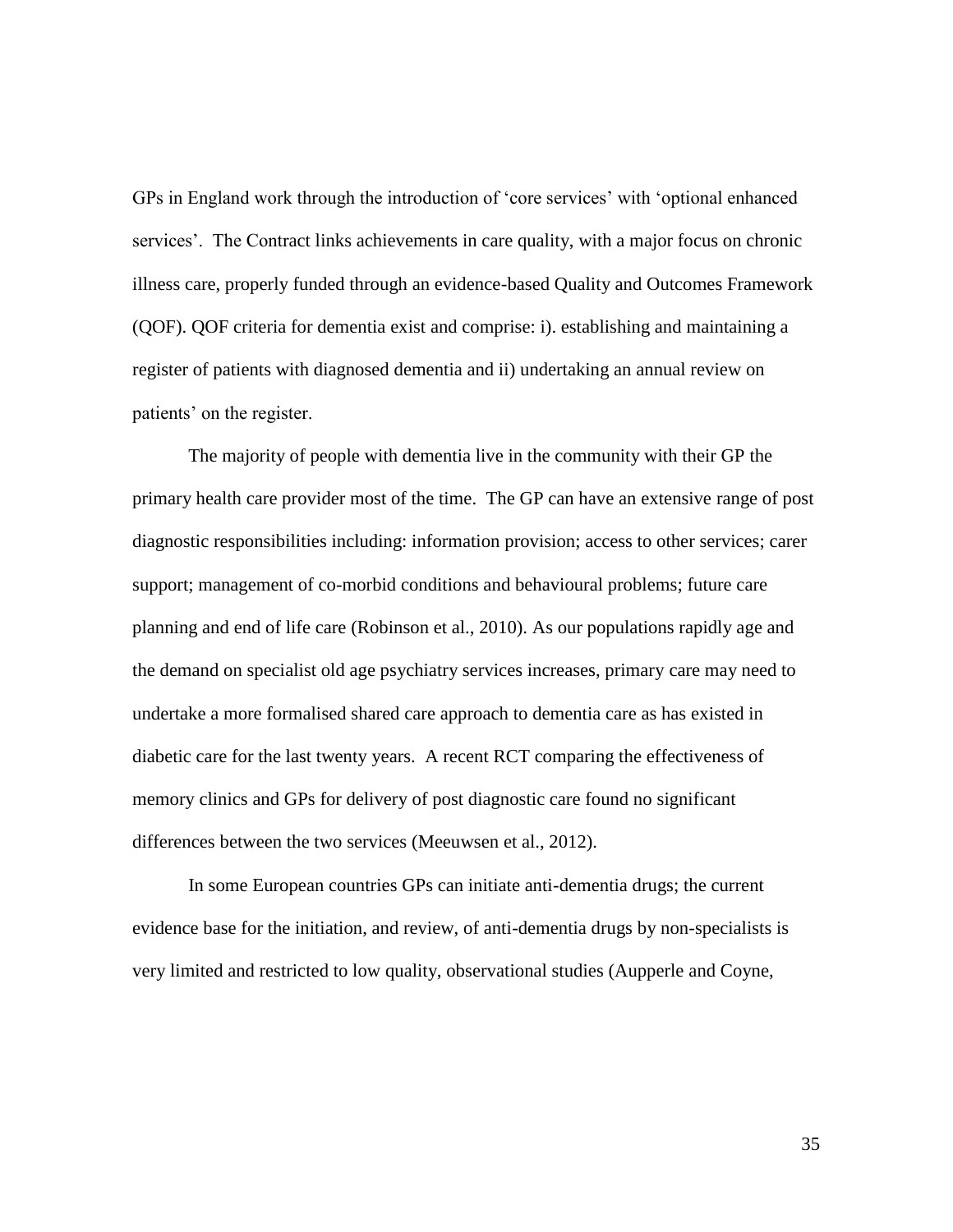2000; Aupperle et al., 2003; Watanabe et al., 2012). In the UK existing NICE guidelines (2006) stipulates drug initiation should be on the advice of a specialist, with shared care prescribing supported for maintenance treatment. A UK pilot trial of a GP educational prescription to support dementia diagnosis and improve quality of care found that GPs had little knowledge of shared care protocols for anti-dementia drugs, with specialists still largely responsible for monitoring (Wilcock et al., 2013). However a US based trial of a care manager intervention, combined with a quality improvement/professional education component, found increased anti-dementia drug prescribing in primary care (Vickrey et al., 2006). With specialist disease nurses, key to the success in chronic illness management in primary care, the role of a nurse dementia case manager affords considerable potential for person-centred post diagnostic care. The evidence base however is mixed with a recent UK pilot trial struggling to successfully integrate dementia case managers into existing NHS primary and community care services (Bamford et al., 2014). New alternative primary care models with GP-led memory clinics and attached nurse facilitators have been established in some areas.

In summary, the current system of shared care prescribing of anti-dementia drugs in the UK requires further evaluation in order to identify facilitators to improve care quality. With regard to GP-led prescribing, this will be influenced by the revised NICE guidelines (due 2017); such a change in practice would however require upskilling of GPs, prescribing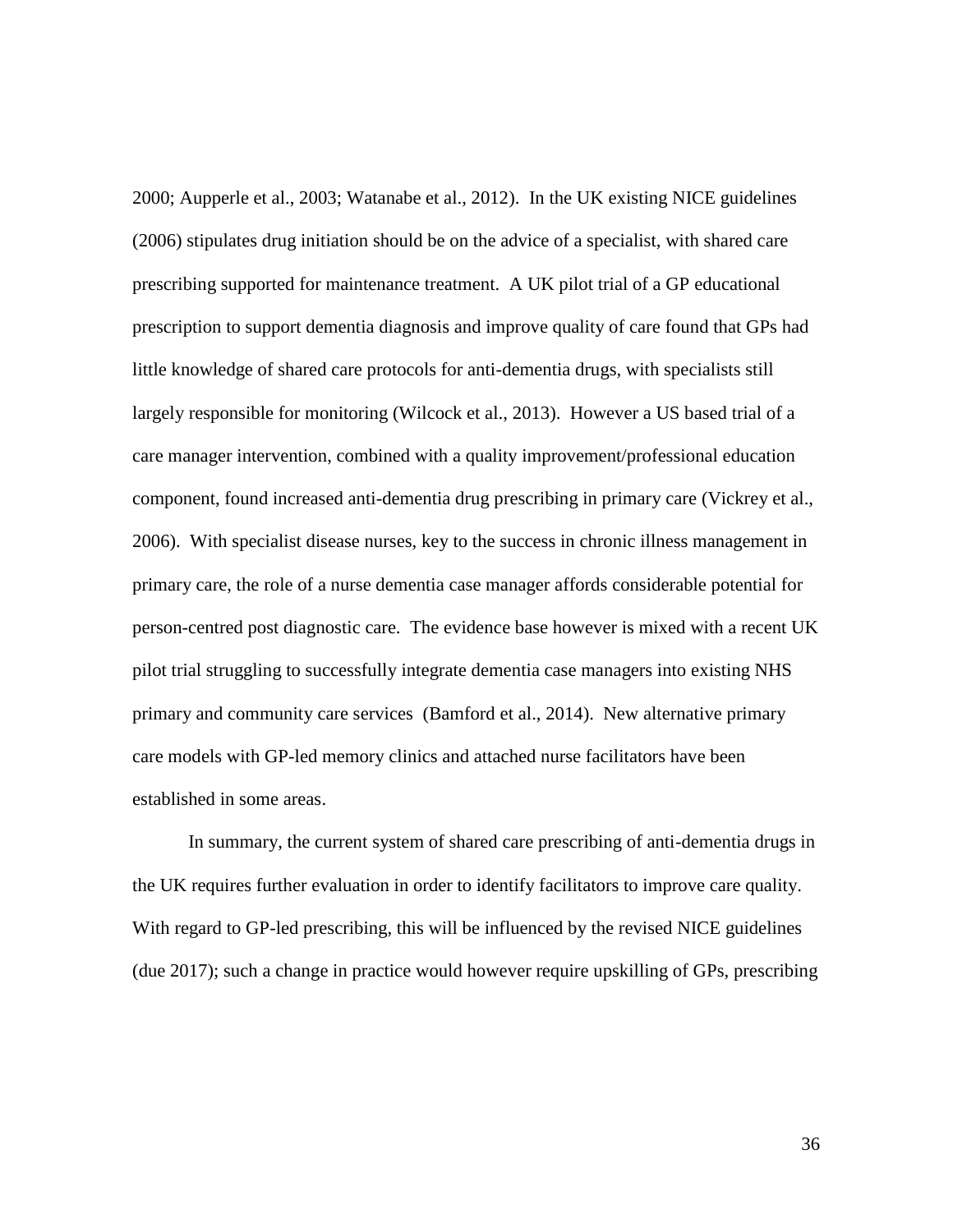protocols and the development of a shared care, integrated system co-ordinated by possibly specialist nurses.

#### Intervention Level of evidence Recommendation Initiation and prescription of antidementia drugs There is type IV evidence to support the current practice of non-specialist initiation of these drugs, following a specialist diagnosis. D There is type II evidence indicating no significance differences between the ongoing prescription and monitoring of the drugs between memory clinic and GP-led services. B

#### Table 9. Summary Box: Primary care

### End of life Care

One third of older people will die with some form of cognitive impairment or dementia (Brayne et al., 2006). There are two populations of people with dementia for whom end of life care needs to be considered, those who have dementia in the in earlymoderate stages but are dying from other disease such as cancer or organ failure or those who have advanced dementia where the commonest cause of death is pneumonia or other infection. They may experience poor end of life care because they are often not perceived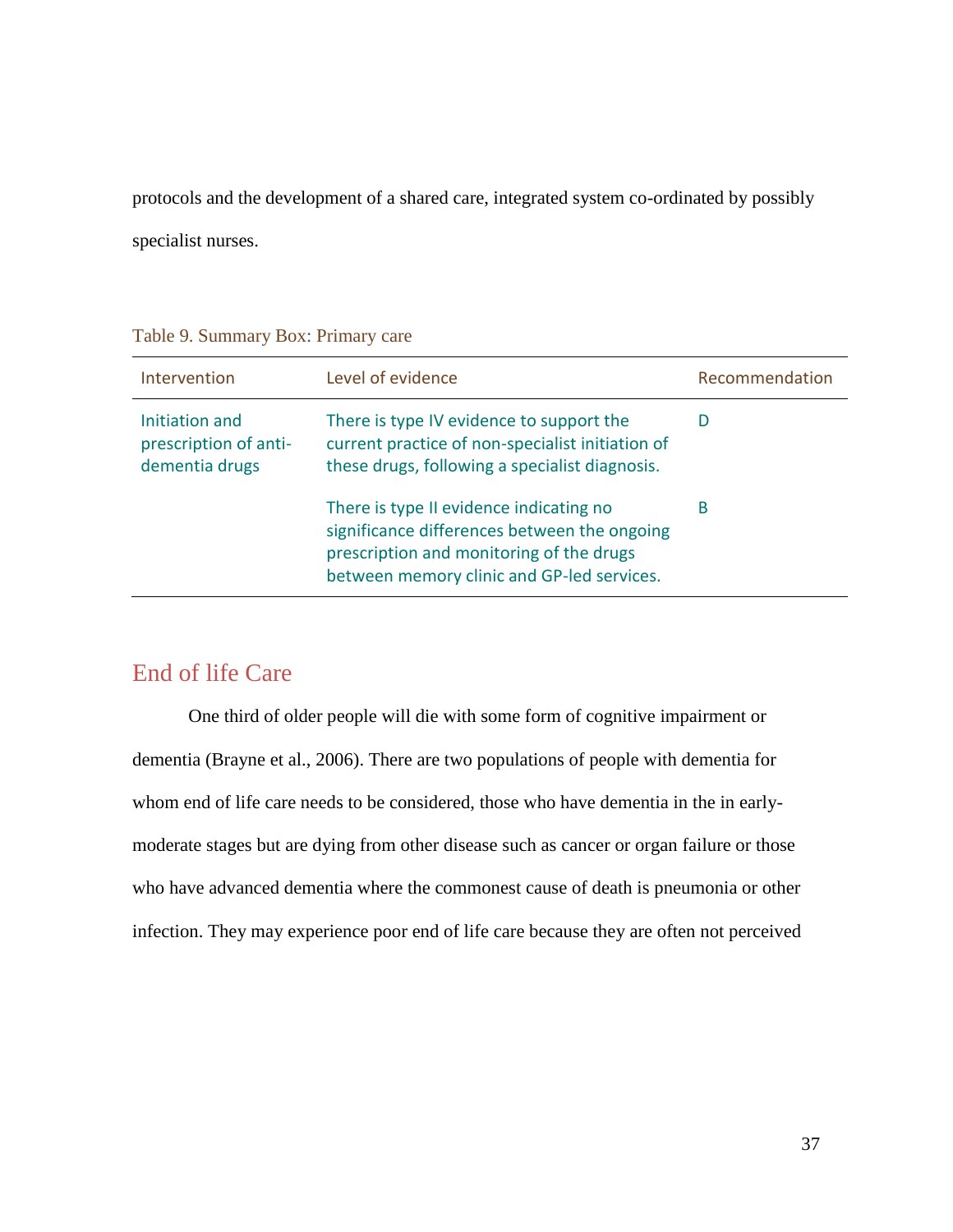to have a terminal illness and health and social care services may not be optimally configured to meet their complex needs (Sampson et al., 2011).

In people with advanced dementia the main prescribing decisions are related to considering the "ceiling of care". Thus stopping medications which may have no longer term benefit i.e. statins, low dose aspirin or anti-hypertensives may be appropriate (Holmes et al., 2008).

There is little evidence available on how best to prescribe for people with severe dementia, particularly when to stop drugs which are no longer necessary or beneficial. There is a lack of RCT data for anti-dementia drugs in this population. Trials tend to be for short periods of 3-12 months with open-label extension studies after this and there is little evidence for continuing treatment when people reach this stage. It has been argued that the prescription of ChEI or memantine is "never appropriate" towards the end of life although their use remains common in care home residents (Holmes et al., 2008). However, in patients with moderate or severe Alzheimer's disease, continued treatment with donepezil is associated with significant functional benefits over 12 months; thus continuing a cholinesterase inhibitor may be in-keeping with a palliative approach (level I evidence)(Howard et al., 2012)(see Figure 2). There is uncertainty over the efficacy of memantine in end-stage dementia and the most appropriate time to discontinue this.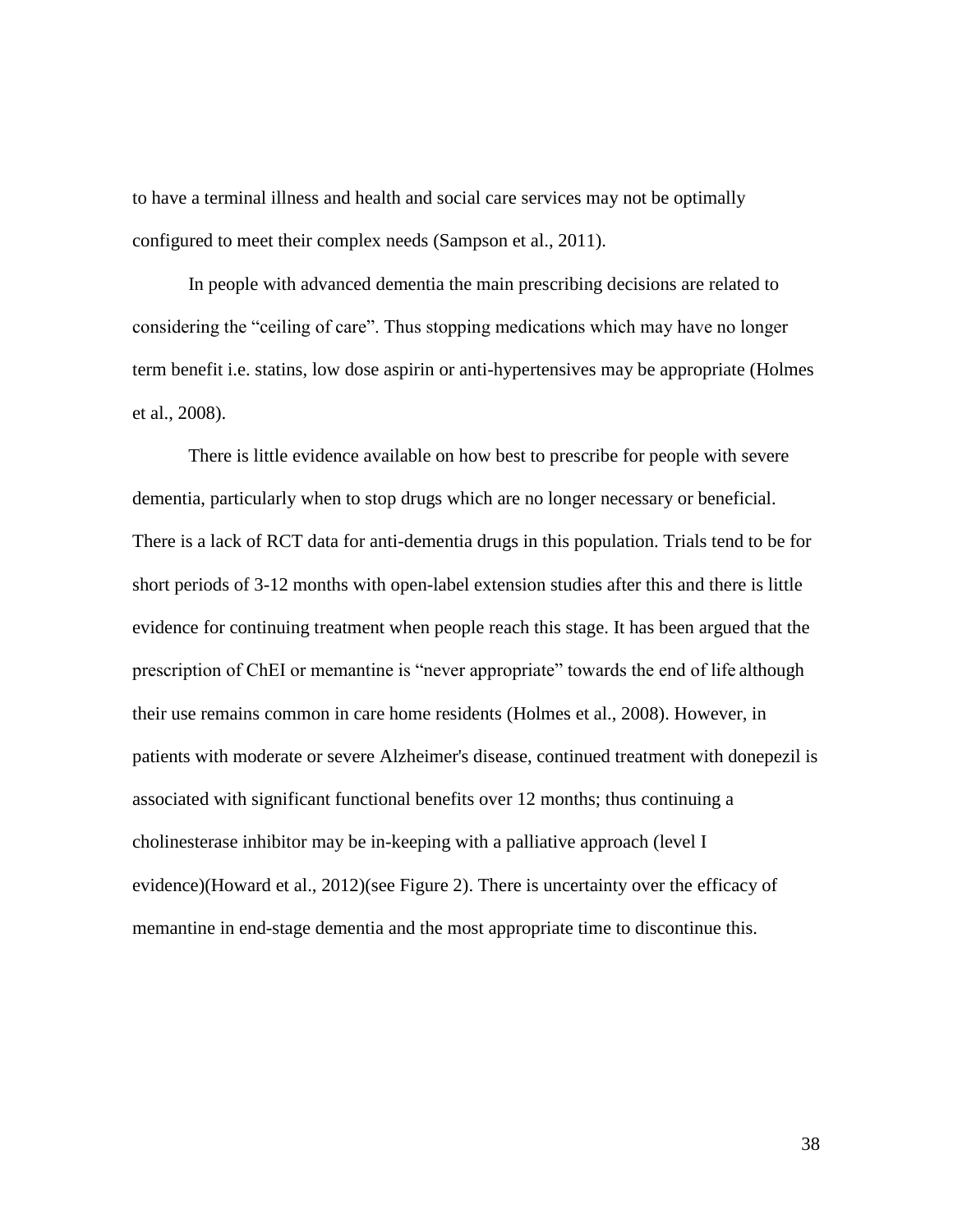Different formulations and modes of administration, for example ChEI delivered as patches should be considered. The use of anti-dementia drugs should be balanced with the risk of side effects, for example Memantine may worsen constipation associated with analgesics; polypharmacy is a key issue. Covert medication may be in the person's best interests if conducted within the correct ethical and legal frameworks.

Analgesics tend to be under prescribed in people with advanced dementia but concerns about polypharmacy, interactions and side effects can be addressed. The most commonly used analgesic is paracetamol although studies using the WHO analgesic ladder which advances to NSAIDS and opioids show this approach improves pain and neuropsychiatric symptoms (level II evidence)(Husebo et al., 2011).

There is little strong evidence on prescribing in people with dementia who are reaching the end of life (level III only). Clinicians should take into account individual preferences of the person with dementia, if known, and their families, and aim to achieve the best symptom control and quality of life*.*

| Intervention                          | Level of evidence                                                                                                                       | Recommendation |
|---------------------------------------|-----------------------------------------------------------------------------------------------------------------------------------------|----------------|
| Withdrawal of anti-<br>dementia drugs | There is type I evidence that continuing<br>donepezil may decrease the rate of functional<br>decline in moderate/severe dementia. There |                |

Table 10. Summary Box: End of Life Care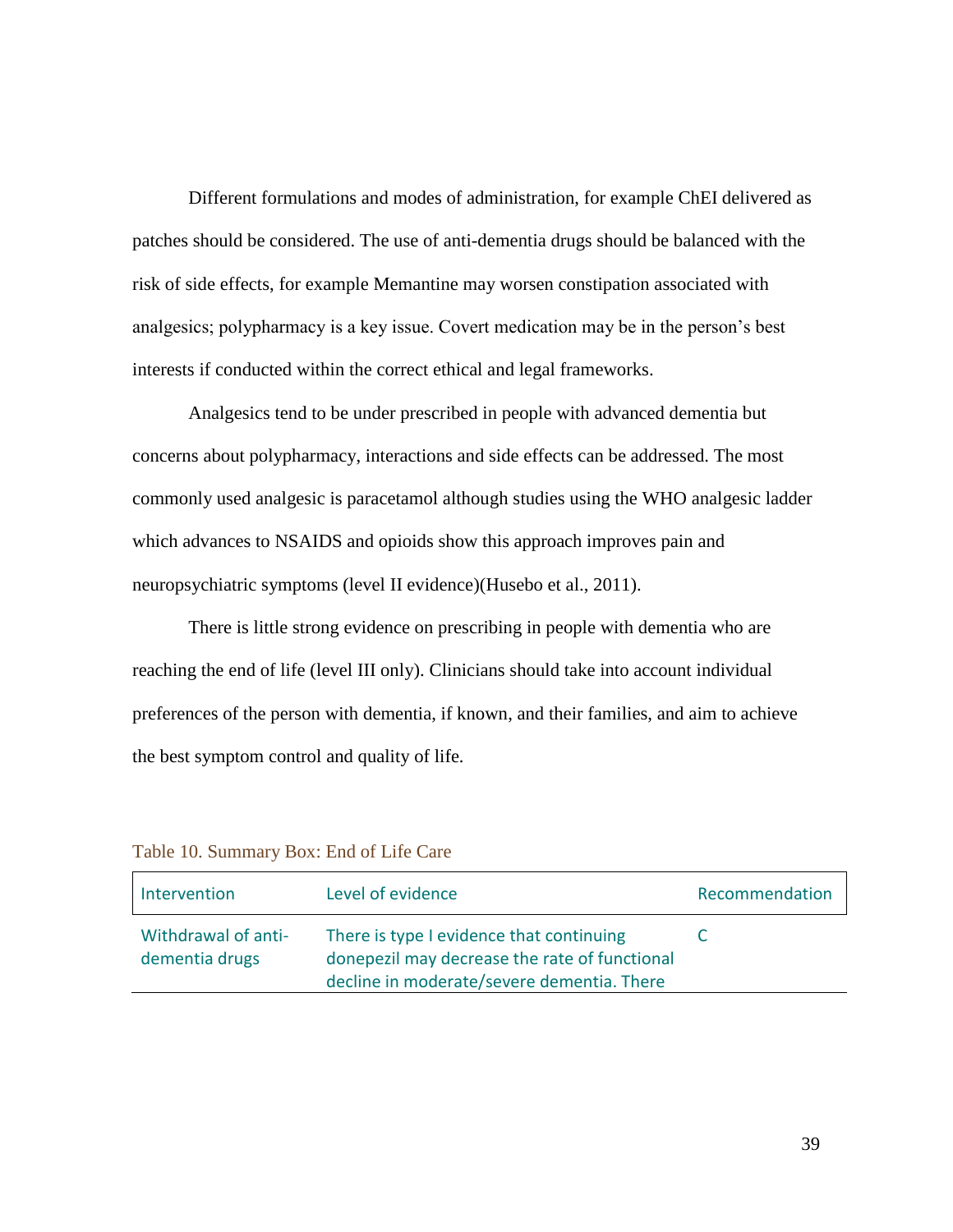is type III evidence that it may be inappropriate to prescribe memantine and cholinesterase inhibitors in advanced dementia towards the end of life.

## Other putative therapies for dementia

Dimebon (latrepirdine) is an antihistamine identified as a weak inhibitor of cholinesterase activity with a number of other actions, including enhancing mitochondrial function. At the time of the previous guideline, a single randomised placebo controlled trial of 183 people in Russia showed benefits of dimebon treatment over placebo (Doody et al., 2008). Unfortunately other studies have not been able to replicate these findings and a recent Cochrane review (Chau et al., 2015) concluded there was no beneficial effect of dimebon on cognition in AD, though did not rule out a possible benefit on behaviour.

### Gingko biloba

Early trials were small, of poor quality and raised concerns about publication bias but two large well designed RCTs in dementia subjects (McCarney et al., 2008; Schneider et al., 2005) showed no benefits from Gingko on cognition. A primary prevention feasibility study (Dodge et al., 2008) over 42 months in 118 people over 85 at baseline found gingko biloba did not prevent the development of dementia or decline in memory but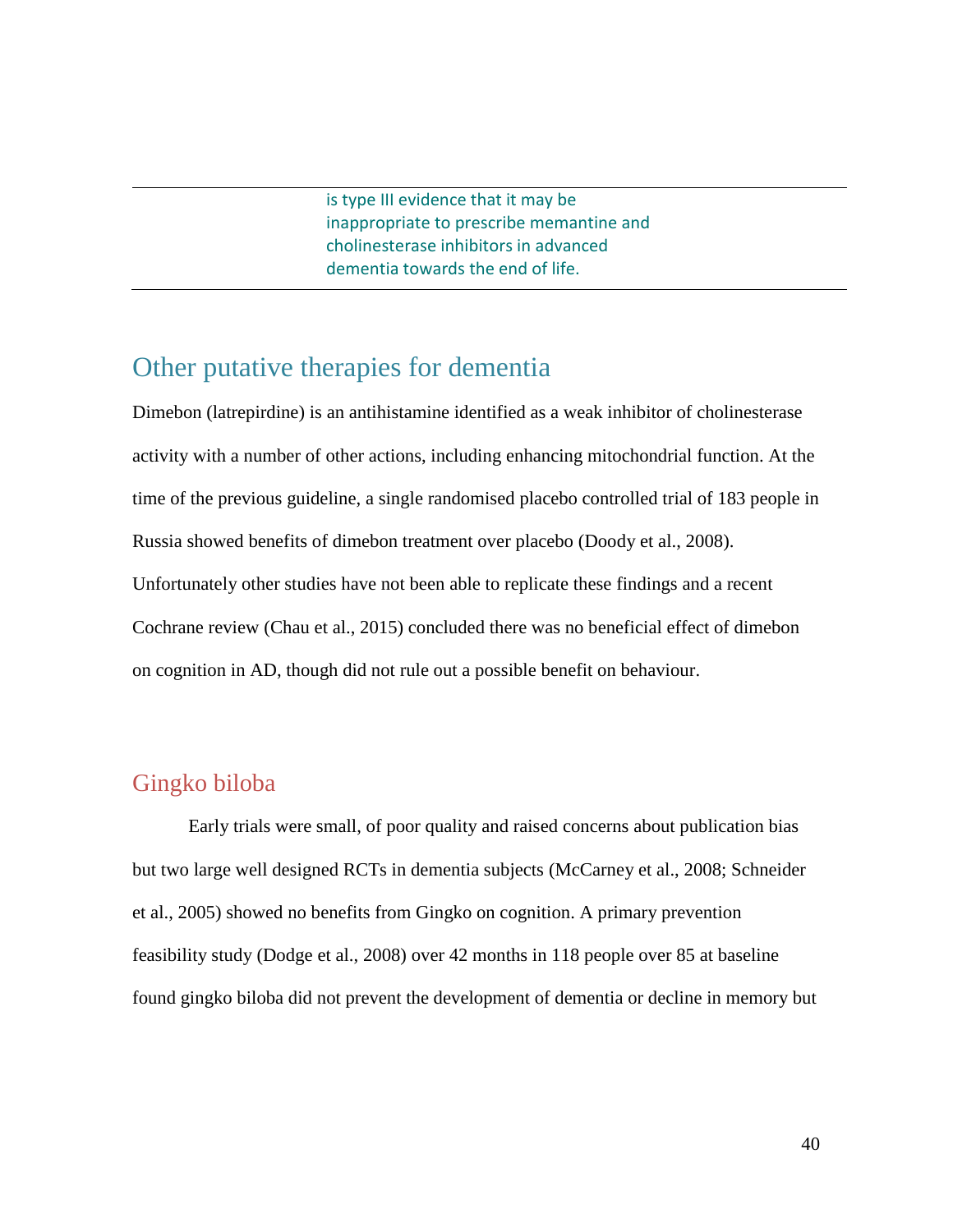found an increase in stroke and TIA cases in the gingko group and the GEM Study (DeKosky et al., 2008) assessed 3069 volunteers who had MCI or were cognitively normal randomised to placebo or ginkgo biloba over a median follow-up of 6.1 years. Gingko had no effect on reducing incident Alzheimer's disease or all-cause dementia but was associated with a non-significant doubling in haemorrhagic stroke (16 vs 8). However, a meta-analysis (N=1985, mainly people with dementia) of the effect of gingko on coagulation found only small and clinically insignificant changes (Kellermann and Kloft, 2011).

### Hormone replacement therapy

A large primary prevention trial, the WHIMS trial (the Women's Health Initiative Memory Study) examined the possible benefit of HRT/ERT in reducing dementia in postmenopausal women (participants were 65-79 at entry). Adverse outcomes led to both arms being terminated early. The use of unopposed oestrogen (N=1464 vs N=1483 on placebo) for about 7 years was associated with a non-significant increased risk of dementia, hazard ratio 1.49 (95%CI 0.83-2.66) (Shumaker et al., 2004), and treatment with combined oestrogen and progestin for about 4 years (N=2229 vs 2303 on placebo) led to a doubling of dementia risk, hazard ratio 2.05 (95%CI 1.21-3.48)(Shumaker et al., 2003). Combining these two groups, there was a highly clinically and statistically significant increase in dementia in women taking HRT, hazard ratio 1.76 (95%CI 1.19-2.60)(Shumaker et al.,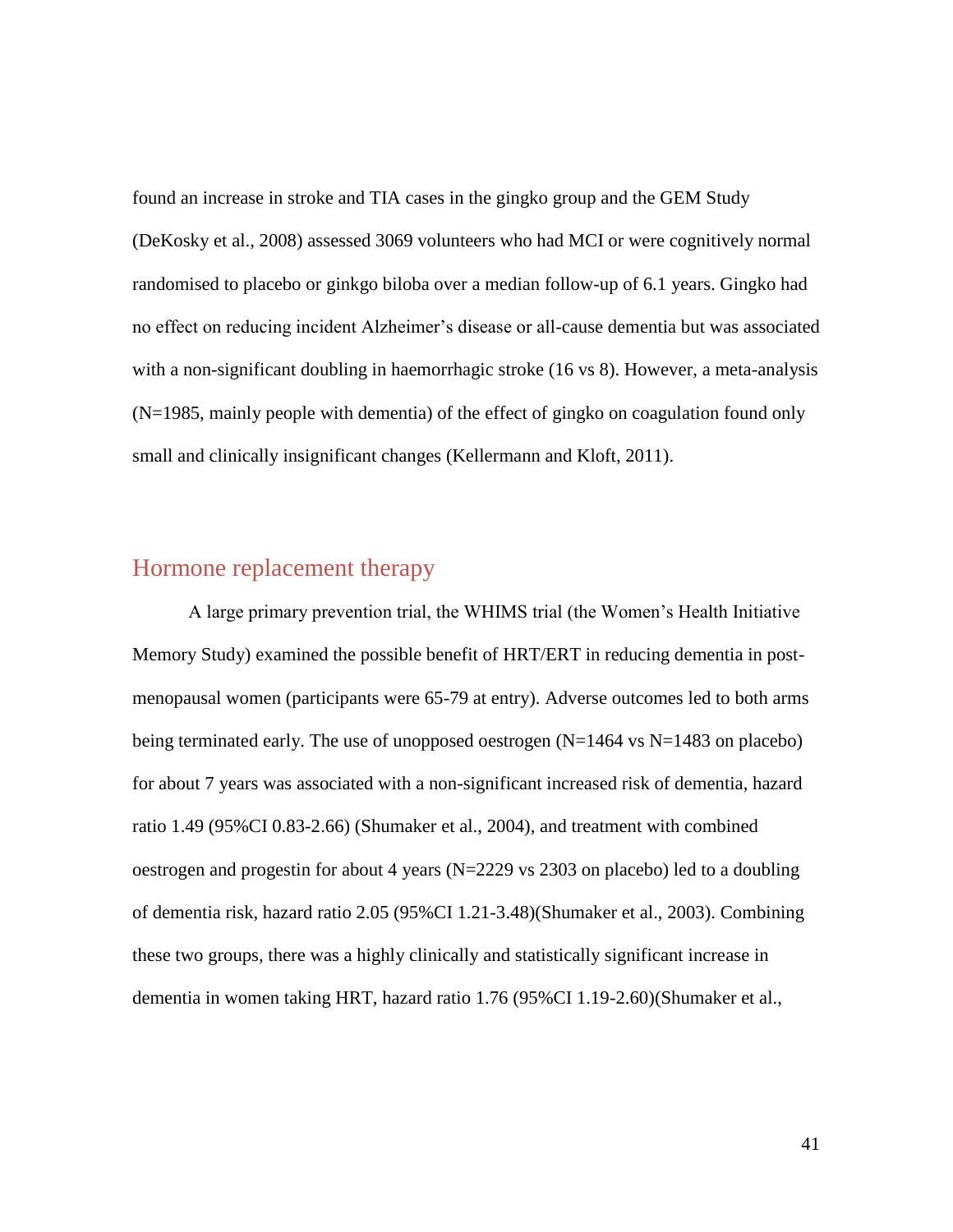2004). Following WHIMS the critical window hypothesis emerged claiming use of ERT in younger women might be beneficial but a recent review has questioned this and there is no good quality data to support this (Maki and Henderson, 2012).

#### Folate and vitamin B12

Dietary supplementation using folic acid (synthetic analogue of folate) and vitamin B12, which reduce homocysteine levels, have been proposed for preventing and treating dementia. Whilst cross-sectional studies have generally supported this view (Ho et al., 2011), prospective studies have not found a relationship between dementia and high homocysteine (Ho et al., 2011) and a systematic review of randomised clinical trials of B vitamin and folate supplementation found no beneficial effects on cognition in people with or without cognitive impairment (Ford and Almeida, 2012).

### Statins and dementia

No new randomised placebo controlled trials in relation to dementia prevention have been published since the last guideline. Neither of the previous two large studies (heart protection study and PROSPER) found an effect of statins on ameliorating cognitive decline or dementia.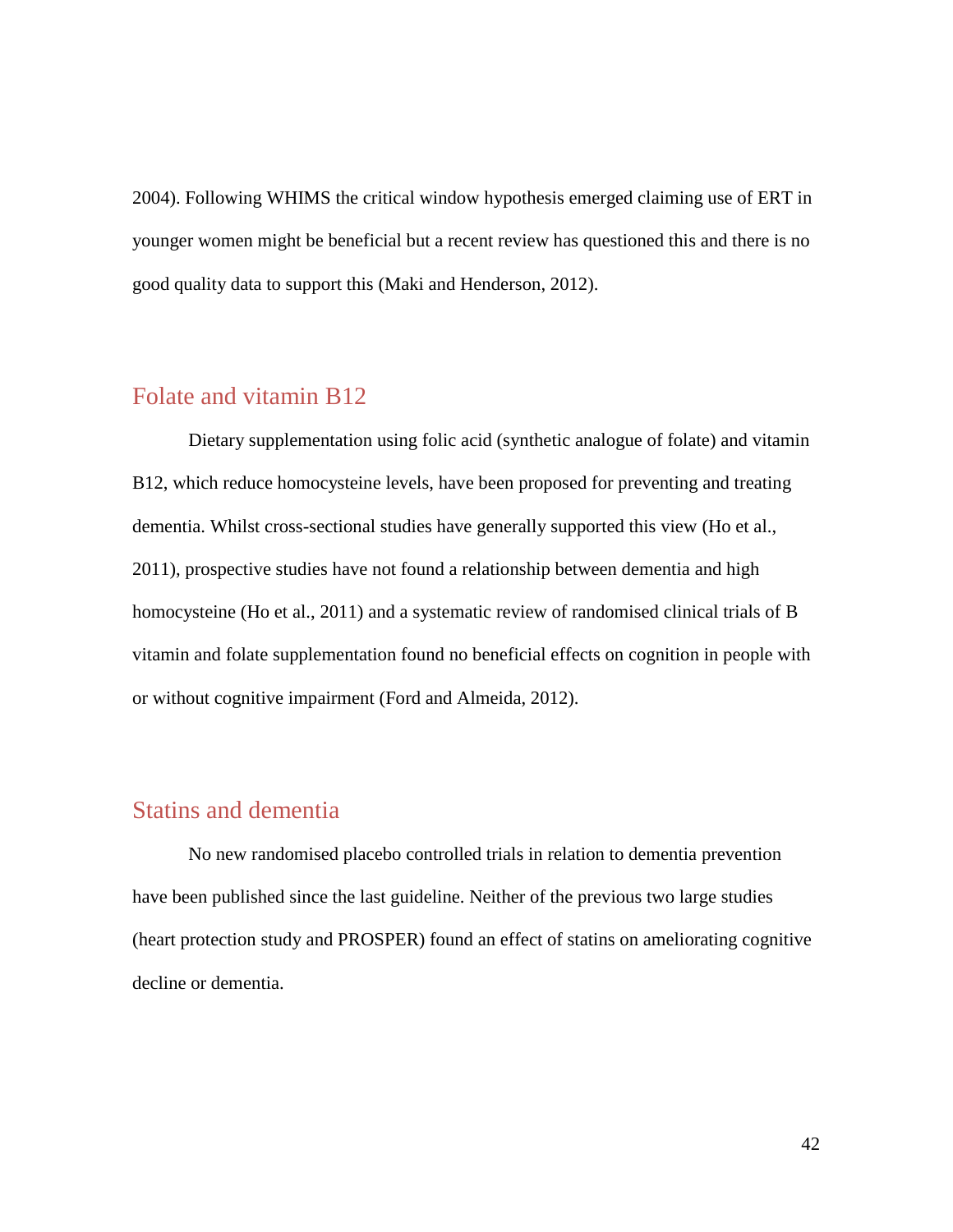### Souvenaid

Three double blind RCTs with a medical food (nutritional combination Fortasyn Connect) in AD have been reported. Souvenir I and II were in people with mild AD (MMSE  $\geq$ 20) not on AD medication. Souvenir I (Scheltens et al., 2010), in 212 subjects randomised to active drink or control drink, found a small improvement in a categorical analysis of the WMS-R delayed recall at 12 weeks but not in overall change in WMS-R delayed recall or in ADAS-Cog or other outcomes or in any measures at 24 week extension. Souvenir II (Scheltens et al., 2012) found a small improvement at 24 weeks in the Neuropsychological Test Battery memory composite score in 209 subjects but not in overall score or in any other outcome measures. The S-Connect study (Shah et al., 2013) in 527 people with mild to moderate AD (MMSE  $\geq$ 14) on AD medication found no improvements in the active group in the primary outcome (ADAS-Cog) at 24 weeks or in any other clinical measures. The drink was well tolerated in all studies. The absence of any evidence of benefits on global outcomes and only patchy modest effects on memory scores do not provide evidence to support its use in AD.

### Therapeutic non-invasive brain stimulation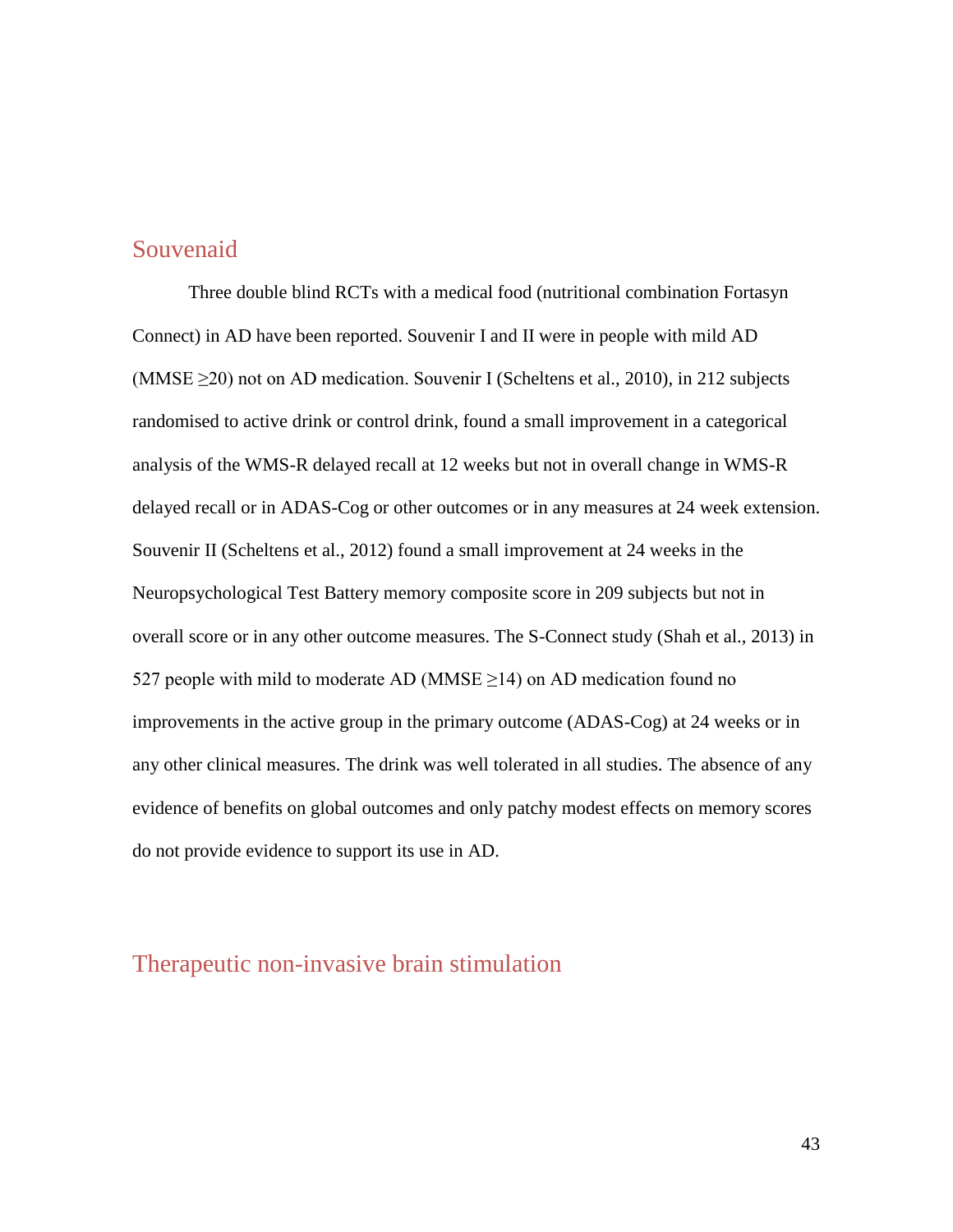Interest in the use of non-invasive stimulation approaches such as transcranial direct current stimulation (tDCS) and rapid rate transcranial magnetic stimulation (rTMS) has gained significant traction over the past number of years. The use of such approaches is appealing in dementia given their low predilection to side effects and evidence across multiple investigative platforms (e.g. young healthy controls, ageing studies, pathological groups etc.) has suggested that non-invasive stimulation techniques can have effects which are sustained beyond the period of the stimulation and this clearly has important therapeutic ramifications (Elder and Taylor, 2014; Hsu et al., 2015; Kuo et al., 2014).

rTMS, in particular, is now used for a wide array of neurological and mental health symptoms; for example rTMS is now a US Food and Drug Administration (FDA) approved treatment for Major Depressive Disorder in patients who have not responded to prior antidepressants (US Food and Drug Administration, 2011) and guidance on its use for conditions such as depression and migraine have been issued by the UK National Institute for Clinical Excellence (NICE, 2014, 2015).

Mechanistically both tDCS and rTMS modulate cortical activity non-invasively. rTMS does so by the delivery, through the scalp, of a high intensity time-varying magnetic pulse which causes current flow within the brain. By varying the stimulation parameters such as the stimulation intensity, frequency of pulsing and duration, rTMS can either enhance or suppress cortical activity in target brain regions. tDCS delivers a low intensity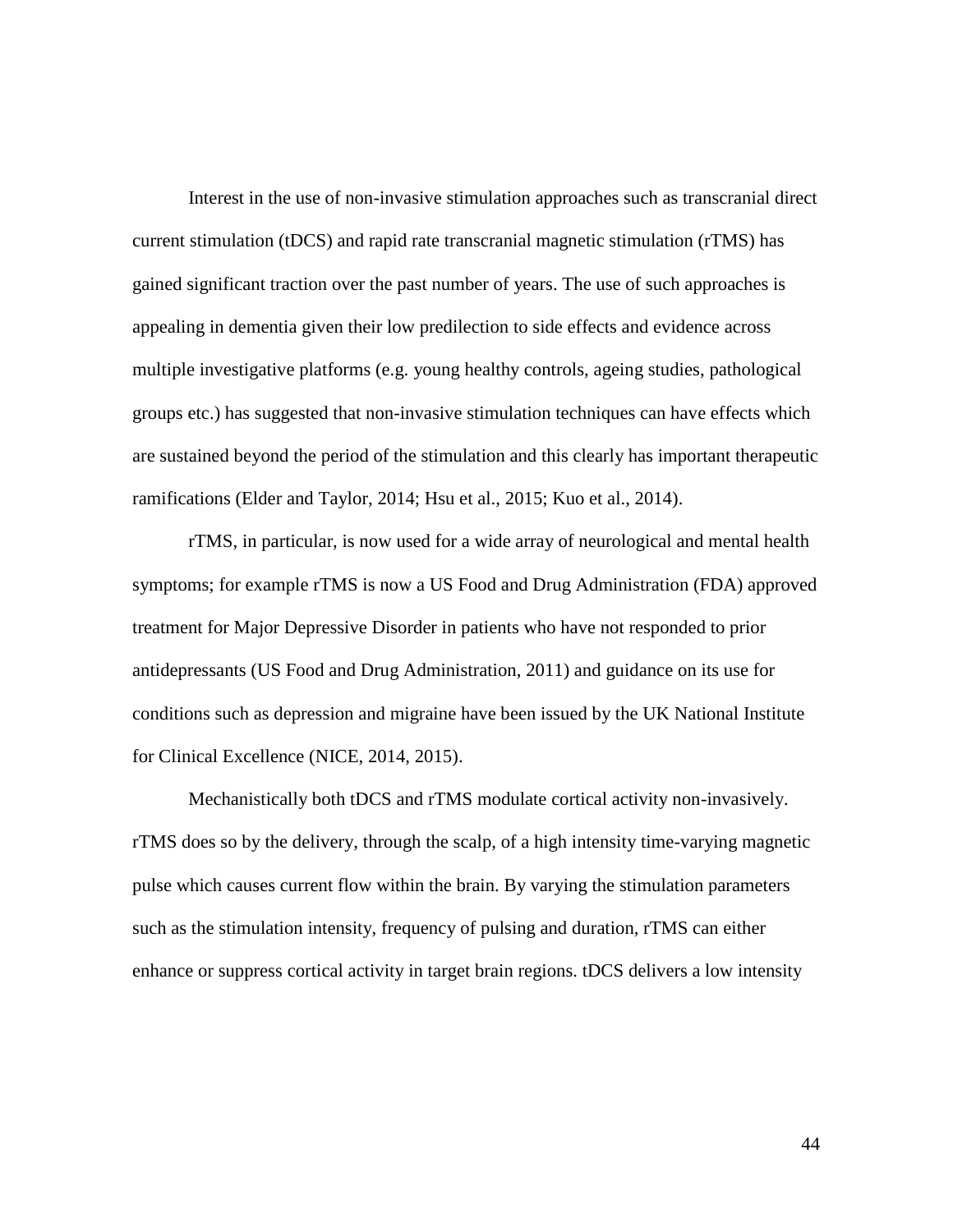electrical current, typically between two scalp pads (positive polarity= anode; negative polarity = cathode) and has been postulated to modulate neuronal transmembrane potential toward hyperpolarization or depolarization in brain tissues underlying the anode or cathode scalp pads, respectively.

Non-invasive brain stimulation techniques have been applied in healthy older adults to enhance cognition and importantly, also in patients with dementia (Boggio et al., 2011; Hsu et al., 2015) but the data are not as comprehensive as that for the treatment of depression with rTMS. A recent systematic review and meta-analysis identified 11 studies with a total of 200 Alzheimer's disease patients and found a significant effect size of 1.35 for cognitive outcomes with subgroup analyses suggesting more pronounced effects for studies applying the stimulation during the execution of a cognitive task compared with studies delivering the stimulation before the task (Hsu et al., 2015). However there was very little data to indicate whether any cognitive benefits are sustained. In addition, it was noted in the meta-analysis by Hsu et al. (2015) that individual trial sizes were small and protocol designs heterogeneous; furthermore in the studies examined there was also evidence of positive publication although notably across the dementia studies which examined rTMS or tDCS there was a lack of any serious adverse events.

Quality trial data for the use of rTMS or tDCS in other dementias is even more scant (Elder and Taylor, 2014). Similarly extension of the use of these non-invasive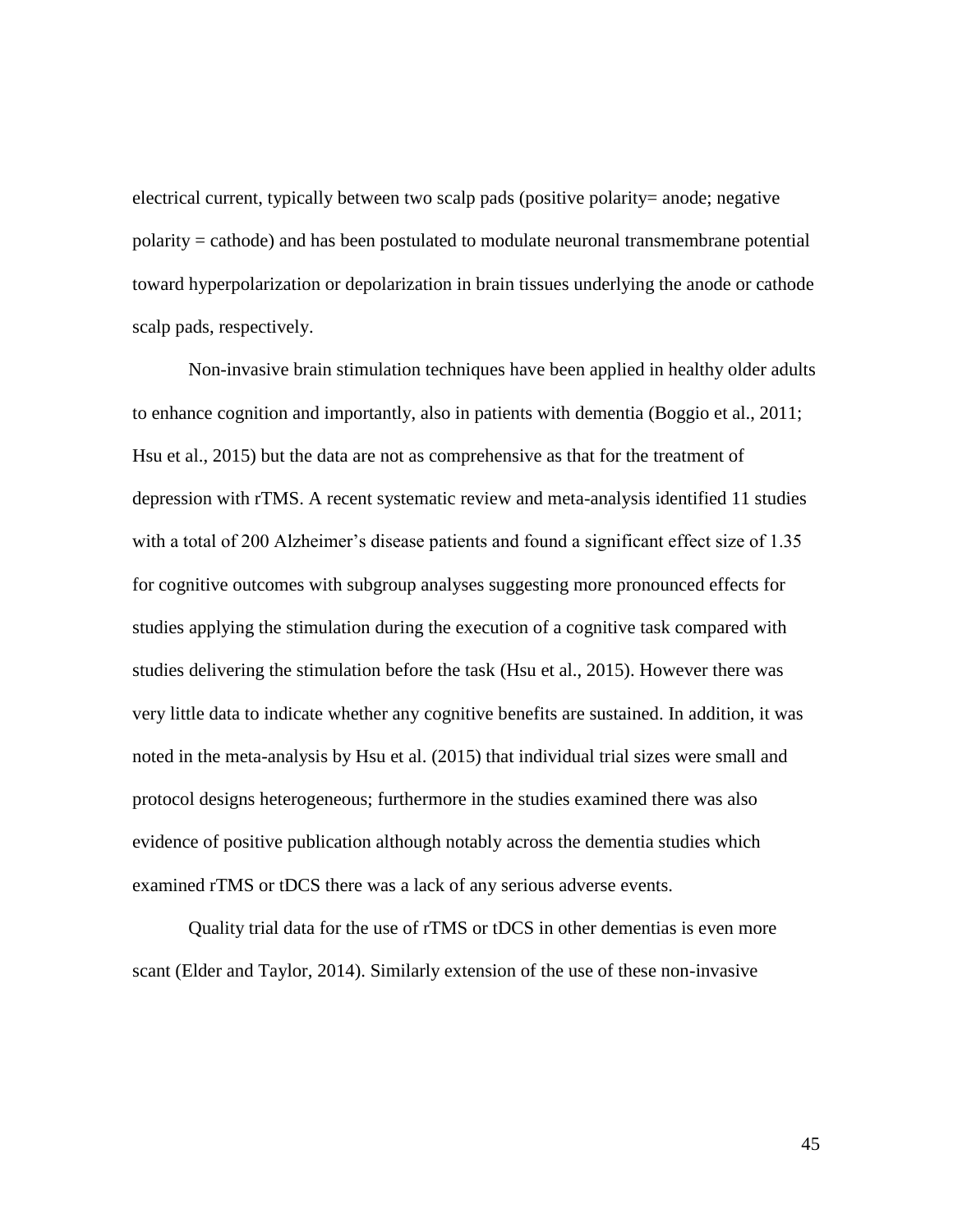approaches to ameliorate neuropsychiatric symptoms in dementia is very limited and positive outcomes uncertain; for example, one double blind RCT of tDCS for the treatment of apathy in 40 AD subjects did not demonstrate any positive effect (Suemoto et al., 2014).

There are also controversies about the efficacy of tDCS and general issues of concerning the design of tDCS protocols which have hampered development of robust and well powered trials (Elder and Taylor, 2014; Horvath et al., 2014, 2015).

Therefore, it is too soon to formally recommend these approaches in their application to the treatment of dementia and its associated symptoms although the existing data may suggest that there may be a potential future role for these agents but further larger scale and well-designed trials are needed.

| Intervention                                                                                                                      | Level of evidence                                                                                                                                                                                   | Recommendation |
|-----------------------------------------------------------------------------------------------------------------------------------|-----------------------------------------------------------------------------------------------------------------------------------------------------------------------------------------------------|----------------|
| <b>Hormone Replacement</b><br>Therapy (HRT) in<br>prevention and treatment of<br>Alzheimer's disease in post-<br>menopausal women | There is type I evidence that HRT is<br>not effective either in treating<br>cognition in Alzheimer's disease, or<br>for the primary prevention of all-<br>cause dementia or Alzheimer's<br>disease. | $\mathsf{A}$   |
|                                                                                                                                   | There is type I evidence that HRT is<br>harmful. HRT should not be<br>prescribed either as a prevention or                                                                                          | $\overline{A}$ |

Table 11. Summary Box: Other treatments for dementia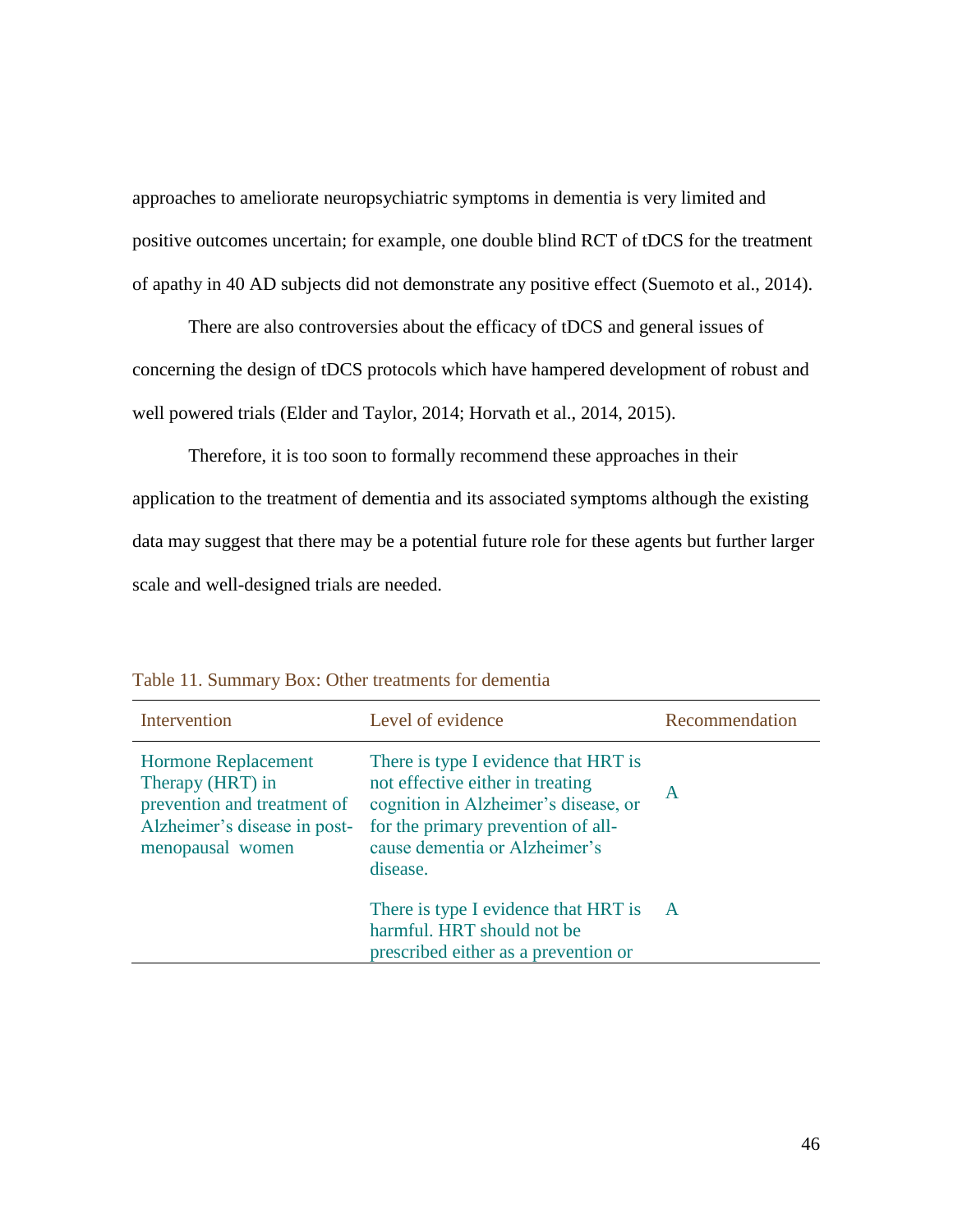|                                                        | treatment for dementia, including<br>Alzheimer's disease.                                                                                                                                                                                                                                                                                 |   |
|--------------------------------------------------------|-------------------------------------------------------------------------------------------------------------------------------------------------------------------------------------------------------------------------------------------------------------------------------------------------------------------------------------------|---|
| Folate and vitamin B12 for<br>dementia                 | There is type I evidence that<br>supplementation with folic acid with<br>or without vitamin B12 does not<br>benefit cognition in people with<br>dementia. On current evidence,<br>neither vitamin B12 nor folate, either<br>singly or in combination, can be<br>recommended as treatments for<br>dementia, or for dementia<br>prevention. | A |
| Statins for the treatment or<br>prevention of dementia | There is type I evidence that stating<br>do not prevent dementia.                                                                                                                                                                                                                                                                         | A |
|                                                        | There is type II evidence that statins<br>do not produce cognitive benefits in<br>Alzheimer's disease.                                                                                                                                                                                                                                    | B |
| Souvenaid                                              | There is type II evidence indicating<br>possible benefits of Souvenaid on<br>cognition but effects are variable<br>between studies and no effect on<br>global outcomes has been shown.<br>Souvenaid is not recommended until<br>further evidence becomes available.                                                                       | B |
| rTMS and tDCS                                          | There is type II evidence indicating<br>benefit of rTMS and tDCS on<br>cognition but effects may not be<br>sustained. These treatments are not<br>recommended until further evidence<br>becomes available.                                                                                                                                | B |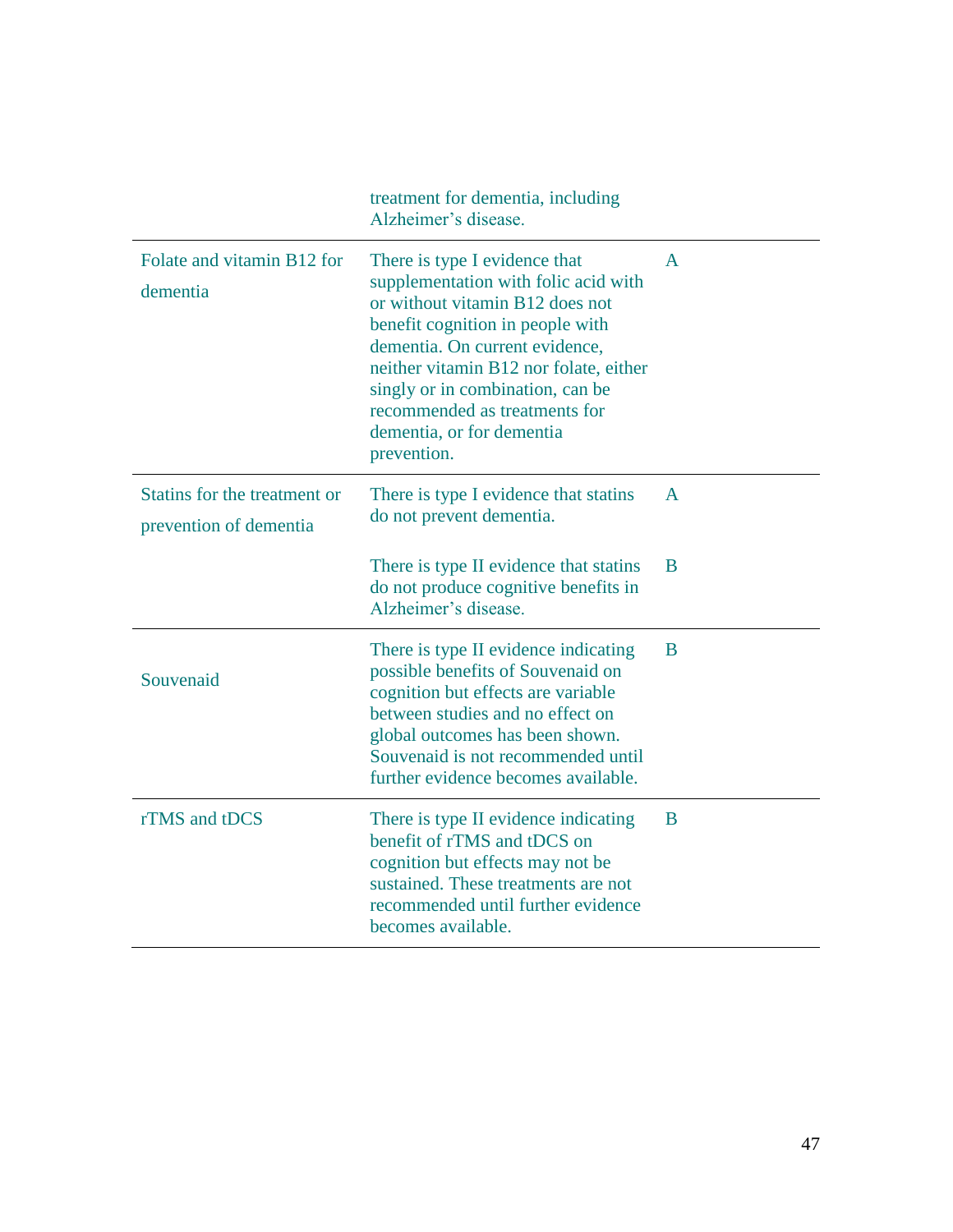### Disease modifying therapies

There are several strategies currently being investigated for possible disease modifying effects in people at high risk of progression to dementia, though most studies focus on AD and include subjects with prodromal AD or preclinical AD. These include the use of drugs that may modulate amyloid and/or tau processing, e.g. to decrease production of beta amyloid or to increase its breakdown or removal, and other approaches which try to reduce the likelihood of amyloid monomers binding to produce oligomers and insoluble sheets. There have also been anti-inflammatory and neurotrophic strategies.

#### Immunisation

The success of mouse vaccine studies led to the first human trials of an active Aβ 1- 42 vaccine (AN1792) in people with AD. Neuropathological examination of subjects from a phase I RPCT of AN1792 showed variable removal of amyloid plaques and no impact on long term clinical outcomes. A large phase II RPCT also failed to show clinical efficacy. In addition, 6% subjects developed meningo-encephalitis. More recently, the development of another active immunisation approach, CAD106 (Aβ 1-6), has shown sustained Aβ response and long term safety in AD but clinical data have not been fully reported.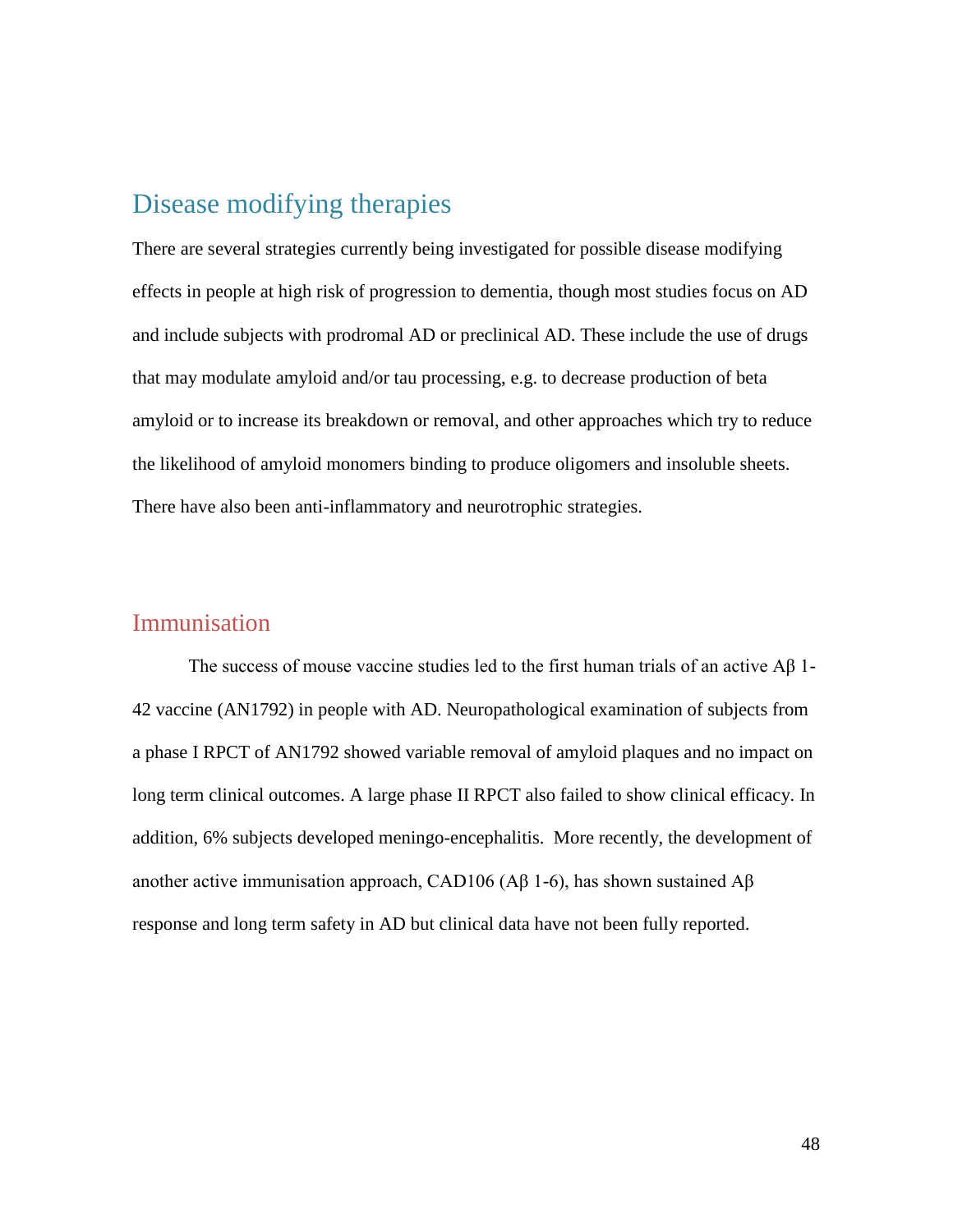A number of passive immunisation approaches have been tried in AD (see Figure 5). Bapineuzumab (anti Aβ 1-5) showed no evidence of clinical efficacy in phase II studies and around 10% subjects developed vasogenic oedema. An exploratory analysis showed better clinical outcomes in patients who did not carry the APOE e4 allele which led to two large RPCT's of Bapineuzumab in APOE e4 positive and negative AD subjects (Salloway et al., 2014). Neither study showed beneficial clinical effects. Solanezumab (anti Aβ 13- 28), aimed at soluble monomeric Aβ, failed to show overall clinical benefit in two large phase III studies of AD. Likewise, Crenezumab (anti Aβ 12-23), aimed at aggregated Aβ, failed to show clinical benefit in a large phase II study. Retrospective analysis of the Solanezumab and Crenezumab data has led to larger studies aimed at the mild AD cohort. Aducanumab (anti Aβ 3-6) has shown effective amyloid removal but with mixed clinical outcomes and marked side effects with increasing dose. Gantenerumab (anti Aβ 1-11), has specifically *a priori* examined very early AD (cognitively normal but amyloid positive PET). Unfortunately this 2 year RPCT study showed no efficacy on primary or secondary outcomes.

A number of these active or passive immunisation approaches are now being tested in long term preventative RPCT studies of APOE e4 positive, cognitively normal subjects (CAD106) or presymptomatic carriers of early onset AD mutations (Solanezumab, Crenezumab and Gantenerumab). Finally the use of pooled human plasma antibodies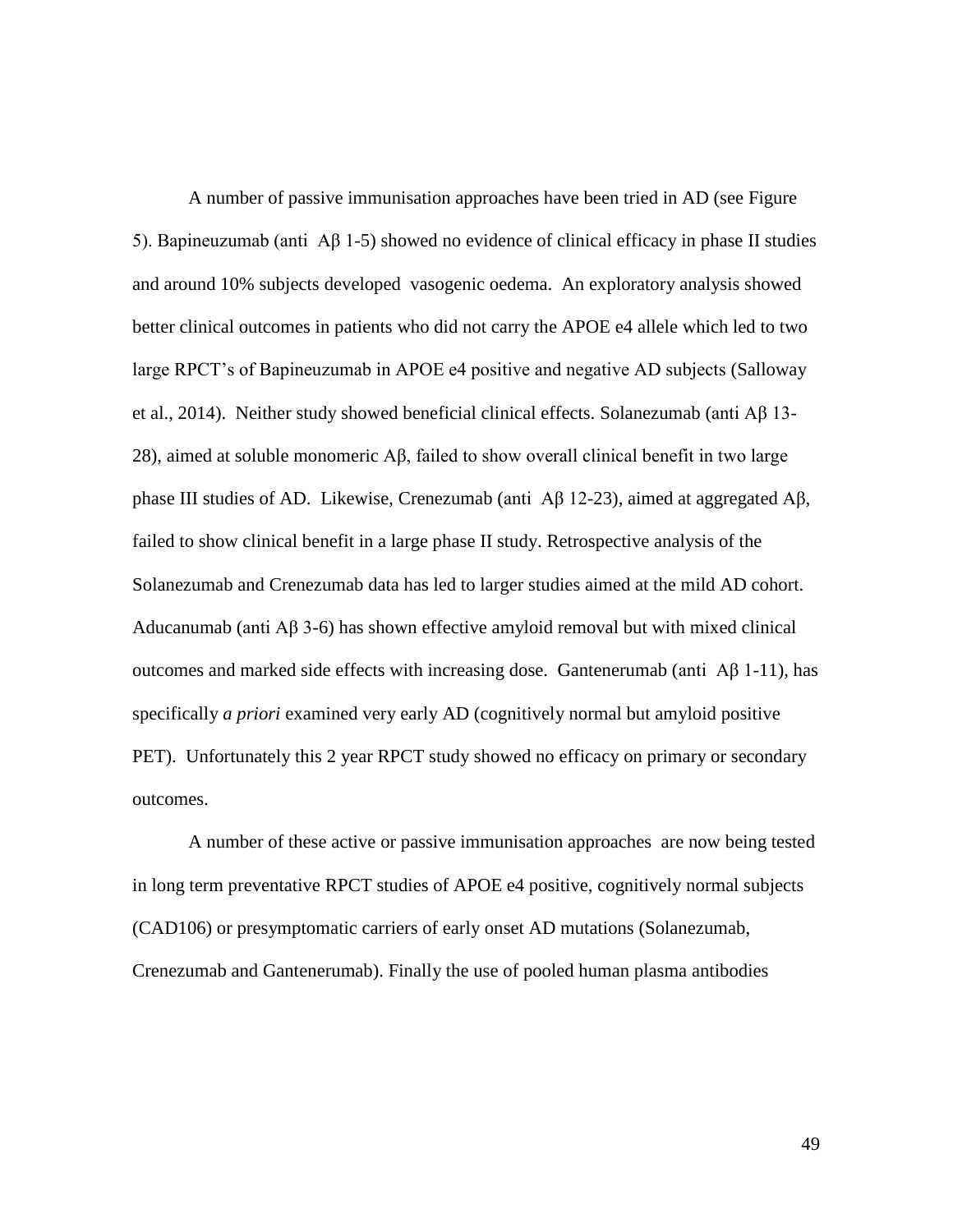Gammagard™ has been examined in a phase III RPCT trial of AD patients with no differences found on primary outcomes. It is worth noting that of the other anti-amyloid approaches the use of β secretase inhibitors are still in active development and there is increasing interest in immunisation approaches aimed at the prevention of tangle propagation.

### Anti-inflammatory approaches

A large number of RCT's of anti-inflammatory agents in AD have failed to reach primary outcomes (Heneka et al., 2015). Large scale studies of NSAIDs including indomethacin, naproxen and rofecoxib in AD have been unsuccessful. RPCT's with a range of other anti-inflammatory drugs, including prednisone, hydroxychloroquine, simvastatin, atorvastatin, aspirin and rosiglitazone have also shown no clinically significant changes in primary cognitive outcomes in patients with AD. A small RPCT of etanercept showed some evidence of a reduction of clinical decline but it has yet to be replicated in a large scale study (Butchart et al., 2015). Epidemiological studies of the protective effects of NSAID's are generally more positive. However, RPCT's examining the possible protective effects seen in these studies are mixed. Thus a large trial of rofecoxib found an increased risk of conversion to AD in the MCI treated group (Thal et al., 2005). Likewise a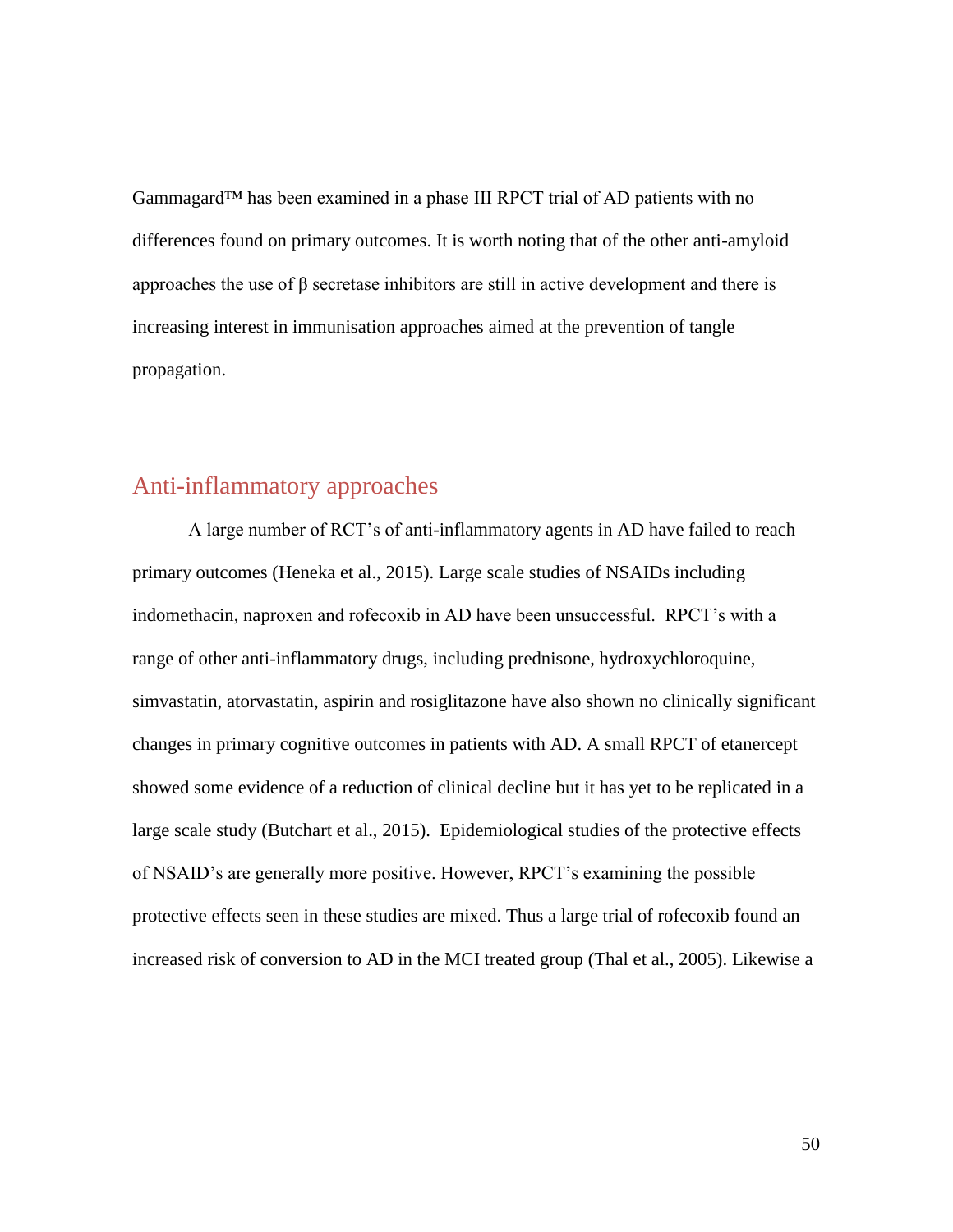large randomised study of the NSAIDs naproxen and celecoxib in asymptomatic individuals with a family history of AD initially reported an increased risk of increased cognitive decline for both drugs. However, a longer-term follow-up of these patients suggests that the early detrimental effects were mostly in a small group of patients with early cognitive impairment and naproxen seemed to be protective in patients for up to 4 years in those who had been asymptomatic at baseline (Alzheimer's Disease Antiinflammatory Prevention Trial Research Group, 2013).

| Intervention                               | Level of evidence                                                                                                                                                                                                                                                                                                                    | Recommendation |
|--------------------------------------------|--------------------------------------------------------------------------------------------------------------------------------------------------------------------------------------------------------------------------------------------------------------------------------------------------------------------------------------|----------------|
| Gamma secretase inhibition                 | There is type I evidence that gamma<br>secretase inhibitors are not effective<br>in Alzheimer's disease.                                                                                                                                                                                                                             | $\mathbf{A}$   |
|                                            | There is type I evidence that<br>tarenflurbil is not effective in<br>Alzheimer's disease.                                                                                                                                                                                                                                            | A              |
| Vaccination and<br>immunization<br>studies | There is preliminary type II evidence<br>of their effect in Alzheimer's disease<br>on some endpoints, but also type II<br>evidence that amyloid lowering does<br>not affect clinical course. Amyloid-<br>lowering agents should not be.<br>prescribed until the optimal disease<br>stage, safety and efficacy data are<br>available. | - B            |

|  | Table 12. Summary Box: Disease modifying therapies |
|--|----------------------------------------------------|
|--|----------------------------------------------------|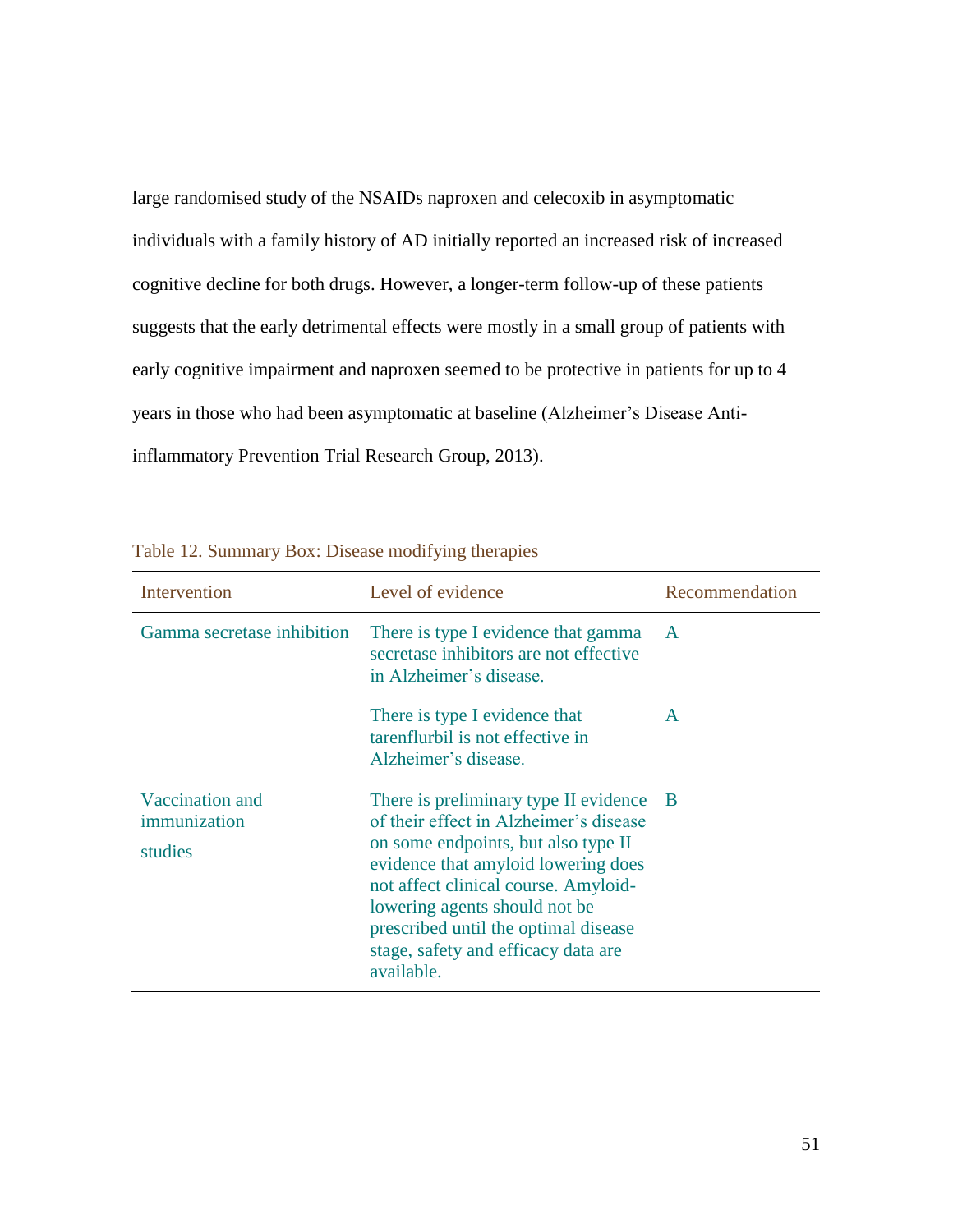#### Optimising outcome measures for trials

Following the expansion of NHS Memory Services, the number of people diagnosed with dementia in the UK has increased hugely (Mukadam et al., 2014), so that around 100,000 people per year receive a diagnosis of AD within the NHS. There have been huge strides forward in managing dementia. These include early diagnosis, information, advance decision making, cognitive stimulation therapy, management of neuropsychiatric symptoms, strategies for family carers, ChEI in Alzheimer's disease (AD) and changes in attitudes, including highlighting personhood and living well with dementia, but there is no cure or disease modifying treatment for the common dementias (Prince et al., 2011).

Currently trials of drugs for disease-modification in AD use different outcomes eg MRI brain volume change or change in cognition or function. They also use differing measures of the same outcome. Use of an agreed set of the most valid trials' outcome measures for disease modification studies would improve efficiency and enhance interpretation of data across studies (Ghezzi et al., 2013). This would allow the comparison of the efficacy of both drugs and non-pharmacological interventions, for example, exercise, cognitive stimulation and new drugs. Standardised core outcomes would also aid metaanalysis and enable small data sets to be combined and inform practice. These may include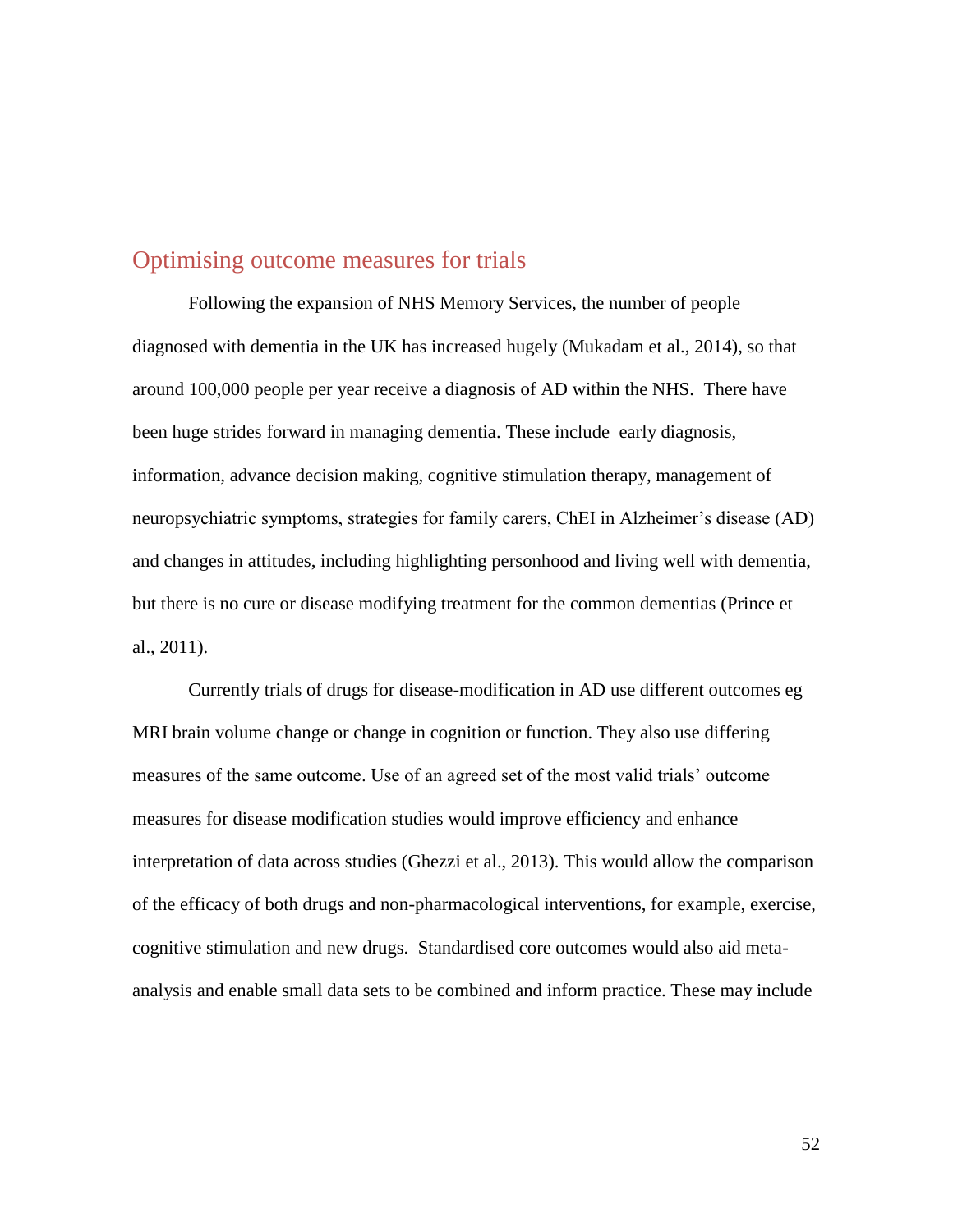quality of life and related outcomes, that people with dementia and their families report as being important to them, and can also inform cost-effectiveness analysis.

In the HTA funded Core Outcomes in Dementia study (COD dementia), we have brought together a wide body of NIHR dementia researchers to debate and agree on the best outcome measures for future clinical trials in mild and moderate dementia and expect our conclusions will have international impact and shape and optimise the design of future dementia trials.

## Prospects for prevention

Prevention is typically considered in three main subdivisions. Primary prevention is where the onset of disease is prevented. Secondary prevention is where clinical symptoms are prevented in people with evidence of disease and tertiary prevention is where a later stage of clinical progression is prevented in people with both disease and symptoms. As can be seen from this general description, the terms are dependent upon the definitions of 'disease' and 'symptoms'. When we refer this to the case of AD, it is therefore critical to draw a distinction between AD and AD dementia.

In this regards, the secondary prevention is 'of' a clinical condition  $so$  – for instance in the EPAD (European Prevention of Alzheimer's Dementia) Project (Ritchie et al., 2015),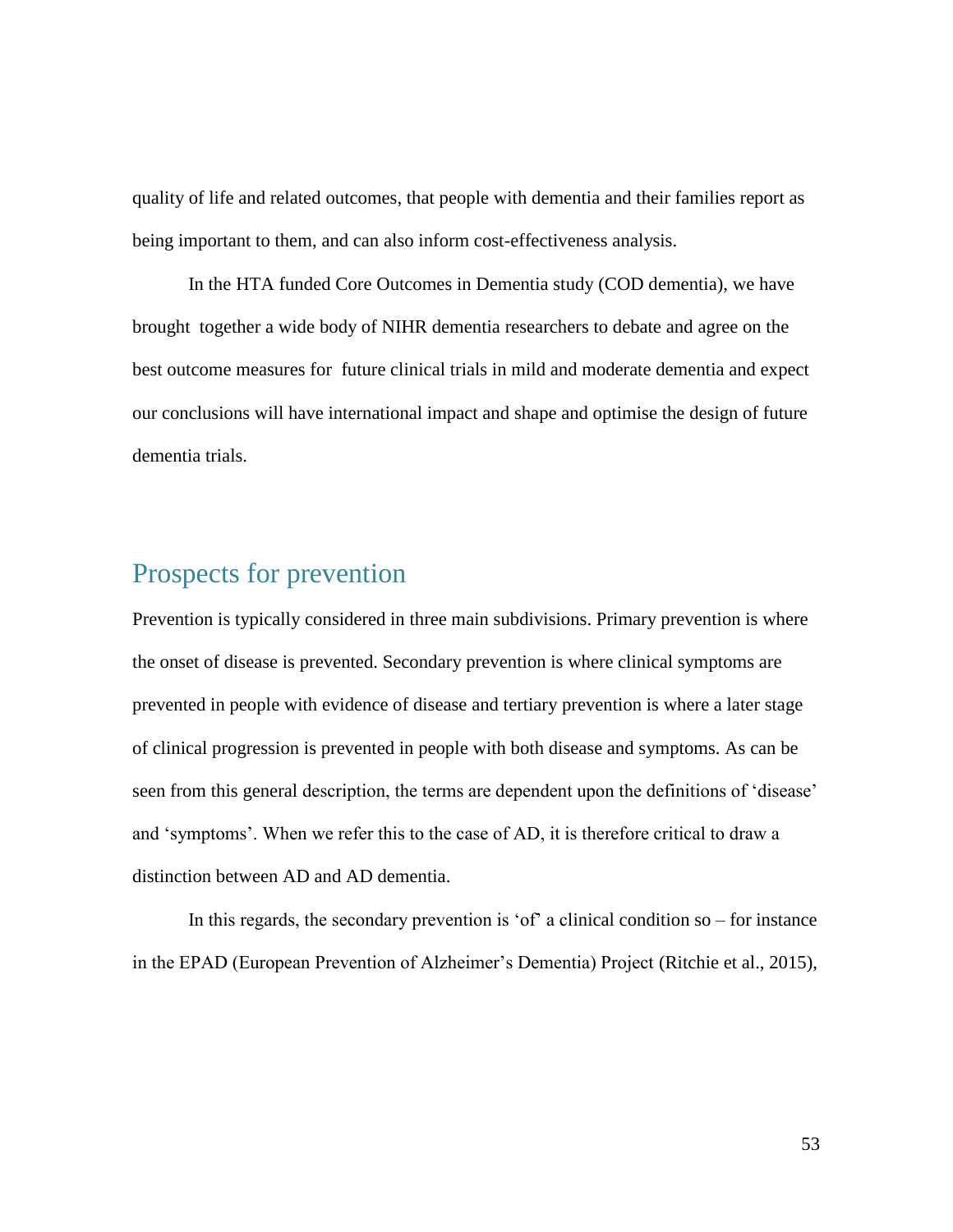the title implies that the project is seeking to prevent dementia and hence encompasses (in the case of secondary prevention) intervening in populations who have evidence of AD and are either preclinical (disease and no symptoms) or prodromal (disease and symptoms but not satisfying criteria for dementia).

Despite billions of dollars of effort, there are no drugs available that achieve secondary prevention of dementia (Schneider et al., 2014). Non-pharmacological, multimodal interventions have shown better evidence of success than any drug to date e.g. the FINGER study (Ngandu et al., 2015). Pharmaceutical interventions have been hampered by poor definitions of the target population with inadequate stratification of risk and sample heterogeneity, inadequate psychometric properties of outcome measures, interventions being applied at a very late stage of the disease process, absence of surrogate biomarker changes for clinical changes and sub-optimal study prosecution. Moreover, in a complex disorder like Alzheimer's disease, specific interventions against single disease processes are unlikely to yield benefit if multiple pathological processes contribute to the clinical phenotype.

The basis therefore for successful secondary prevention of Alzheimer's dementia therefore needs all these historical shortcomings to be addressed. That is we need to develop much better disease models in preclinical and prodromal dementia that will underpin stratification of populations into more predictable groups for progression and we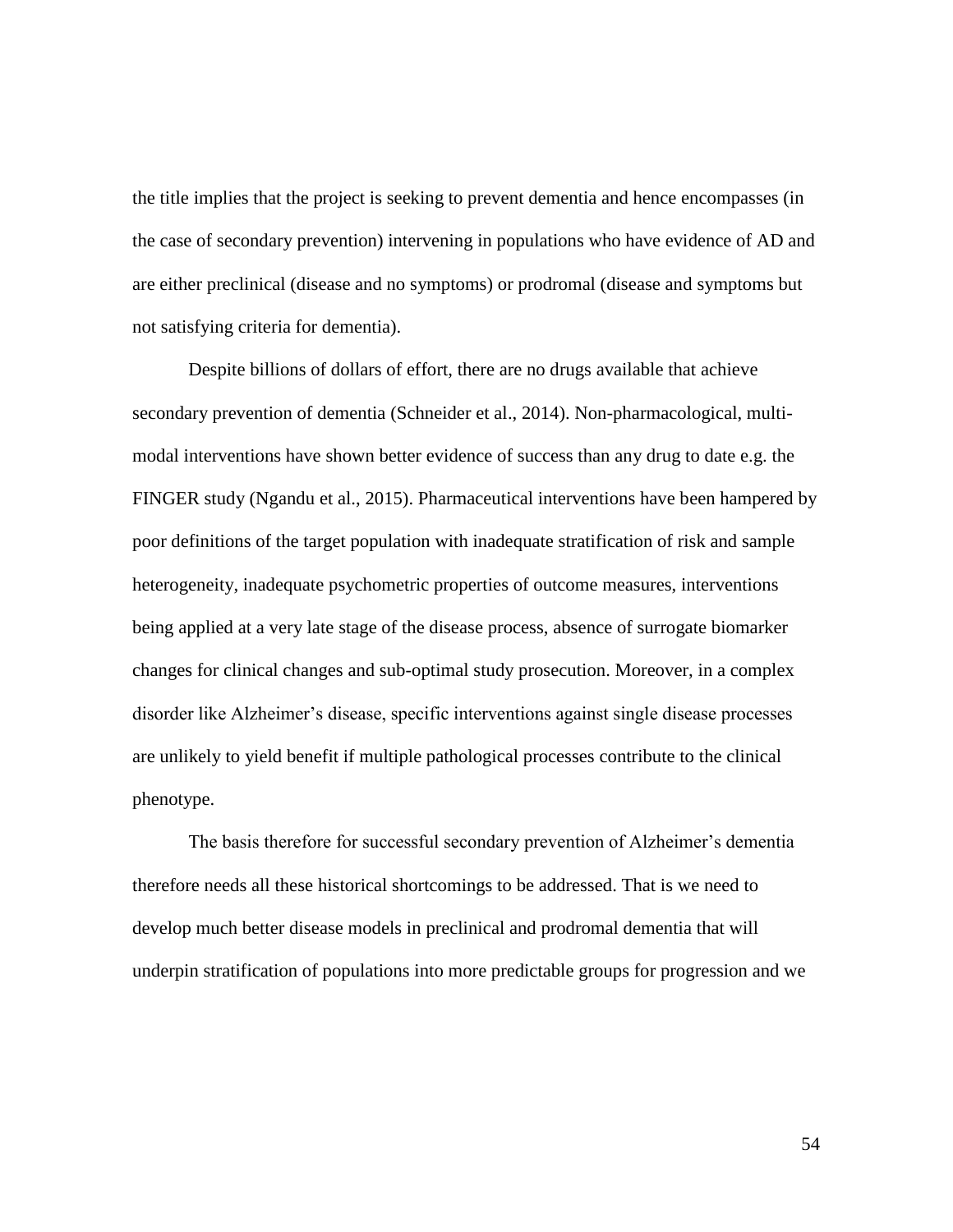need to map onto this population clinical outcomes. These outcomes need to reflect changes to the underlying disease process from an experimental neuropsychology perspective forwards rather than a dementia outcomes foundation backwards. We need to intervene as early as possible on the basis of these disease models and accept outcomes that are surrogates for incident dementia. We also need mechanisms to undertake combinatorial trials of agents with different pathological or mechanistic targets. Finally, the trials themselves need to be conducted in a limited number of centres with access to the target populations to run at scale and maintain data quality and reduce sample heterogeneity. The EPAD program concurrently addresses all these elements.

In conclusion, the secondary prevention of dementia is reliant heavily on a more complete understanding of the neurodegenerative disease processes, which lead to clinical symptoms and eventually dementia. This means we need to undertake projects (e.g. EPAD and PREVENT (Ritchie and Ritchie, 2012) which can measure brain changes through biomarker development of disease processes in mid-life beyond amyloid and tau pathology to be able to incorporate (for example) inflammatory, cerebrovascular, HPA Axis and other protein mis-folding (e.g. Prion and α-synuclein disease). Until such models are developed and used, we will be continuing to run trials that are making too many assumptions and therefore taking too much risk and may only succeed through serendipity rather than by design. Because of this, it may be that multimodal interventions that include interventions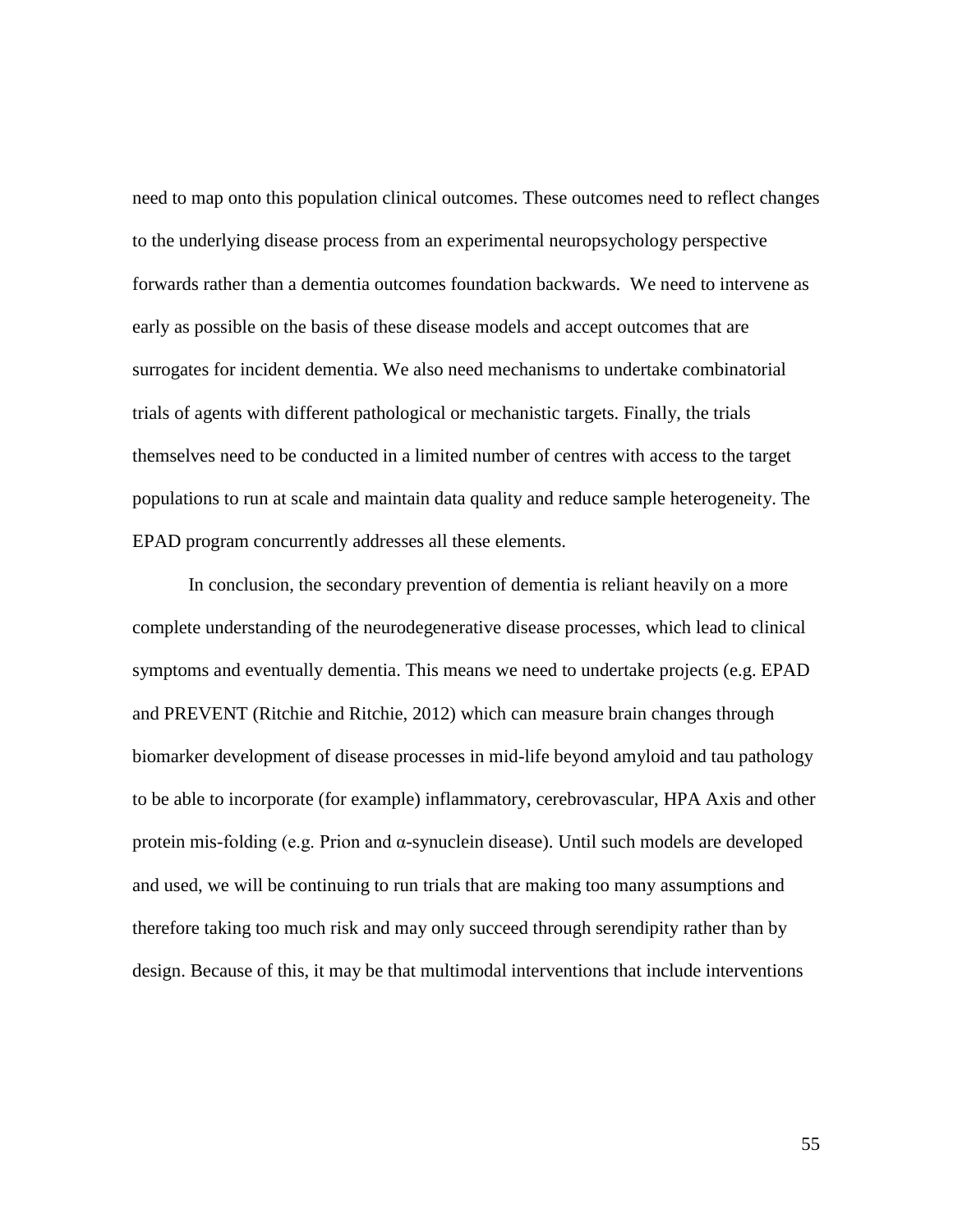that target broad risk factor modification e.g. diet and optimised cardiovascular health may prove more successful.

Currently, there is no evidence for pharmacological intervention to prevent dementia. There is Level 1 evidence from an RCT that met its primary outcome that a combination of diet, cognitive training, cardiovascular health optimisation and exercise can slow cognitive decline in an at-risk elderly population (Ngandu et al., 2015), though the contribution of each factor within the FINGER multi-modal intervention to benefit is not known.

| Intervention                          | Level of evidence                                                                                                                                                                                                                     | Recommendation |
|---------------------------------------|---------------------------------------------------------------------------------------------------------------------------------------------------------------------------------------------------------------------------------------|----------------|
| Prevention of dementia                | There is no evidence at present to<br>support any drug intervention to<br>prevent dementia. There is type II<br>evidence that antihypertensive<br>therapy may be helpful, but further<br>studies are required.                        | B              |
| Treatment of vascular risk<br>factors | There is type III and IV evidence<br>that vascular risk factors are<br>inadequately recognized and<br>managed in people with dementia,<br>and that recognition and<br>management should be as active as<br>in those without dementia. | D              |

Table 13. Summary Box: Prevention of dementia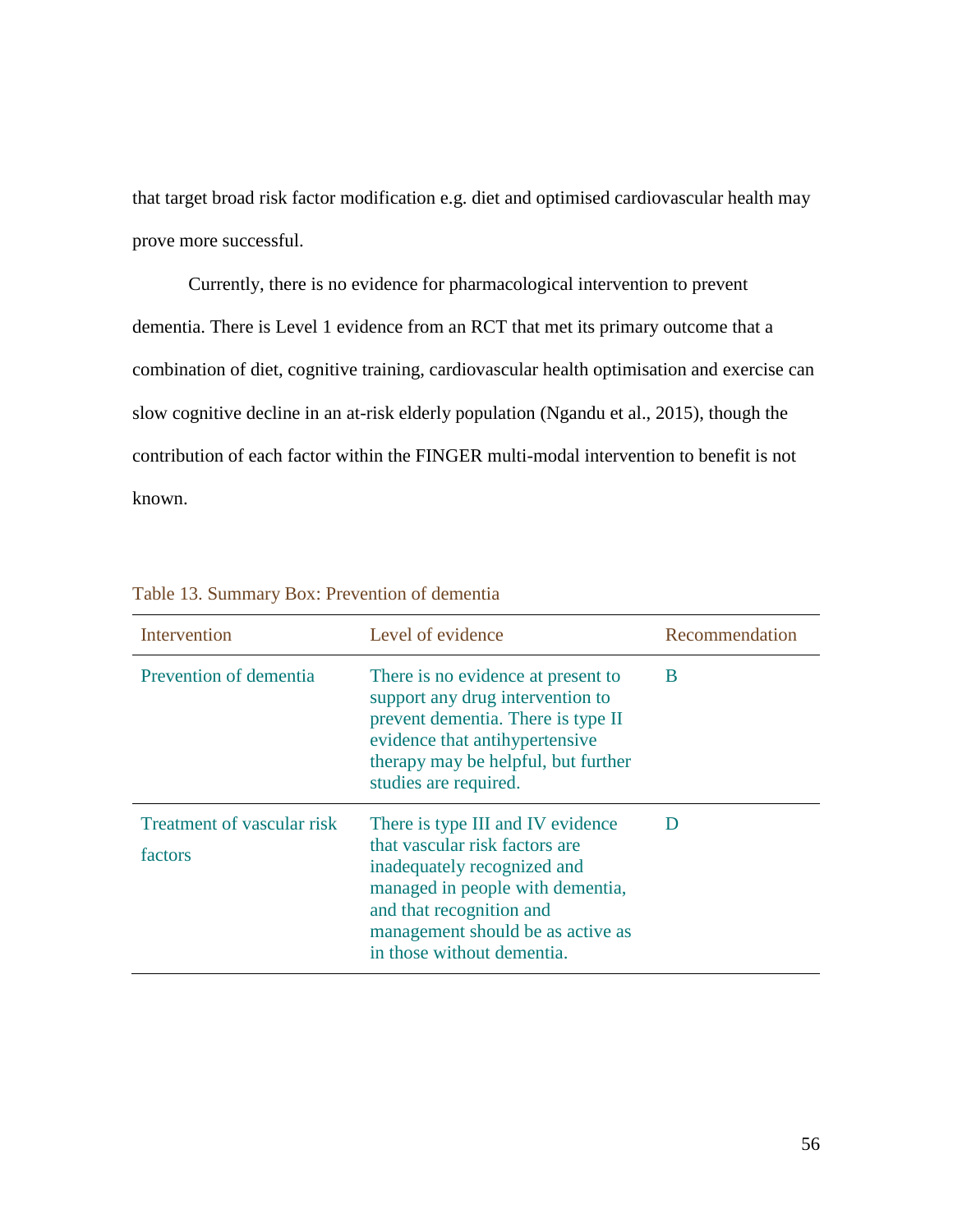Table 14. Summary Box: All recommendations

| Intervention                                        | Level of evidence                                                                                                                                                                                                             | Recommendation |
|-----------------------------------------------------|-------------------------------------------------------------------------------------------------------------------------------------------------------------------------------------------------------------------------------|----------------|
| Assessment and<br>diagnosis                         |                                                                                                                                                                                                                               |                |
| Making a diagnosis of<br>dementia subtype           | There is type I evidence that the<br>clinical diagnosis of dementia subtype<br>according to internationally agreed<br>consensus criteria is accurate, but<br>some of the newly proposed criteria<br>still require validation. | A              |
| Use of structural<br>brain imaging for<br>diagnosis | There is type I evidence that CT or<br>MRI should be used to exclude other<br>cerebral pathologies and to help<br>establish the subtype diagnosis.                                                                            | A              |
|                                                     | There is type II evidence that medial<br>temporal atrophy can be helpful in the<br>diagnosis of Alzheimer's disease, and<br>for distinguishing Alzheimer's disease<br>from dementia with Lewy bodies in<br>some cases.        | B              |
| Use of SPECT or PET<br>imaging                      | There is type I evidence that perfusion<br>(HMPAO) SPECT or FDG PET can<br>differentiate between Alzheimer's<br>disease, vascular dementia and<br>frontotemporal dementia.                                                    | A              |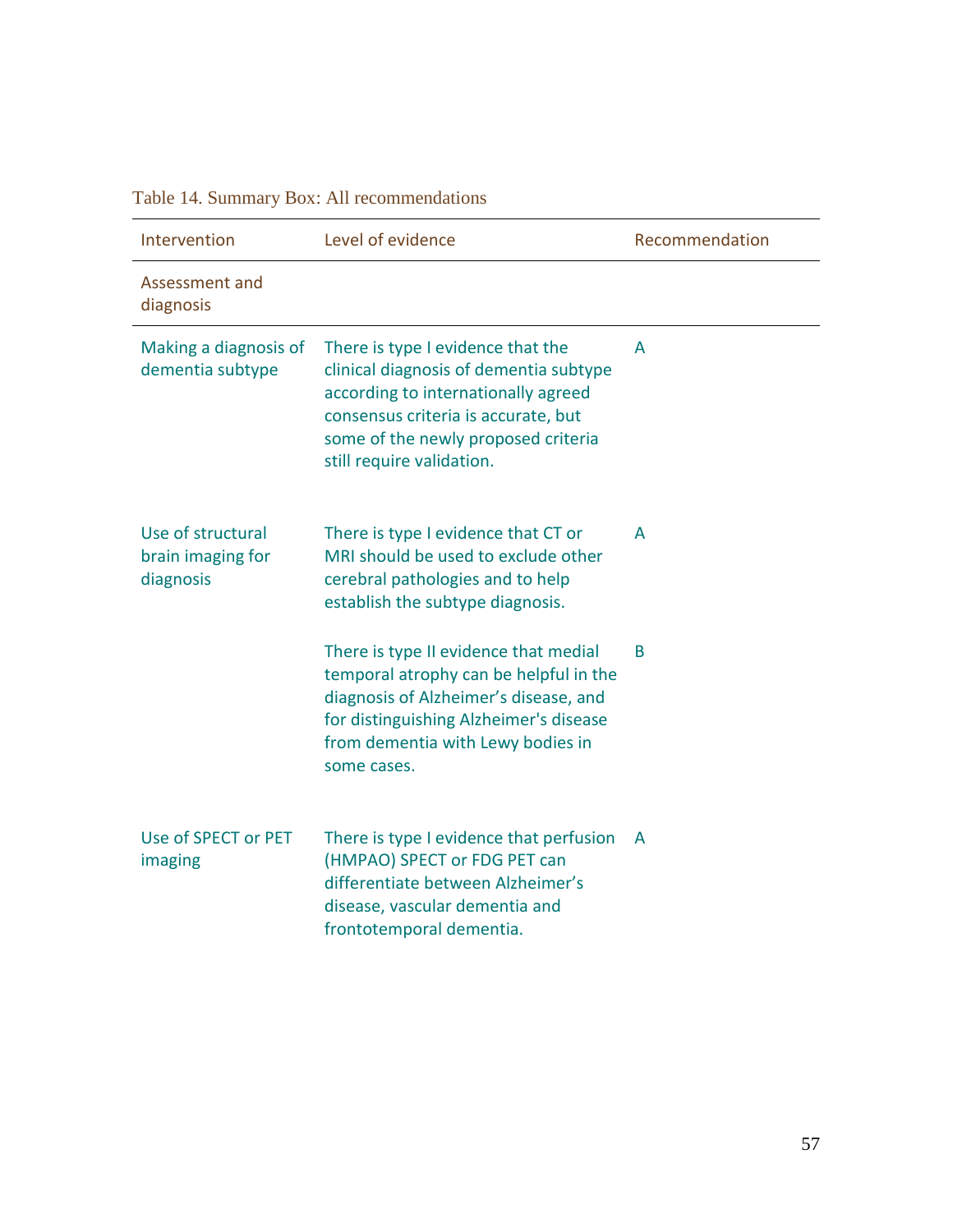|                       | There is type II evidence that FDG PET<br>is superior to perfusion (HMPAO)<br>SPECT in the diagnosis of dementia.                                                                                                                    | B |
|-----------------------|--------------------------------------------------------------------------------------------------------------------------------------------------------------------------------------------------------------------------------------|---|
|                       | There is type I evidence that<br>dopaminergic SPECT or PET imaging<br>can help differentiate dementia with<br>Lewy bodies from Alzheimer's disease.                                                                                  | A |
|                       | There is type I evidence that amyloid<br>PET imaging can identify patients with<br>elevated amyloid burden in the brain,<br>and so be a useful diagnostic marker<br>for Alzheimer's disease.                                         | A |
|                       | There is type I evidence that MIBG can<br>differentiate dementia with Lewy<br>bodies from Alzheimer's disease.                                                                                                                       | A |
| <b>CSF</b> biomarkers | There is type II evidence that CSF<br>markers of amyloid and tau may be<br>useful diagnostic markers for<br>Alzheimer's disease, but further<br>standardization and validation is<br>required before they can be used<br>clinically. | B |
| Alzheimer's disease   |                                                                                                                                                                                                                                      |   |

| Treatment with | There is type I evidence for the         |  |
|----------------|------------------------------------------|--|
| cholinesterase | efficacy of cholinesterase inhibitors in |  |
| inhibitors and | the treatment of mild to moderate        |  |
| memantine      |                                          |  |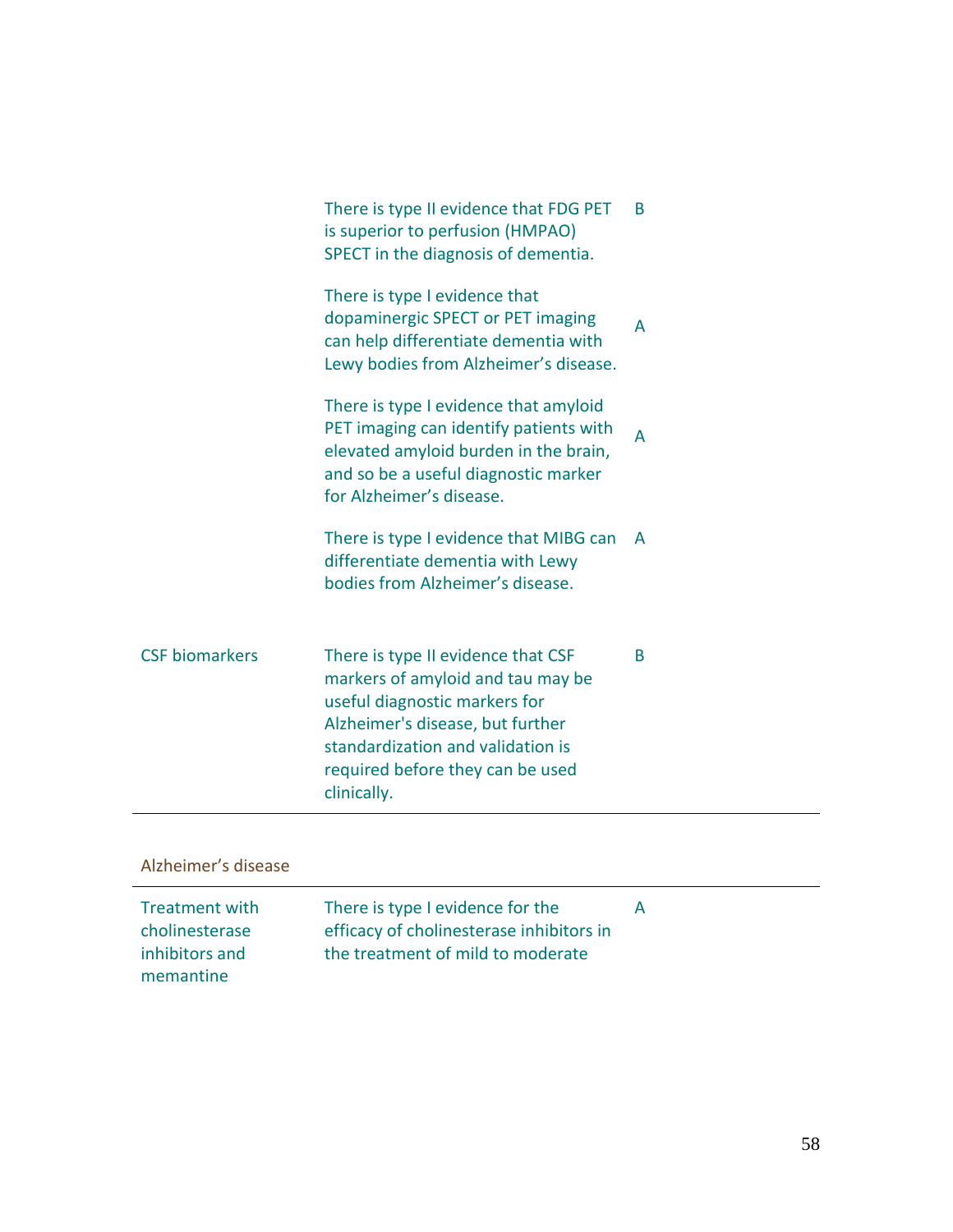|                                                   | Alzheimer's disease and of severe<br>dementia.                                                                                                                                    |   |
|---------------------------------------------------|-----------------------------------------------------------------------------------------------------------------------------------------------------------------------------------|---|
|                                                   | There is type I evidence for<br>memantine in moderate to severe<br>Alzheimer's disease.                                                                                           |   |
|                                                   | There is type I evidence that<br>cholinesterase inhibitors should not<br>be stopped just because the point of<br>severe dementia has been reached.                                | A |
| Switching between<br>cholinesterase<br>inhibitors | There is type II evidence to support<br>the switching of one cholinesterase<br>inhibitor to another if the first is not<br>tolerated or effective.                                | B |
| <b>Combination therapy</b>                        | There is type I evidence for adding<br>memantine to a cholinesterase<br>inhibitor.                                                                                                | B |
| Dementia with Lewy<br>bodies                      |                                                                                                                                                                                   |   |
| Cholinesterase<br>inhibitors                      | There is type I evidence to support<br>treatment with rivastigmine and<br>donepezil in Lewy body dementia,<br>both dementia with Lewy bodies and<br>Parkinson's disease dementia. | A |
| <b>Memantine</b>                                  | There is type I evidence that<br>memantine produces global<br>improvements in Lewy body<br>dementia, both dementia with Lewy                                                      | B |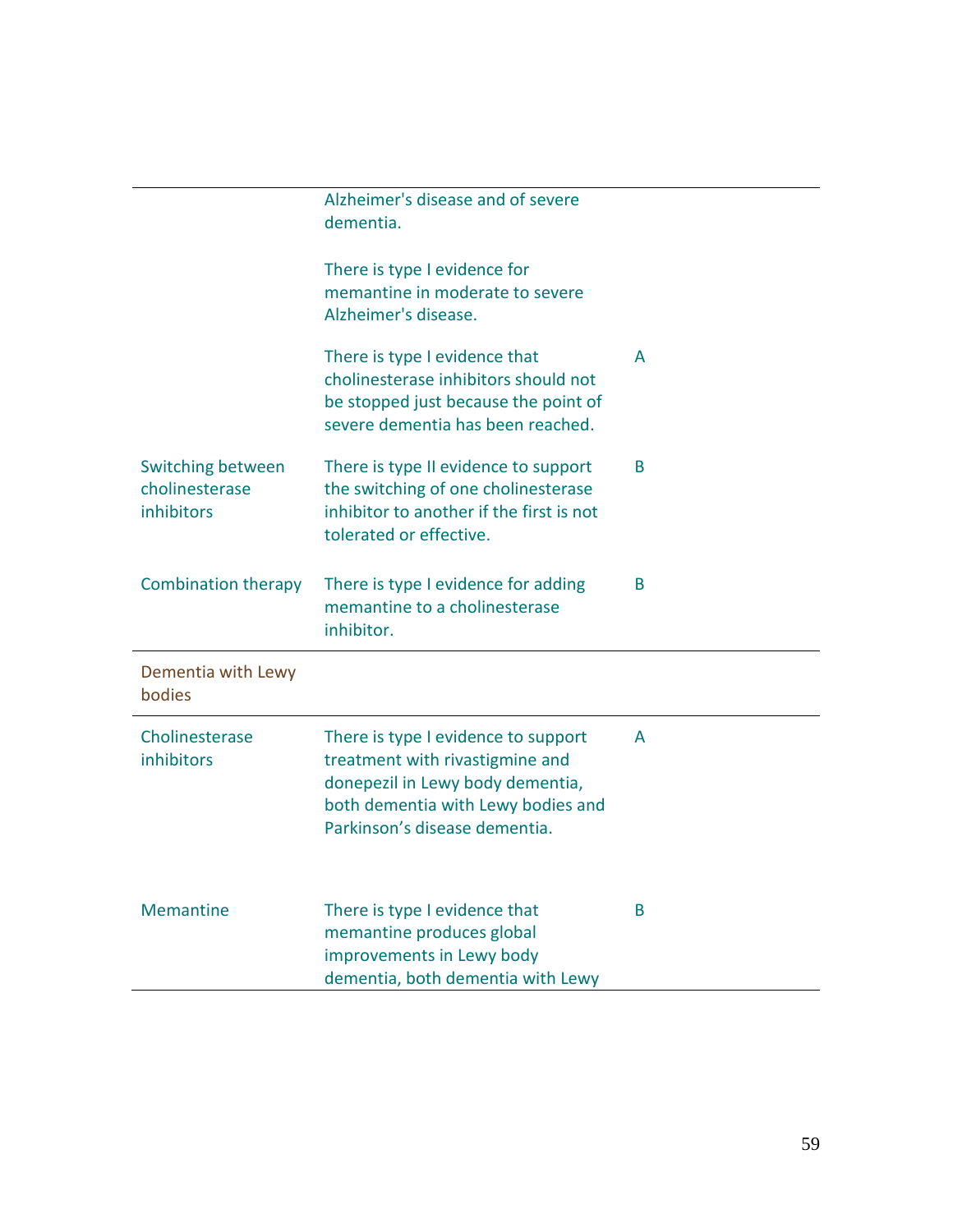|                                                                        | bodies and Parkinson's disease<br>dementia, but the pattern of cognitive<br>and neuropsychiatric responsiveness<br>remains uncertain.                                                                                                                                                                                                                                                                                                                                                                                                                                |   |
|------------------------------------------------------------------------|----------------------------------------------------------------------------------------------------------------------------------------------------------------------------------------------------------------------------------------------------------------------------------------------------------------------------------------------------------------------------------------------------------------------------------------------------------------------------------------------------------------------------------------------------------------------|---|
| Vascular dementia                                                      |                                                                                                                                                                                                                                                                                                                                                                                                                                                                                                                                                                      |   |
| <b>Treatment with</b><br>cholinesterase<br>inhibitors and<br>memantine | There is type I evidence showing small<br>cognitive improvements with both<br>cholinesterase inhibitors and<br>memantine in vascular dementia.<br>However, benefits in terms of global<br>outcome are not seen and adverse<br>events for cholinesterase inhibitors<br>(but not memantine) are significantly<br>greater than placebo. Evidence<br>indicates that neither cholinesterase<br>inhibitors nor memantine should be<br>prescribed to people with vascular<br>dementia, though those with mixed<br>vascular dementia and Alzheimer's<br>disease may benefit. | A |
| Frontotemporal<br>dementia                                             |                                                                                                                                                                                                                                                                                                                                                                                                                                                                                                                                                                      |   |
| Cholinesterase<br>inhibitors                                           | There is type I evidence that<br>cholinesterase inhibitors are not<br>recommended for the treatment of<br>frontotemporal dementia.                                                                                                                                                                                                                                                                                                                                                                                                                                   | A |
| <b>SSRIS</b>                                                           | There is type II evidence that SSRIs<br>may help some behavioural aspects of<br>frontotemporal dementia, but do not<br>improve cognition. Studies are mixed<br>and further evidence is needed.                                                                                                                                                                                                                                                                                                                                                                       | B |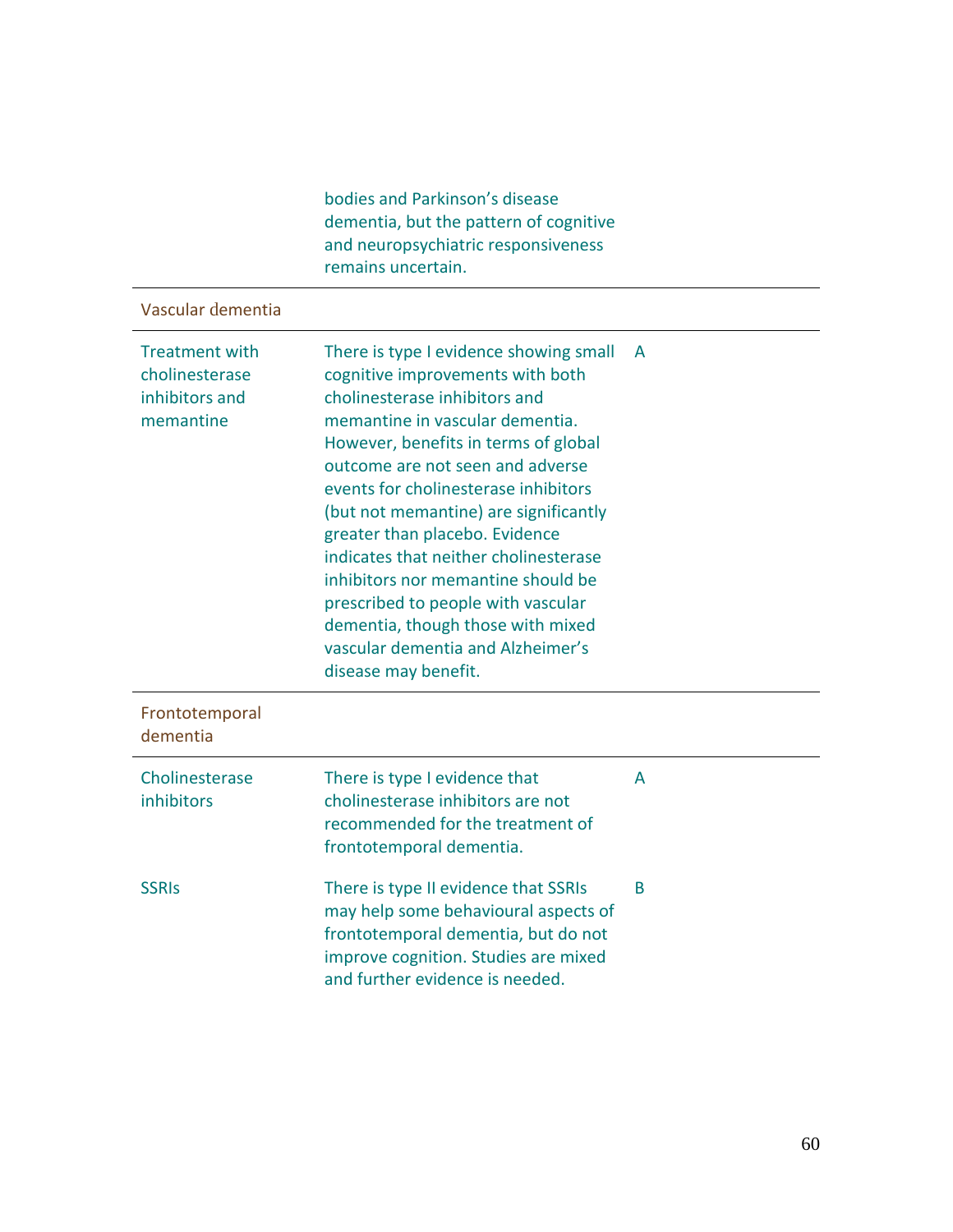| <b>Memantine</b>                                                       | There is type I evidence that<br>memantine is not recommended for<br>frontotemporal dementia.                                                                                                                                                       | A            |
|------------------------------------------------------------------------|-----------------------------------------------------------------------------------------------------------------------------------------------------------------------------------------------------------------------------------------------------|--------------|
| Progressive<br>supranuclear palsy                                      | Type II evidence indicates that no<br>treatments can be recommended at<br>the current time.                                                                                                                                                         | <sub>R</sub> |
| Mild cognitive<br>impairment                                           |                                                                                                                                                                                                                                                     |              |
| <b>Treatment with</b><br>cholinesterase<br>inhibitors and vitamin<br>Е | There is type I evidence that<br>cholinesterase inhibitors are not<br>effective in reducing the risk of<br>developing Alzheimer's disease and<br>type I evidence that vitamin E is not<br>effective in reducing the risk of<br>Alzheimer's disease. | A            |
| <b>Primary care</b>                                                    |                                                                                                                                                                                                                                                     |              |
| initiation and<br>prescription of anti-                                | There is type IV evidence to support<br>the current practice of non-specialist                                                                                                                                                                      | D            |
| dementia drugs                                                         | initiation of these drugs.                                                                                                                                                                                                                          |              |
|                                                                        | There is type II evidence indicating no<br>significance differences between the<br>ongoing prescription and monitoring<br>of the drugs between memory clinic<br>and GP-led services.                                                                | B            |
| End of life care                                                       |                                                                                                                                                                                                                                                     |              |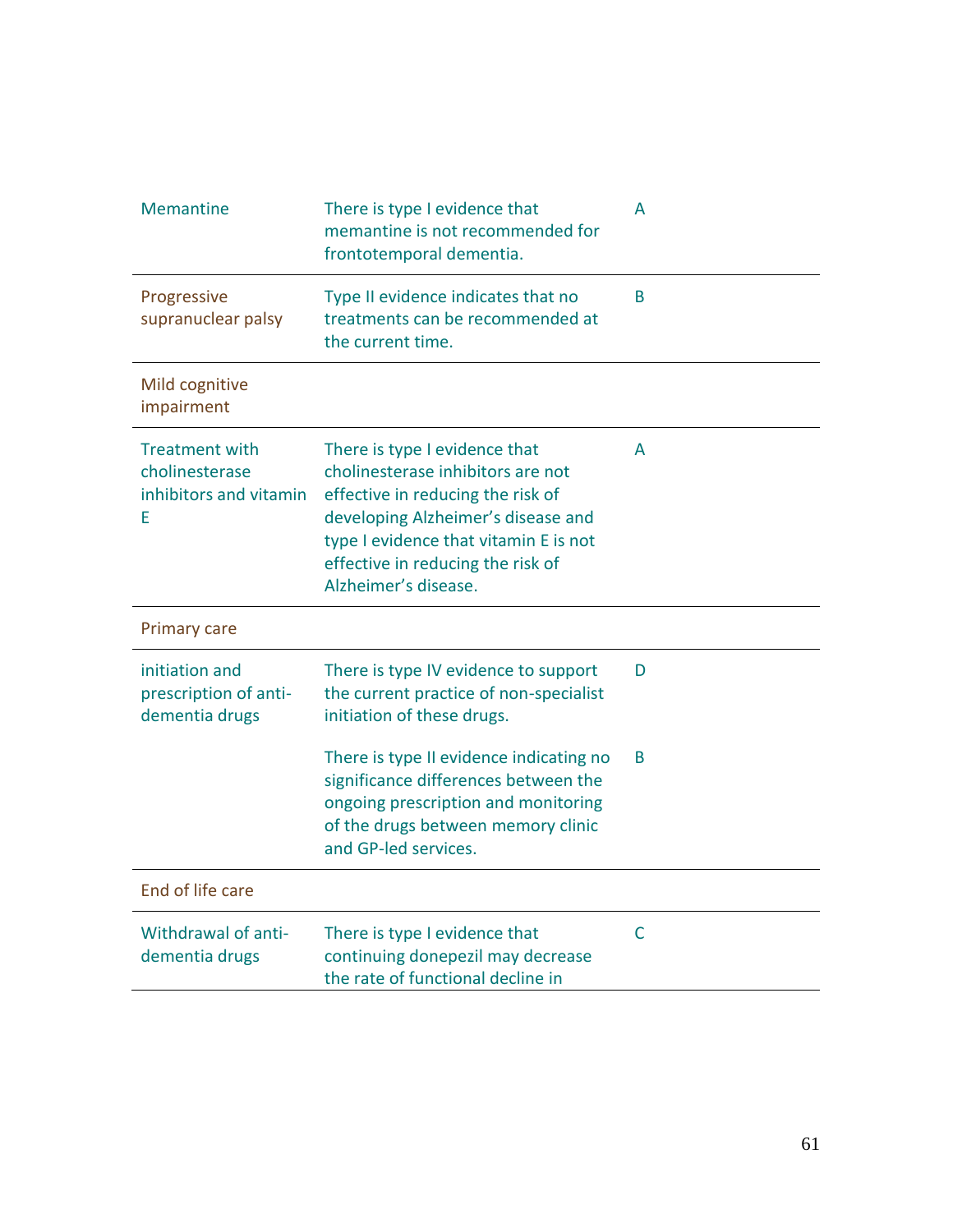|                                                                                                                                        | moderate/severe dementia. There is<br>type III evidence that it may be<br>inappropriate to prescribe memantine<br>and cholinesterase inhibitors in<br>advanced dementia towards the end<br>of life.                                                                                                                                    |   |
|----------------------------------------------------------------------------------------------------------------------------------------|----------------------------------------------------------------------------------------------------------------------------------------------------------------------------------------------------------------------------------------------------------------------------------------------------------------------------------------|---|
| Other treatments for<br>dementia                                                                                                       |                                                                                                                                                                                                                                                                                                                                        |   |
| Hormone<br><b>Replacement Therapy</b><br>(HRT) in prevention<br>and treatment of<br>Alzheimer's disease<br>in post-menopausal<br>women | There is type I evidence that HRT is<br>not effective either in treating<br>cognition in Alzheimer's disease, or<br>for the primary prevention of all-cause<br>dementia or Alzheimer's disease.                                                                                                                                        | A |
|                                                                                                                                        | There is type I evidence that HRT is<br>harmful. HRT should not be prescribed<br>either as a prevention or treatment<br>for dementia, including Alzheimer's<br>disease.                                                                                                                                                                | A |
| <b>Folate and vitamin</b><br><b>B12 for dementia</b>                                                                                   | There is type I evidence that<br>supplementation with folic acid with<br>or without vitamin B12 does not<br>benefit cognition in people with<br>dementia. On current evidence,<br>neither vitamin B12 nor folate, either<br>singly or in combination, can be<br>recommended as treatments for<br>dementia, or for dementia prevention. | A |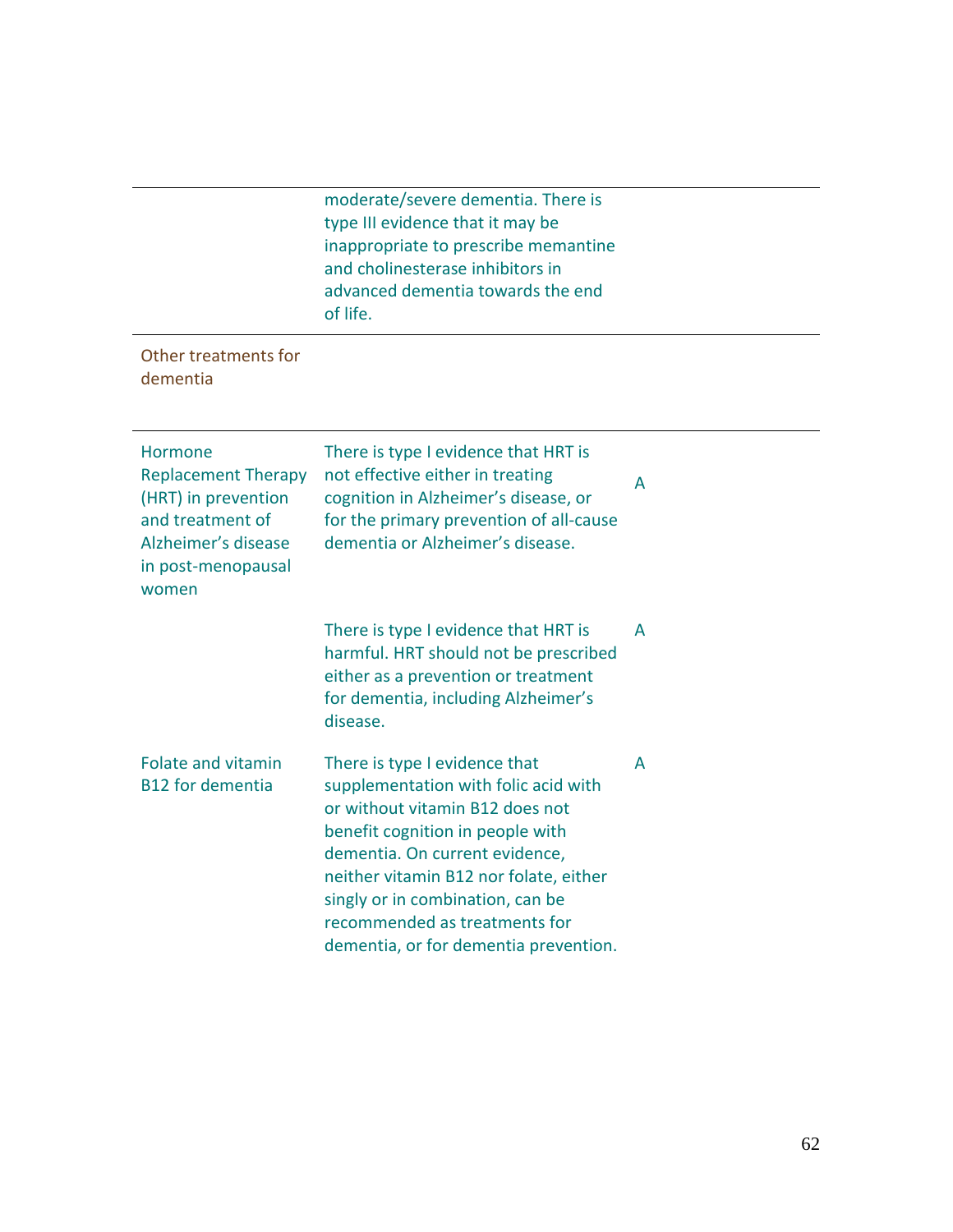| <b>Statins for the</b><br>treatment or<br>prevention of<br>dementia | There is type I evidence that statins do<br>not prevent dementia.                                                                                                                                                                                                   | <b>A</b> |
|---------------------------------------------------------------------|---------------------------------------------------------------------------------------------------------------------------------------------------------------------------------------------------------------------------------------------------------------------|----------|
|                                                                     | There is type II evidence that statins<br>do not produce cognitive benefits in<br>Alzheimer's disease.                                                                                                                                                              | B        |
| Souvenaid                                                           | There is type II evidence indicating<br>possible benefits of Souvenaid on<br>cognition but effects are variable<br>between studies and no effect on<br>global outcomes has been shown.<br>Souvenaid is not recommended until<br>further evidence becomes available. | B.       |
| rTMS and tDCS                                                       | There is type II evidence indicating<br>benefit of rTMS and tDCS on cognition<br>but effects may not be sustained.<br>These treatments are not<br>recommended until further evidence<br>becomes available.                                                          | B        |
| Disease modifying<br>therapies                                      |                                                                                                                                                                                                                                                                     |          |
| Gamma secretase<br>inhibition                                       | There is type I evidence that gamma<br>secretase inhibitors are not effective<br>in Alzheimer's disease.                                                                                                                                                            | A        |
|                                                                     | There is type I evidence that<br>tarenflurbil is not effective in<br>Alzheimer's disease.                                                                                                                                                                           | A        |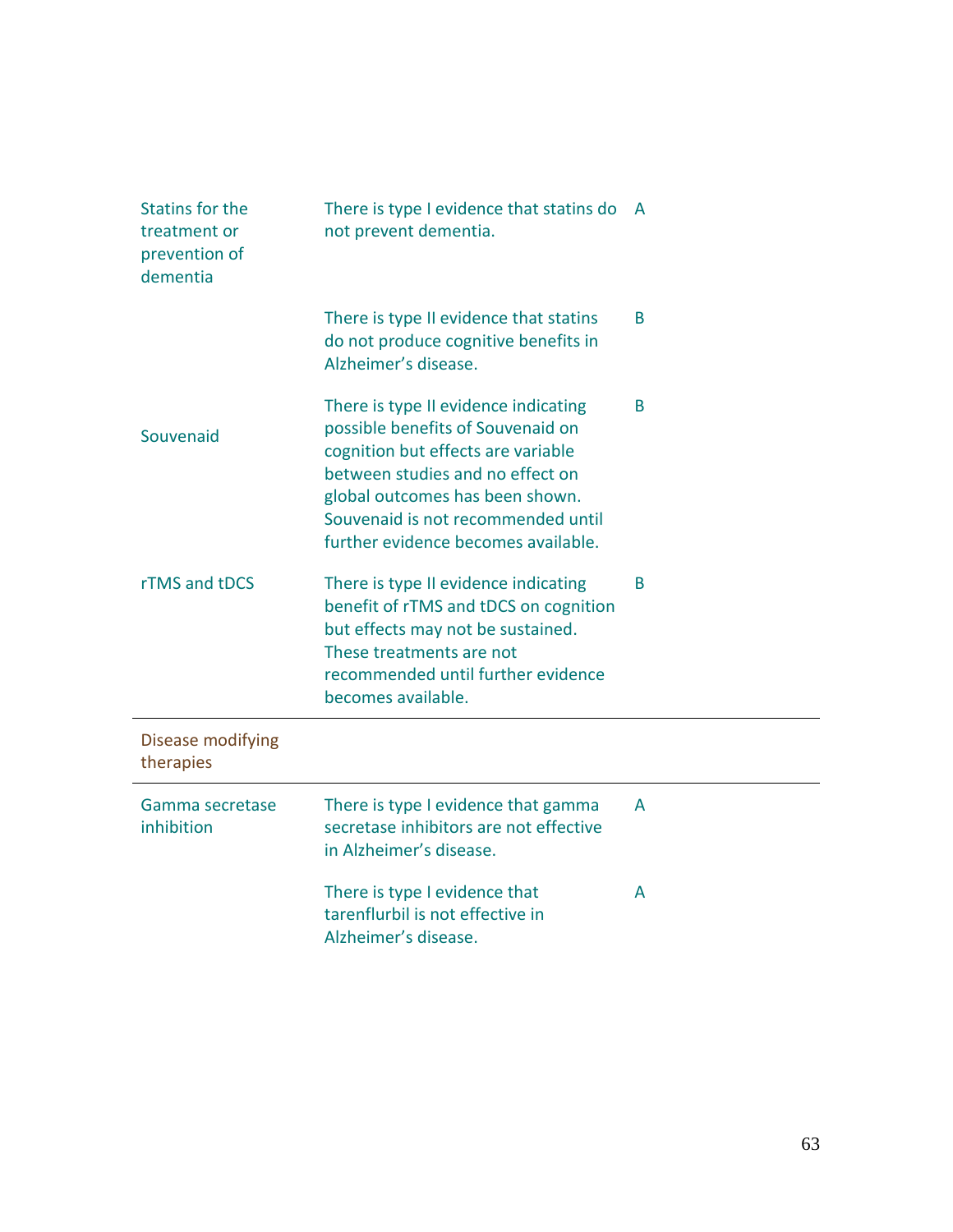| <b>Vaccination and</b><br>immunization studies | There is preliminary type II evidence<br>of their effect in Alzheimer's disease<br>on some endpoints, but also type II<br>evidence that amyloid lowering does<br>not affect clinical course. Amyloid-<br>lowering agents should not be<br>prescribed until the optimal disease<br>stage, safety and efficacy data are<br>available. | B |
|------------------------------------------------|-------------------------------------------------------------------------------------------------------------------------------------------------------------------------------------------------------------------------------------------------------------------------------------------------------------------------------------|---|
| Prevention of<br>dementia                      |                                                                                                                                                                                                                                                                                                                                     |   |
| Prevention of<br>dementia                      | There is no evidence at present to<br>support any drug intervention to<br>prevent dementia. There is type II<br>evidence that antihypertensive<br>therapy may be helpful, but further<br>studies are required.                                                                                                                      | B |
| <b>Treatment of vascular</b><br>risk factors   | There is type III and IV evidence that<br>vascular risk factors are inadequately<br>recognized and managed in people<br>with dementia, and that recognition<br>and management should be as active<br>as in those without dementia.                                                                                                  | D |

Strength of recommendation

A Directly based on category I evidence

B Directly based on category II evidence or extrapolated# recommendation from category I evidence

C Directly based on category III evidence or extrapolated# recommendation from category I or II evidence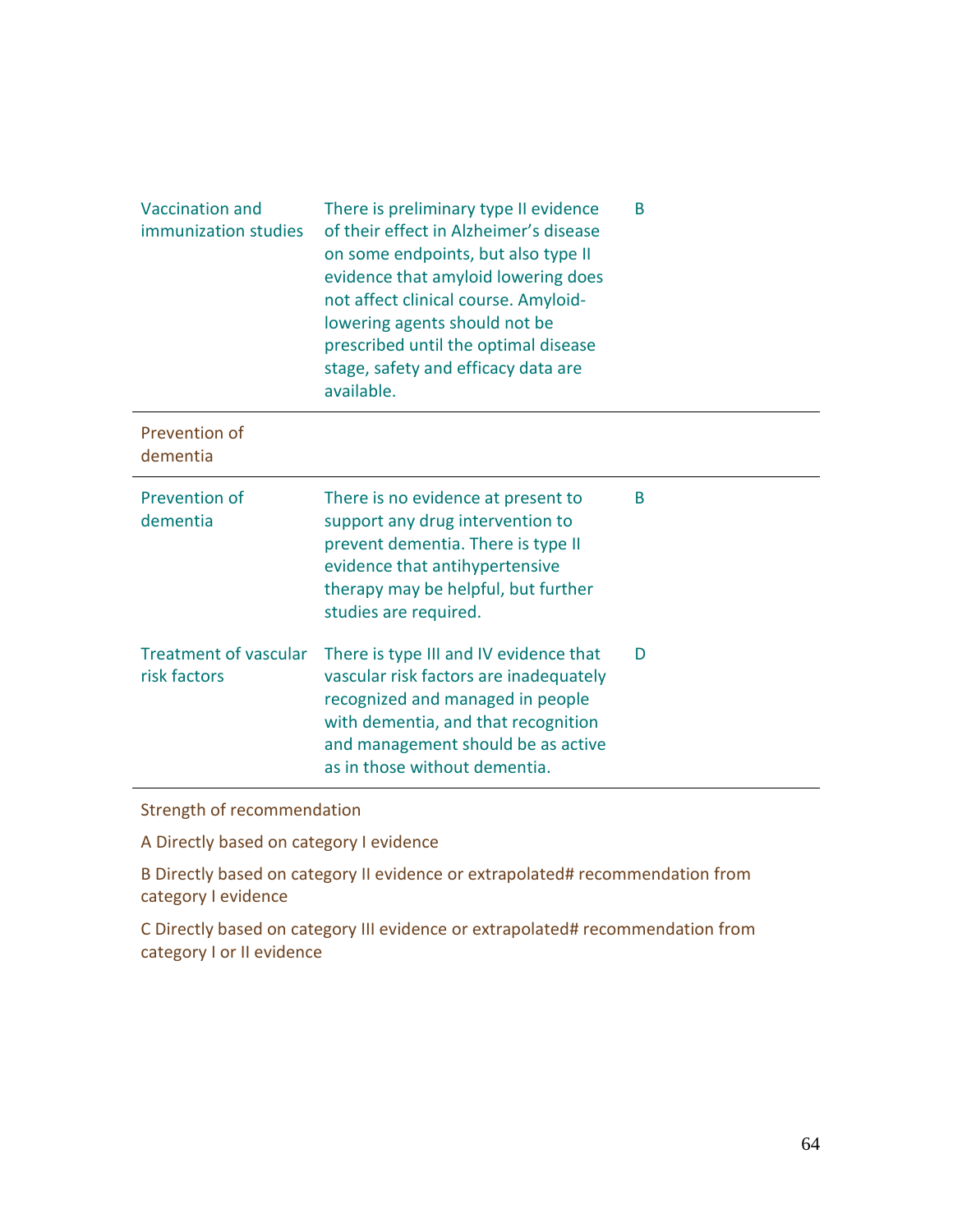D Directly based on category IV evidence or extrapolated# recommendation from category I, II or III evidence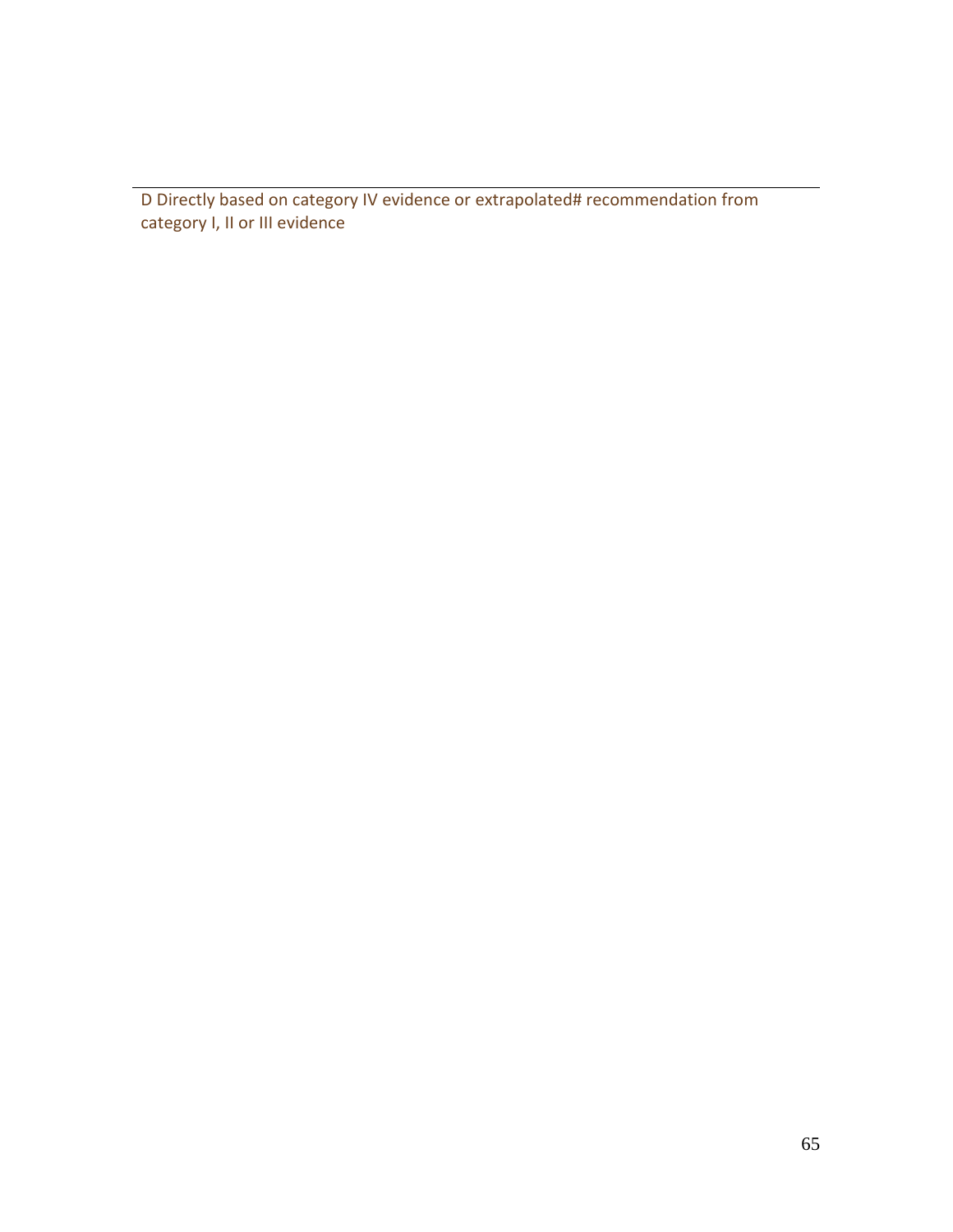# Acknowledgements

Special thanks are due to Susan Chandler and BAP staff for their most efficient organisation of the meeting and to Ave M Bird-Spahn for expert secretarial assistance in preparation of this manuscript. We thank Matt Baker (NICE), George McNamara (Alzheimer's Research UK) and Matthew Norton (Alzheimer's Society) for their attendance at the meeting and leading useful discussion. Contributors at the consensus meeting each provided a declaration of interest of potential conflict in line with BAP and Journal of Psychopharmacology policy. These are held on file at the BAP Office. BAP Executive Officer, Susan Chandler, BAP Office, Cambridge, UK (susan@bap.org.uk).

# Declaration of conflicting interests

Declarations of interest of the participants are held by the British Association for Psychopharmacology (BAP) office and are available for consultation. There has been no involvement of pharmaceutical companies at any stage of the development of these guidelines, from conception to publication. DoI forms for authors are available at: <https://bap.org.uk/docsbycategory.php?docCatID=2>

# Funding

The costs of the expert group meeting and any miscellaneous expenses were met from the funds of the BAP.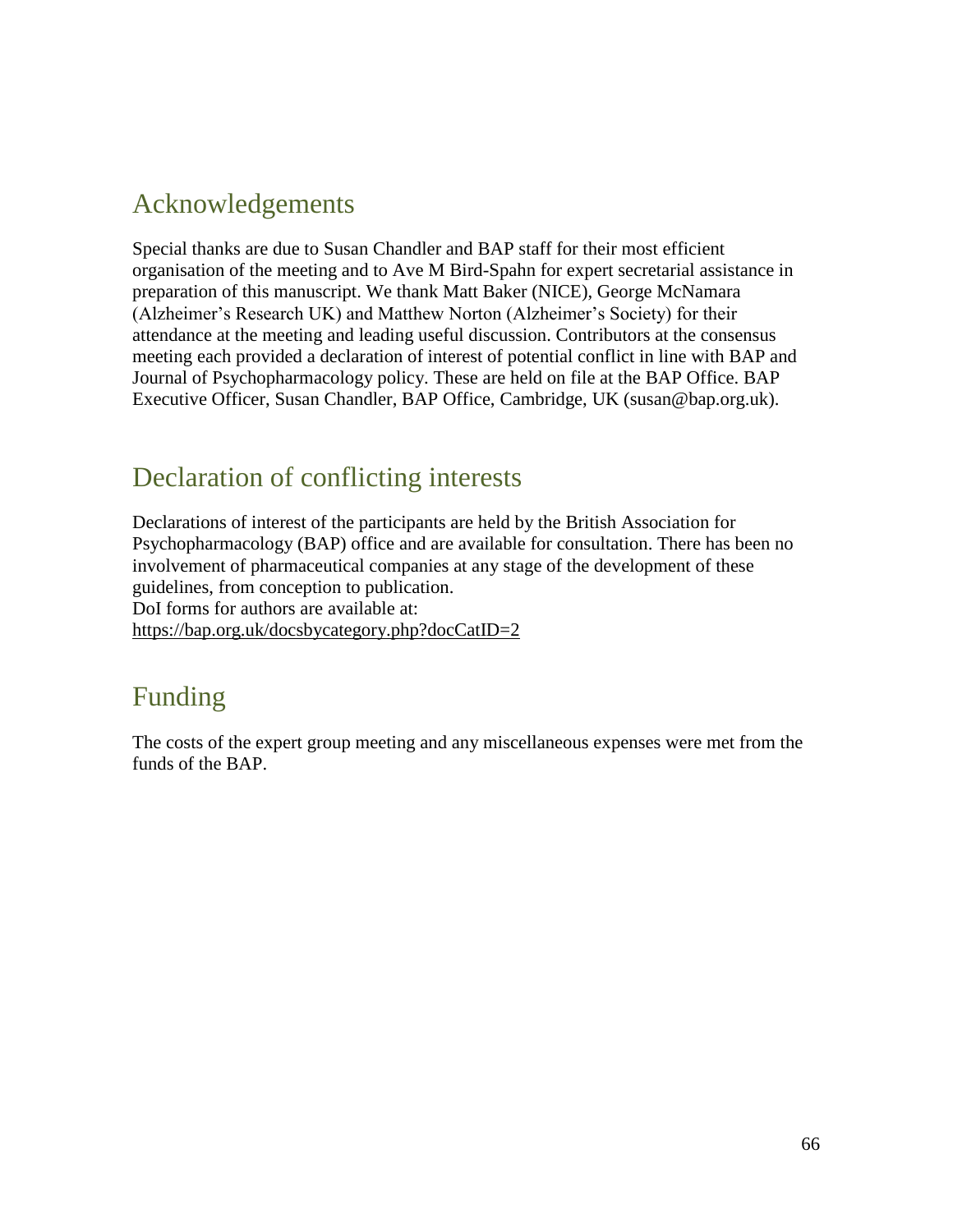## References

 $\overline{a}$ 

- Aarsland D, Ballard C, Walker Z, et al. (2009) Memantine in patients with Parkinson's disease dementia or dementia with Lewy bodies: a double-blind, placebo-controlled, multicentre trial. *The Lancet Neurology* 8(7): 613–618.
- Albert MS, DeKosky ST, Dickson D, et al. (2011) The diagnosis of mild cognitive impairment due to Alzheimer's disease: recommendations from the National Institute on Aging-Alzheimer's Association workgroups on diagnostic guidelines for Alzheimer's disease. *Alzheimer's & dementia : the journal of the Alzheimer's Association* 7(3): 270–279.
- Alzheimer's Disease Anti-inflammatory Prevention Trial Research Group (2013) Results of a follow-up study to the randomized Alzheimer's Disease Anti-inflammatory Prevention Trial (ADAPT). *Alzheimer's & Dementia: Journal of the Alzheimer's Association* 9(6): 714–723.
- American Psychiatric Association (2000) *Diagnostic and Statistical Manual of Mental Disorders, Fourth Edition (DSM-IV-TR)*. Washington DC: American Psychological Association.
- American Psychiatric Association (2013) *Diagnostic and Statistical Manual of Mental Disorders, Fifth Edition (DSM-5®)*. Washington DC: American Psychiatric Association.
- Ancelin ML, Artero S, Portet F, et al. (2006) Non-degenerative mild cognitive impairment in elderly people and use of anticholinergic drugs: longitudinal cohort study. *BMJ* 332(7539): 455-459.
- Anderson IM, Ferrier IN, Baldwin RC, et al. (2008) Evidence-based guidelines for treating depressive disorders with antidepressants: a revision of the 2000 British Association for Psychopharmacology guidelines. *Journal of psychopharmacology* 22(4): 343–96.
- Angus D, Herd C, Stone C, et al. (2015) Safety, tolerability, and efficacy of PBT2 in Huntington's disease: a phase 2, randomised, double-blind, placebo-controlled trial. *The Lancet Neurology* 14(1): 39–47.
- Auchus AP, Brashear HR, Salloway S, et al. (2007) Galantamine treatment of vascular dementia: a randomized trial. *Neurology* 69(5): 448–458.
- Aupperle PM and Coyne AC (2000) Primary vs subspecialty care: a structured follow-up of dementia patients and their caregivers. *The American Journal of Geriatric Psychiatry* 8(2): 167–170.
- Aupperle PM, MacPhee ER, Coyne AC, et al. (2003) Health service utilization by Alzheimer's disease patients: a 2-year follow-up of primary versus subspecialty care. *Journal of Geriatric Psychiatry and Neurology* 16(1): 15–17.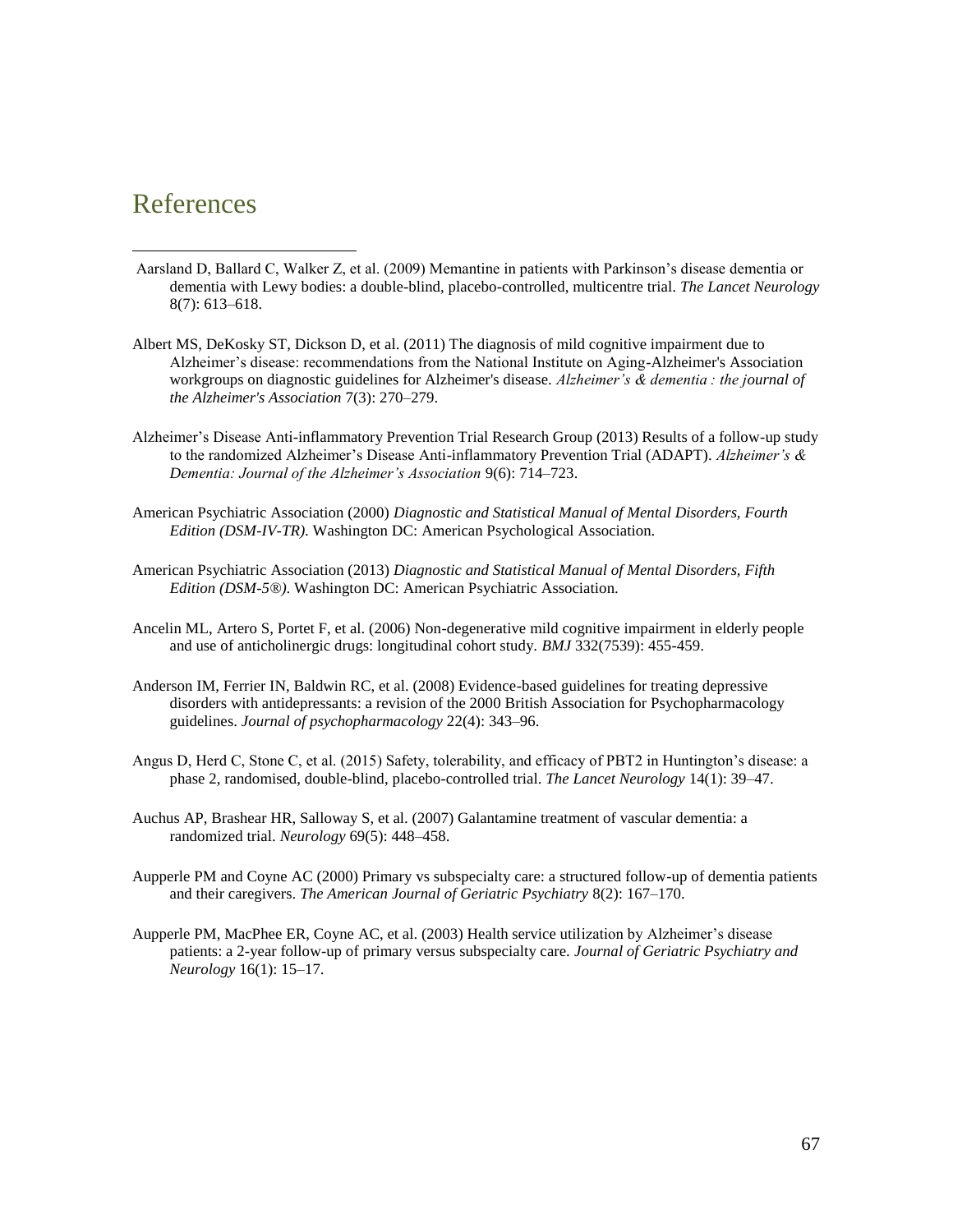Bamford C, Poole M, Brittain K, et al. (2014) Understanding the challenges to implementing case management for people with dementia in primary care in England: a qualitative study using Normalization Process Theory. *BMC Health Services Research* 14: 549-560.

- Baskys A and Cheng J (2012) Pharmacological prevention and treatment of vascular dementia: approaches and perspectives. *Experimental Gerontology* 47(11): 887–891.
- Baskys A and Hou AC (2007) Vascular dementia: pharmacological treatment approaches and perspectives. *Clinical Interventions in Aging* 2(3): 327–335.
- Birks J and Flicker L (2006) Donepezil for mild cognitive impairment. *The Cochrane Database of Systematic Reviews* (3): CD006104.
- Bocti C, Black S and Frank C (2007) Management of dementia with a cerebrovascular component. *Alzheimer's & Dementia: Journal of the Alzheimer's Association* 3(4): 398–403.
- Boggio PS, Valasek CA, Campanhã C, et al. (2011) Non-invasive brain stimulation to assess and modulate neuroplasticity in Alzheimer's disease. *Neuropsychological Rehabilitation* 21(5): 703–716.
- Boot BP (2015) Comprehensive treatment of dementia with Lewy bodies. *Alzheimer's Research & Therapy* 7(1): 45-52.
- Boxer AL, Knopman DS, Kaufer DI, et al. (2013) Memantine in patients with frontotemporal lobar degeneration: a multicentre, randomised, double-blind, placebo-controlled trial. *The Lancet Neurology* 12(2): 149–156.
- Boxer AL, Lang AE, Grossman M, et al. (2014) Davunetide in patients with progressive supranuclear palsy: a randomised, double-blind, placebo-controlled phase 2/3 trial. *The Lancet Neurology* 13(7): 676–685.
- Brayne C, Gao L, Dewey M, et al. (2006) Dementia before death in ageing societies--the promise of prevention and the reality. *PLOS Medicine* 3(10): 1922-1930.
- British Psychological Society (2014) *A Guide to Psychosocial Interventions in Early Stages of Dementia*. Available at: https://www.bps.org.uk/system/files/userfiles/DCP%20Faculty%20for%20the%20Psychology%20of%20Older%20People%20(FPoP)/public/a\_ guide to psychosocial interventions in dementia.pdf.
- Burns A and O'Brien J (2006) Clinical practice with anti-dementia drugs: a consensus statement from British Association for Psychopharmacology. *Journal of Psychopharmacology* 20(6): 732–755.
- Burton EJ, Barber R, Mukaetova-Ladinska EB, et al. (2009) Medial temporal lobe atrophy on MRI differentiates Alzheimer's disease from dementia with Lewy bodies and vascular cognitive impairment: a prospective study with pathological verification of diagnosis. *Brain* 132(Part 1): 195–203.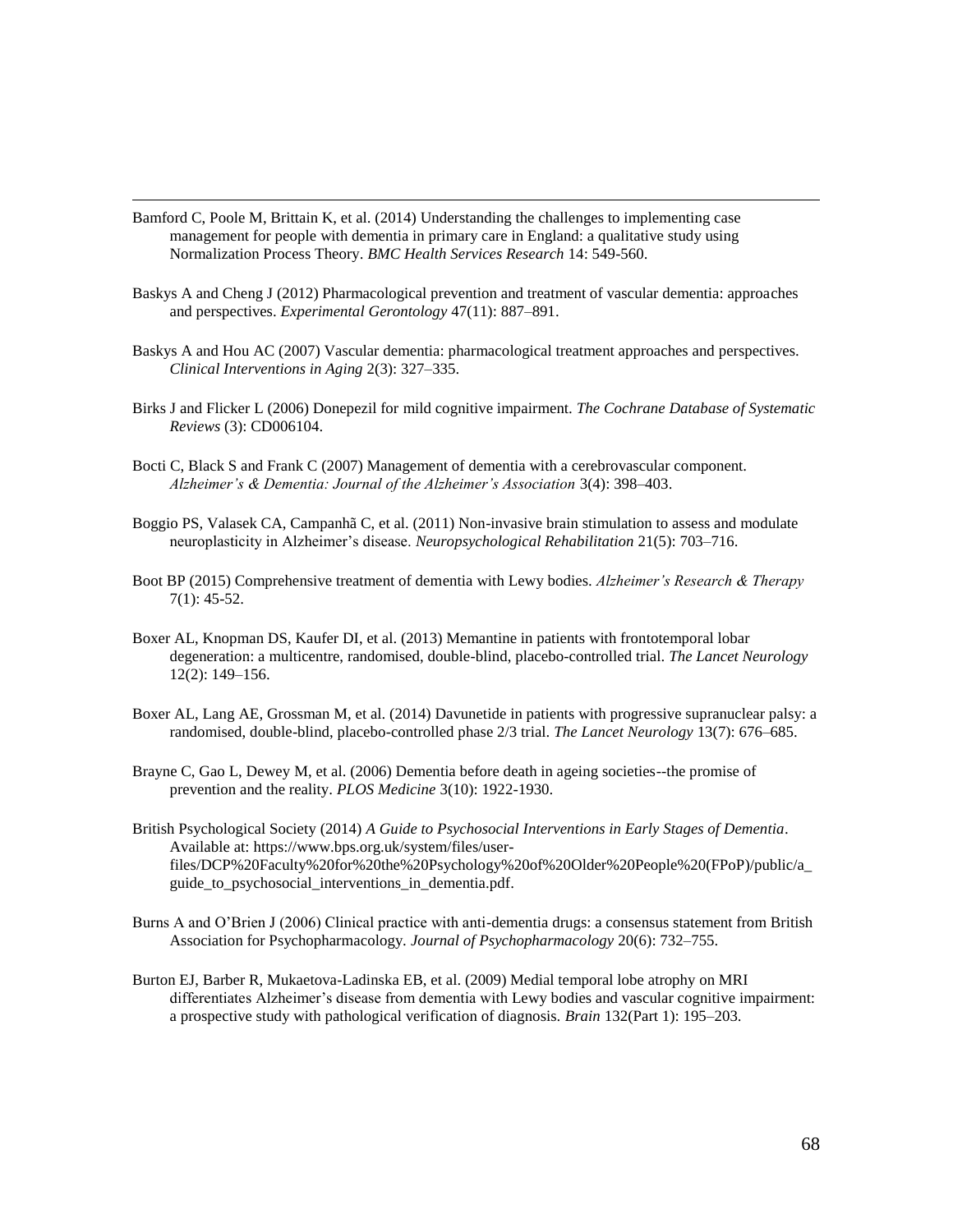Butchart J, Brook L, Hopkins V, et al. (2015) Etanercept in Alzheimer disease: a randomized, placebocontrolled, double-blind, phase 2 trial. *Neurology* 84(21): 2161–2168.

- Cardwell K, Hughes CM, Ryan C (2015) The Association Between Anticholinergic Medication Burden and Health Related Outcomes in the 'Oldest Old': A Systematic Review of the Literature. *Drugs & Aging* 32(10): 835-848.
- Chau S, Herrmann N, Ruthirakuhan MT, et al. (2015) Latrepirdine for Alzheimer's disease. *The Cochrane Database of Systematic Reviews* 4: CD009524.
- Colloby SJ, Firbank MJ, Pakrasi S, et al. (2008) A comparison of 99mTc-exametazime and 123I-FP-CIT SPECT imaging in the differential diagnosis of Alzheimer's disease and dementia with Lewy bodies. *International Psychogeriatrics* 20(6): 1124–1140.
- Cummings J, Froelich L, Black SE, et al. (2012) Randomized, double-blind, parallel-group, 48-week study for efficacy and safety of a higher-dose rivastigmine patch (15 vs. 10 cm<sup>2</sup>) in Alzheimer's disease. *Dementia and Geriatric Cognitive Disorders* 33(5): 341–353.
- DeKosky ST, Williamson JD, Fitzpatrick AL, et al. (2008) Ginkgo biloba for prevention of dementia: a randomized controlled trial. *Journal of the American Medical Association* 300(19): 2253–2262.
- Dichgans M, Markus HS, Salloway S, et al. (2008) Donepezil in patients with subcortical vascular cognitive impairment: a randomised double-blind trial in CADASIL. *The Lancet Neurology* 7(4): 310–318.
- Dodge HH, Zitzelberger T, Oken BS, et al. (2008) A randomized placebo-controlled trial of Ginkgo biloba for the prevention of cognitive decline. *Neurology* 70(19 Part 2): 1809–1817.
- Doody RS, Gavrilova SI, Sano M, et al. (2008) Effect of dimebon on cognition, activities of daily living, behaviour, and global function in patients with mild-to-moderate Alzheimer's disease: a randomised, double-blind, placebo-controlled study. *The Lancet* 372(9634): 207–215.
- Dubois B, Feldman HH, Jacova C, et al. (2007) Research criteria for the diagnosis of Alzheimer's disease: revising the NINCDS-ADRDA criteria. *The Lancet Neurology* 6(8): 734–746.
- Dubois B, Feldman HH, Jacova C, et al. (2010) Revising the definition of Alzheimer's disease: a new lexicon. *The Lancet Neurology* 9(11): 1118–1127.
- Dubois B, Feldman HH, Jacova C, et al. (2014) Advancing research diagnostic criteria for Alzheimer's disease: the IWG-2 criteria. *The Lancet Neurology* 13(6): 614–629.
- Elder GJ and Taylor J-P (2014) Transcranial magnetic stimulation and transcranial direct current stimulation: treatments for cognitive and neuropsychiatric symptoms in the neurodegenerative dementias? *Alzheimer's Research & Therapy* 6(9): 74-84.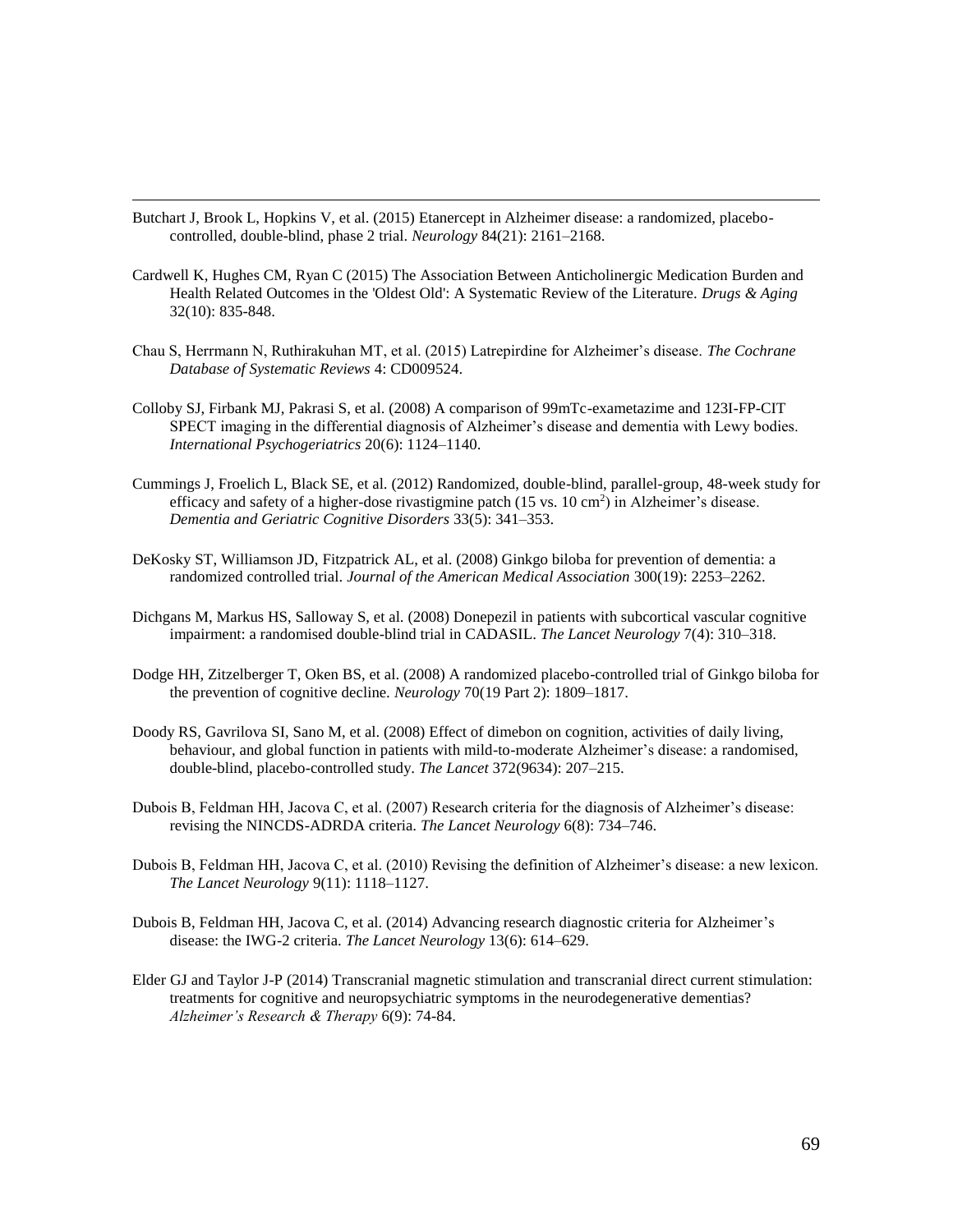Emre M, Aarsland D, Albanese A, et al. (2004) Rivastigmine for dementia associated with Parkinson's disease. *The New England Journal of Medicine* 351(24): 2509–2518.

- Emre M, Aarsland D, Brown R, et al. (2007) Clinical diagnostic criteria for dementia associated with Parkinson's disease. *Movement Disorders* 22(12): 1689–1707.
- Emre M, Tsolaki M, Bonuccelli U, et al. (2010) Memantine for patients with Parkinson's disease dementia or dementia with Lewy bodies: a randomised, double-blind, placebo-controlled trial. *The Lancet Neurology* 9(10): 969–977.
- Erkinjuntti T, Kurz A, Gauthier S, et al. (2002) Efficacy of galantamine in probable vascular dementia and Alzheimer's disease combined with cerebrovascular disease: a randomised trial. *The Lancet* 359(9314): 1283–1290.
- Finger EC, MacKinley J, Blair M, et al. (2015) Oxytocin for frontotemporal dementia: a randomized dosefinding study of safety and tolerability. *Neurology* 84(2): 174–181.
- Flicker L and Grimley Evans G (2001) Piracetam for dementia or cognitive impairment. *The Cochrane Database of Systematic Reviews* (2): CD001011.
- Ford AH and Almeida OP (2012) Effect of homocysteine lowering treatment on cognitive function: a systematic review and meta-analysis of randomized controlled trials. *Journal of Alzheimer's Disease* 29(1): 133–149.
- Fox C, Livingston G, Maidment ID, et al. (2011) The impact of anticholinergic burden in Alzheimer's dementia - the LASER-AD study. *Age and Ageing* 40(6): 730-735.
- Fox C, Richardson K, Maidment ID, et al (2011) Anticholinergic medication use and cognitive impairment in the older population: the Medical Research Council Cognitive Function and Ageing Study. *Journal of the American Geriatrics Society* 59(8): 1477-1483.
- Gauthier S and Schlaefke S (2014) Efficacy and tolerability of Ginkgo biloba extract EGb 761® in dementia: a systematic review and meta-analysis of randomized placebo-controlled trials. *Clinical Interventions in Aging* 9: 2065–2077.
- Geschwind MD, Kuo AL, Wong KS, et al. (2013) Quinacrine treatment trial for sporadic Creutzfeldt-Jakob Disease. *Neurology* 81(23): 2015–2023.
- Ghezzi L, Scarpini E and Galimberti D (2013) Disease-modifying drugs in Alzheimer's disease. *Drug Design, Development and Therapy* 7: 1471–1478.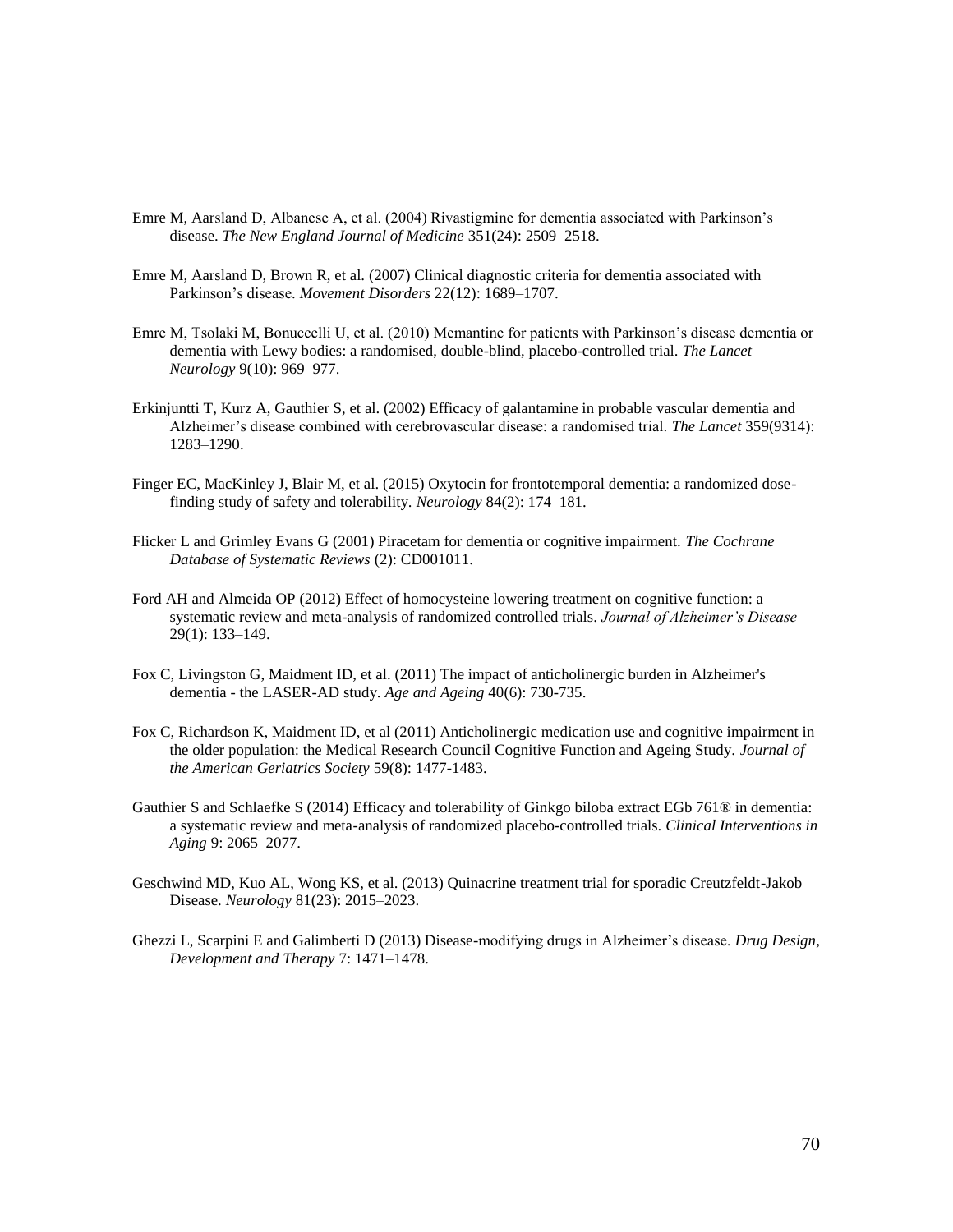Gill SS, Anderson GM, Fischer HD, et al. (2009) Syncope and its consequences in patients with dementia receiving cholinesterase inhibitors: a population-based cohort study. *Archives of Internal Medicine* 169(9): 867–873.

- Goldman JG and Weintraub D (2015) Advances in the treatment of cognitive impairment in Parkinson's disease. *Movement Disorders* 30(11): 1471–1489.
- Gorno-Tempini ML, Hillis AE, Weintraub S, et al. (2011) Classification of primary progressive aphasia and its variants. *Neurology* 76(11): 1006–1014.
- Gray SL, Anderson ML, Dublin S, et al. (2015) Cumulative use of strong anticholinergics and incident dementia: a prospective cohort study. *JAMA Internal Medicine* 175(3): 401-407.
- Haïk S, Marcon G, Mallet A, et al. (2014) Doxycycline in Creutzfeldt-Jakob Disease: a phase 2, randomised, double-blind, placebo-controlled trial. *The Lancet Neurology* 13(2): 150–158.
- Hao Z, Liu M, Liu Z, et al. (2009) Huperzine A for vascular dementia. *The Cochrane Database of Systematic Reviews* (2): CD007365.
- Heneka MT, Carson MJ, Khoury J El, et al. (2015) Neuroinflammation in Alzheimer's disease. *The Lancet Neurology* 14(4): 388–405.
- Ho RCM, Cheung MWL, Fu E, et al. (2011) Is high homocysteine level a risk factor for cognitive decline in elderly? A systematic review, meta-analysis, and meta-regression. *The American Journal of Geriatric Psychiatry* 19(7): 607–617.
- Holmes HM, Sachs GA, Shega JW, et al. (2008) Integrating palliative medicine into the care of persons with advanced dementia: identifying appropriate medication use. *Journal of the American Geriatrics Society* 56(7): 1306–1311.
- Hort J, O'Brien JT, Gainotti G, et al. (2010) EFNS guidelines for the diagnosis and management of Alzheimer's disease. *European Journal of Neurology* 17(10): 1236–1248.
- Horvath JC, Carter O and Forte JD (2014) Transcranial direct current stimulation: five important issues we aren't discussing (but probably should be). *Frontiers in Systems Neuroscience* 8: 2-9.
- Horvath JC, Forte JD and Carter O (2015) Quantitative review finds no evidence of cognitive effects in healthy populations from single-session transcranial direct current stimulation (tDCS). *Brain Stimulation* 8(3): 535–550.
- Howard R, McShane R, Lindesay J, et al. (2012) Donepezil and memantine for moderate-to-severe Alzheimer's disease. *The New England Journal of Medicine* 366(10): 893–903.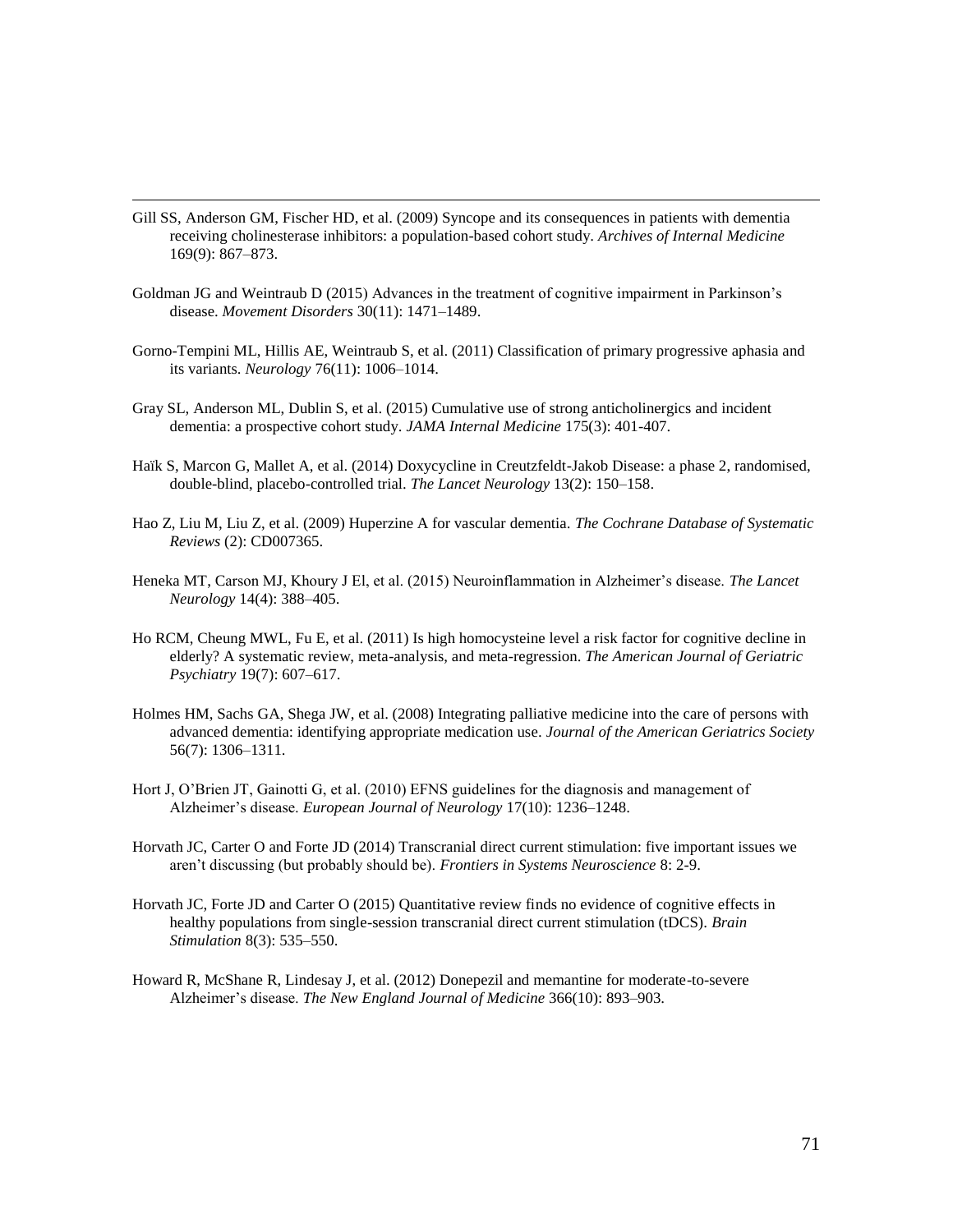Howard R, McShane R, Lindesay J, et al. (2015) Nursing home placement in the Donepezil and Memantine in Moderate to Severe Alzheimer's Disease (DOMINO-AD) trial: Secondary and post-hoc analyses. *The Lancet Neurology* 14(12): 1171–1181.

- Hsu W-Y, Ku Y, Zanto TP, et al. (2015) Effects of noninvasive brain stimulation on cognitive function in healthy aging and Alzheimer's disease: a systematic review and meta-analysis. *Neurobiology of Aging* 36(8): 2348–2359.
- Husebo BS, Ballard C, Sandvik R, et al. (2011) Efficacy of treating pain to reduce behavioural disturbances in residents of nursing homes with dementia: cluster randomised clinical trial. *BMJ (Clinical Research Edition)* 343: d4065.
- Ihl R, Tribanek M and Bachinskaya N (2012) Efficacy and tolerability of a once daily formulation of Ginkgo biloba extract EGb 761® in Alzheimer's disease and vascular dementia: results from a randomised controlled trial. *Pharmacopsychiatry* 45(2): 41–46.
- Ikeda M, Mori E, Matsuo K, et al. (2015) Donepezil for dementia with Lewy bodies: a randomized, placebocontrolled, confirmatory phase III trial. *Alzheimer's Research & Therapy* 7(1): 4-13.
- Jansen WJ, Ossenkoppele R, Knol DL, et al. (2015) Prevalence of cerberal amyloid pathology in persons without dementia: a meta-analysis. *Journal of the American Medical Association* 313(19): 1924–1938.
- Kavirajan H and Schneider LS (2007) Efficacy and adverse effects of cholinesterase inhibitors and memantine in vascular dementia: a meta-analysis of randomised controlled trials. *The Lancet Neurology* 6(9): 782–792.
- Kellermann AJ and Kloft C (2011) Is there a risk of bleeding associated with standardized Ginkgo biloba extract therapy? A systematic review and meta-analysis. *Pharmacotherapy* 31(5): 490–502.
- Knopman DS, DeKosky ST, Cummings JL, et al. (2001) Practice parameter: diagnosis of dementia (an evidence-based review). Report of the Quality Standards Subcommittee of the American Academy of Neurology. *Neurology* 56(9): 1143–1153.
- Kuo M-F, Paulus W and Nitsche MA (2014) Therapeutic effects of non-invasive brain stimulation with direct currents (tDCS) in neuropsychiatric diseases. *NeuroImage* 85(Part 3): 948–960.
- Litvan I, Goldman JG, Tröster AI, et al. (2012) Diagnostic criteria for mild cognitive impairment in Parkinson's disease: Movement Disorder Society Task Force guidelines. *Movement Disorders* 27(3): 349–356.
- López-Arrieta JM and Birks J (2002) Nimodipine for primary degenerative, mixed and vascular dementia. *The Cochrane Database of Systematic Reviews* (3): CD000147.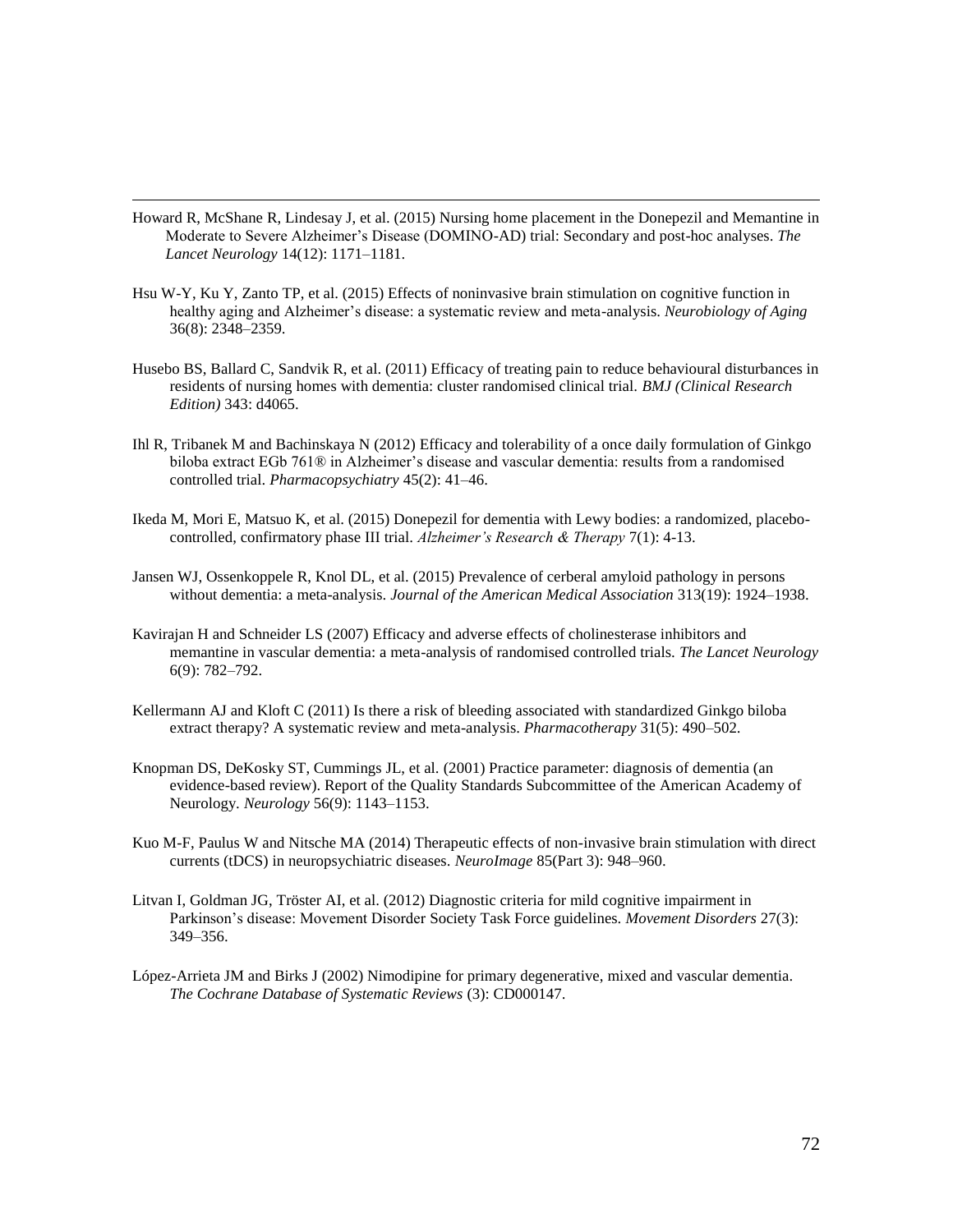Loy C and Schneider L (2006) Galantamine for Alzheimer's disease and mild cognitive impairment. *The Cochrane Database of Systematic Reviews* (1): CD001747.

- Lu D, Song H, Hao Z, et al. (2011) Naftidrofuryl for dementia. *The Cochrane Database of Systematic Reviews* (12): CD002955.
- McCarney R, Fisher P, Iliffe S, et al. (2008) Ginkgo biloba for mild to moderate dementia in a community setting: a pragmatic, randomised, parallel-group, double-blind, placebo-controlled trial. *International Journal of Geriatric Psychiatry* 23(12): 1222–1230.
- McKeith I, Del Ser T, Spano P, et al. (2000) Efficacy of rivastigmine in dementia with Lewy bodies: a randomised, double-blind, placebo-controlled international study. *The Lancet* 356(9247): 2031–2036.
- McKeith I, O'Brien J, Walker Z, et al. (2007) Sensitivity and specificity of dopamine transporter imaging with 123I-FP-CIT SPECT in dementia with Lewy bodies: a phase III, multicentre study. *The Lancet Neurology* 6(4): 305–313.
- McKeith IG, Dickson DW, Lowe J, et al. (2005) Diagnosis and management of dementia with Lewy bodies: third report of the DLB Consortium. *Neurology* 65(12): 1863–1872.
- McKhann GM, Knopman DS, Chertkow H, et al. (2011) The diagnosis of dementia due to Alzheimer's disease: recommendations from the National Institute on Aging-Alzheimer's Association workgroups on diagnostic guidelines for Alzheimer's disease. *Alzheimer's & Dementia: Journal of the Alzheimer's Association* 7(3): 263–269.
- McShane R, Areosa Sastre A and Minakaran N (2006) Memantine for dementia. *The Cochrane Database of Systematic Reviews* (2): CD003154.
- Maki PM and Henderson VW (2012) Hormone therapy, dementia, and cognition: the Women's Health Initiative 10 years on. *Climacteric*15(3): 256–262.
- Mattsson N, Ewers M, Rich K, et al. (2009) CSF biomarkers and incipient Alzheimer disease. *Journal of the American Medical Association* 302(4): 385–393.
- Meeuwsen EJ, Melis RJF, Van Der Aa GCHM, et al. (2012) Effectiveness of dementia follow-up care by memory clinics or general practitioners: randomised controlled trial. *BMJ (Clinical Research Edition)* 344: e3086.
- Mesulam MM and Weintraub S (2014) Is it time to revisit the classification guidelines for primary progressive aphasia? *Neurology* 82(13): 1108-1109.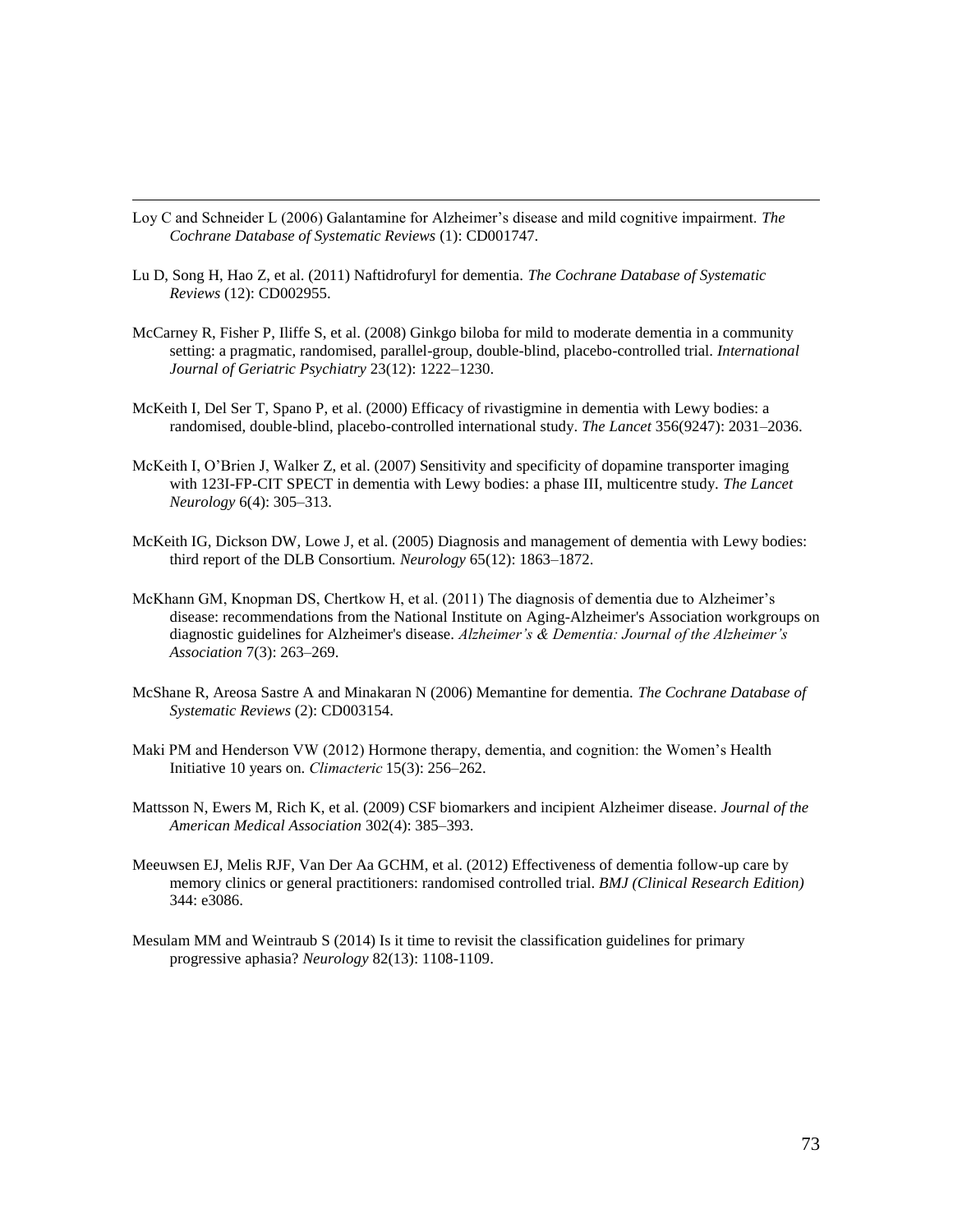Mitchell AJ (2009) CSF phosphorylated tau in the diagnosis and prognosis of mild cognitive impairment and Alzheimer's disease: a meta-analysis of 51 studies. *Journal of Neurology, Neurosurgery, and Psychiatry* 80(9): 966–975.

- Moretti R, Torre P, Antonello RM, et al. (2008) Different responses to rivastigmine in subcortical vascular dementia and multi-infarct dementia. *American Journal of Alzheimer's Disease and Other Dementias* 23(2): 167–176.
- Mori E, Ikeda M, Nagai R, et al. (2015) Long-term donepezil use for dementia with Lewy bodies: results from an open-label extension of Phase III trial. *Alzheimer's Research & Therapy* 7(1): 5. Available at: http://www.pubmedcentral.nih.gov/articlerender.fcgi?artid=4338564&tool=pmcentrez&rendertype=abst ract (accessed 13 May 2016).
- Mukadam N, Livingston G, Rantell K, et al. (2014) Diagnostic rates and treatment of dementia before and after launch of a national dementia policy: an observational study using English national databases. *BMJ Open* 4(1): e004119. Available at: http://www.pubmedcentral.nih.gov/articlerender.fcgi?artid=3902654&tool=pmcentrez&rendertype=abst ract (accessed 13 May 2016).
- Ngandu T, Lehtisalo J, Solomon A, et al. (2015) A 2 year multidomain intervention of diet, exercise, cognitive training, and vascular risk monitoring versus control to prevent cognitive decline in at-risk elderly people (FINGER): a randomised controlled trial. *The Lancet* 385(9984): 2255-2263.
- NICE (2006) Clinical guideline 42. Dementia: Supporting people with dementia and their carers in health and social care. *National Institute for Health and Care Excellence* 2006(March): 1–56. Available at: https://www.nice.org.uk/guidance/cg42/resources/guidance-dementia-pdf.
- NICE (2014) Transcranial magnetic stimulation for treating and preventing migraine: NICE interventional procedure guidance [IPG477]. *National Institute for Health and Care Excellence*: 1–7. Available at: https://www.nice.org.uk/guidance/ipg477.
- NICE (2015) Repetitive transcranial magnetic stimulation for depression: NICE interventional procedure guidance [IPG542]. *National Institute for Health and Care Excellence*: 1–9. Available at: https://www.nice.org.uk/guidance/ipg542.
- O'Brien JT (2007) Role of imaging techniques in the diagnosis of dementia. *British Journal of Radiology* 80(Special Issue 2): S71–S77.
- O'Brien JT and Burns A (2011) Clinical practice with anti-dementia drugs: a revised (second) consensus statement from the British Association for Psychopharmacology. *Journal of Psychopharmacology*  25(8): 997–1019.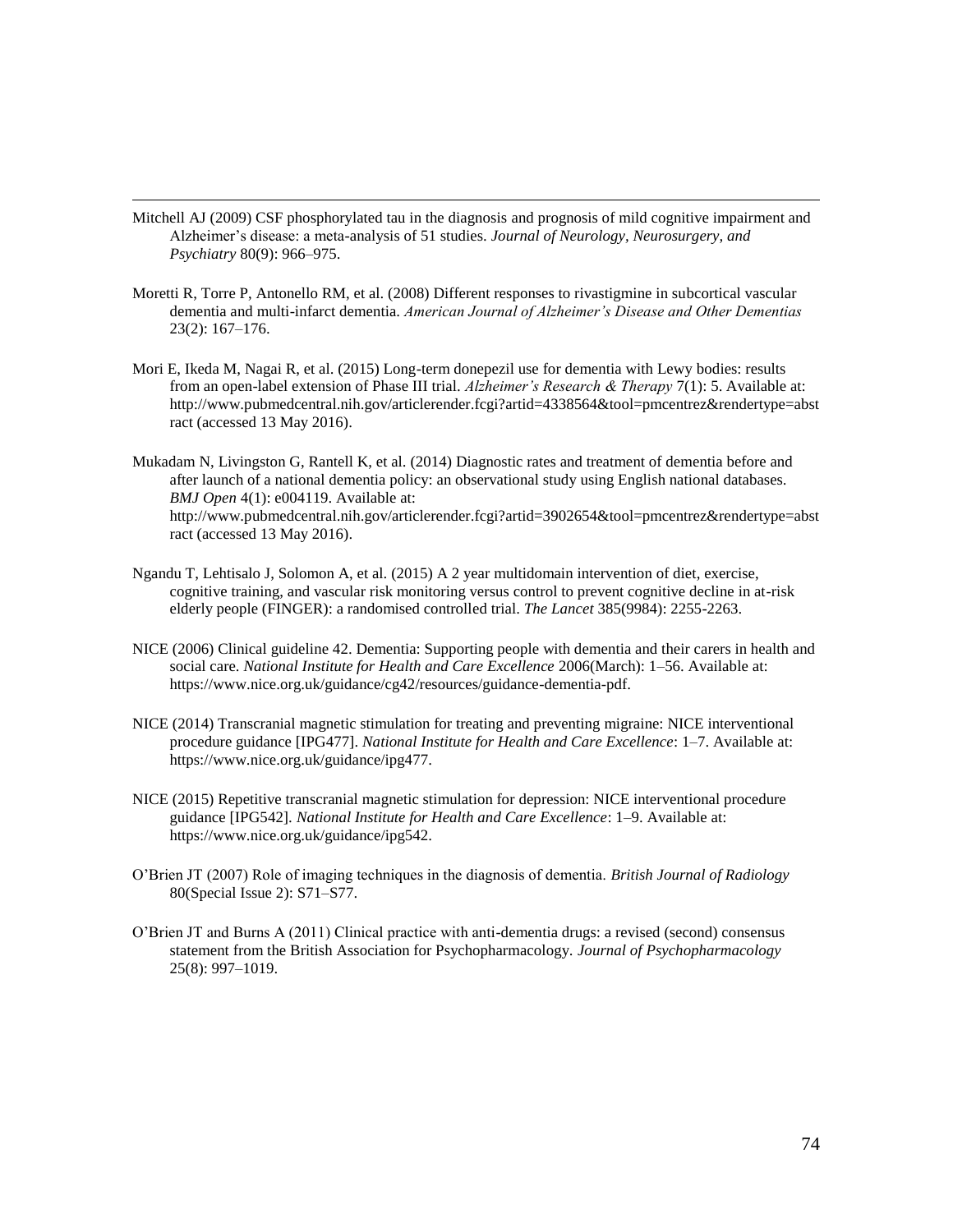- O'Brien JT, Erkinjuntti T, Reisberg B, et al. (2003) Vascular cognitive impairment. *The Lancet Neurology* 2(2): 89–98.
- O'Brien JT, Firbank MJ, Davison C, et al. (2014) 18F-FDG PET and perfusion SPECT in the diagnosis of Alzheimer and Lewy body dementias. *Journal of Nuclear Medicine* 55(12): 1959–1965.
- O'Brien JT and Herholz K (2015) Amyloid imaging for dementia in clinical practice. *BMC Medicine* 13(1): 163-169.
- O'Brien JT and Thomas A (2015) Vascular dementia. *The Lancet* 386(10004): 1698–1706.

- Ossenkoppele R, Jansen WJ, Rabinovici GD, et al. (2015) Prevalence of amyloid PET positivity in dementia syndromes: a meta-analysis. *Journal of the American Medical Association* 313(19): 1939–1949.
- Pantoni L, del Ser T, Soglian AG, et al. (2005) Efficacy and safety of nimodipine in subcortical vascular dementia: a randomized placebo-controlled trial. *Stroke* 36(3): 619–264.
- Pardini M, Serrati C, Guida S, et al. (2015) Souvenaid reduces behavioral deficits and improves social cognition skills in frontotemporal dementia: a proof-of-concept study. *Neuro-Degenerative Diseases* 15(1): 58–62.
- Passmore AP, Bayer AJ and Steinhagen-Thiessen E (2005) Cognitive, global, and functional benefits of donepezil in Alzheimer's disease and vascular dementia: results from large-scale clinical trials. *Journal of the Neurological Sciences* 229-230: 141–146.
- Perry E, Ziabreva I, Perry R, et al. (2005) Absence of cholinergic deficits in 'pure' vascular dementia. *Neurology* 64(1): 132–133.
- Prince M, Bryce R and Ferri C (2011) World Alzheimer Report 2011: The benefits of early diagnosis and intervention. Report, Alzheimer's Disease International, September.
- Rascovsky K, Hodges JR, Knopman D, et al. (2011) Sensitivity of revised diagnostic criteria for the behavioural variant of frontotemporal dementia. *Brain*134(Part 9): 2456–2477.
- Richard E, Kuiper R, Dijkgraaf MGW, et al. (2009) Vascular care in patients with Alzheimer's disease with cerebrovascular lesions: a randomized clinical trial. *Journal of the American Geriatrics Society* 57(5): 797–805.
- Ritchie C, Smailagic N, Ah N, et al. (2014) Plasma and cerebrospinal fluid amyloid beta for the diagnosis of Alzheimer ' s disease dementia and other dementias in people with mild cognitive impairment (MCI). *The Cochrane Database of Systematic Reviews* (6): CD008782.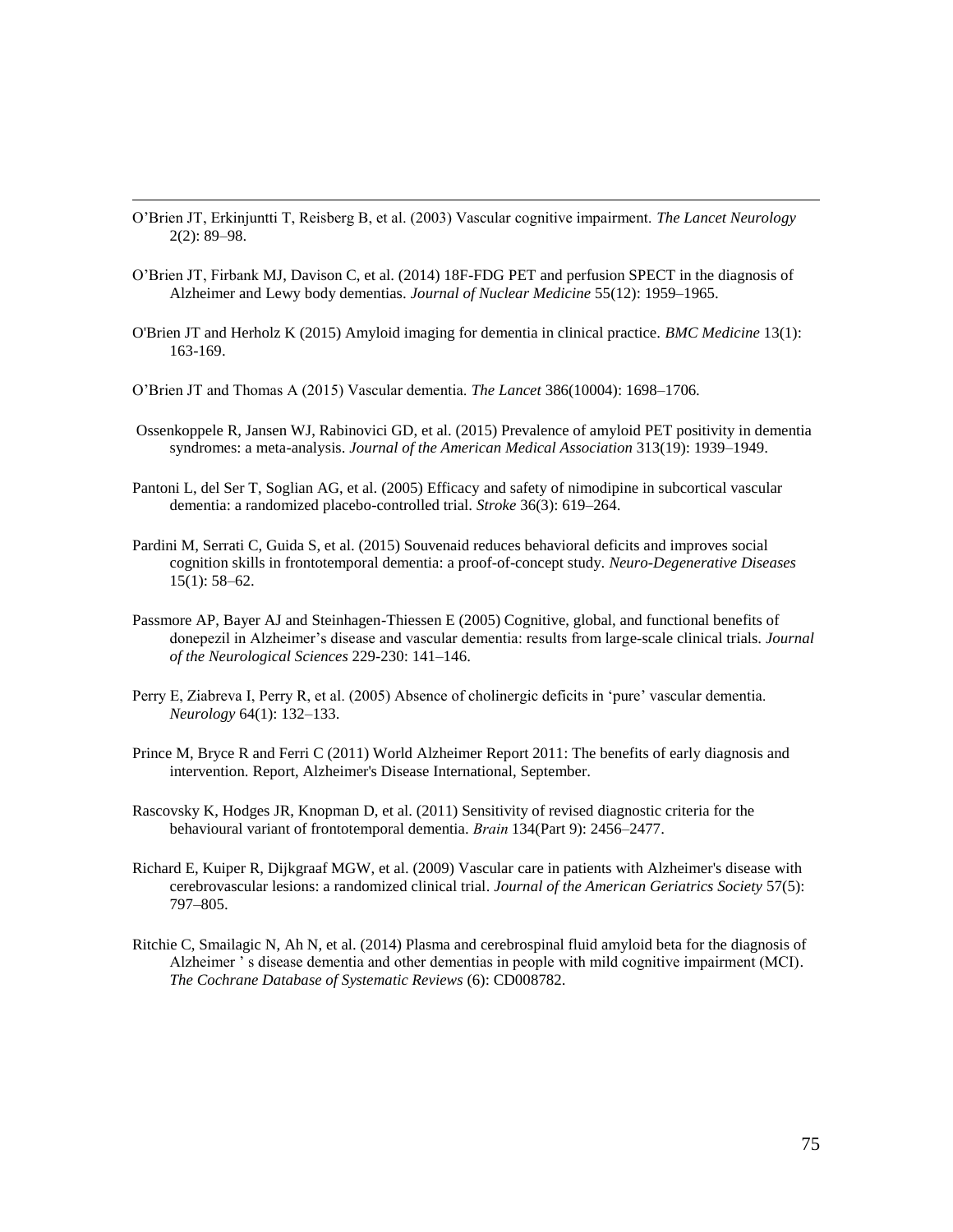- Ritchie CW and Ritchie K (2012) The PREVENT study: a prospective cohort study to identify mid-life biomarkers of late-onset Alzheimer's disease. *BMJ Open* 2(6). Available at: http://www.pubmedcentral.nih.gov/articlerender.fcgi?artid=3533047&tool=pmcentrez&rendertype=abst ract (accessed 10 May 2016).
- Ritchie CW, Molinuevo JL, Truyen L, et al. (2015) Development of interventions for the secondary prevention of Alzheimer's dementia: the European Prevention of Alzheimer's Dementia (EPAD) project. *The Lancet Psychiatry* 3(2): 179–186.

- Robinson L, Iliffe S, Brayne C, et al. (2010) Primary care and dementia: 2. Long-term care at home: psychosocial interventions, information provision, carer support and case management. *International Journal of Geriatric Psychiatry* 25(7): 657–664.
- Rojas-Fernandez CH and Moorhouse P (2009) Current concepts in vascular cognitive impairment and pharmacotherapeutic implications. *The Annals of Pharmacotherapy* 43(7): 1310–1323.
- Román GC, Tatemichi TK, Erkinjuntti T, et al. (1993) Vascular dementia: diagnostic criteria for research studies. Report of the NINDS-AIREN International Workshop. *Neurology* 43(2): 250–260.
- Sachdev P, Kalaria R, O'Brien J, et al. (2014) Diagnostic Criteria for Vascular Cognitive Disorders: a VASCOG Statement. *Alzheimer Disease and Associated Disorders* 28(3): 206–218.
- Salahudeen MS, Duffull SB, Nishtala PS (2015) Anticholinergic burden quantified by anticholinergic risk scales and adverse outcomes in older people: a systematic review. *BMC Geriatrics* 15(1): 31-44.
- Salloway S, Sperling R, Fox NC, et al. (2014) Two phase 3 trials of bapineuzumab in mild-to-moderate Alzheimer's disease. *The New England Journal of Medicine* 370(4): 322–333.
- Sampson EL, Burns A and Richards M (2011) Improving end-of-life care for people with dementia. *The British Journal of Psychiatry* 199(5): 357–359.
- Schalock RL, Verdugo MA, Gomez LE, et al. (2016) Moving us toward a theory of individual quality of life. *American Journal on Intellectual and Developmental Disabilities* 121(1): 1–12.
- Scheltens P, Kamphuis PJGH, Verhey FRJ, et al. (2010) Efficacy of a medical food in mild Alzheimer's disease: a randomized, controlled trial. *Alzheimer's and Dementia* 6(1): 1–10.e1. Available at: http://dx.doi.org/10.1016/j.jalz.2009.10.003.
- Scheltens P, Twisk JWR, Blesa R, et al. (2012) Efficacy of souvenaid in mild alzheimer's disease: results from a randomized, controlled trial. *Journal of Alzheimer's Disease* 31(1): 225–236.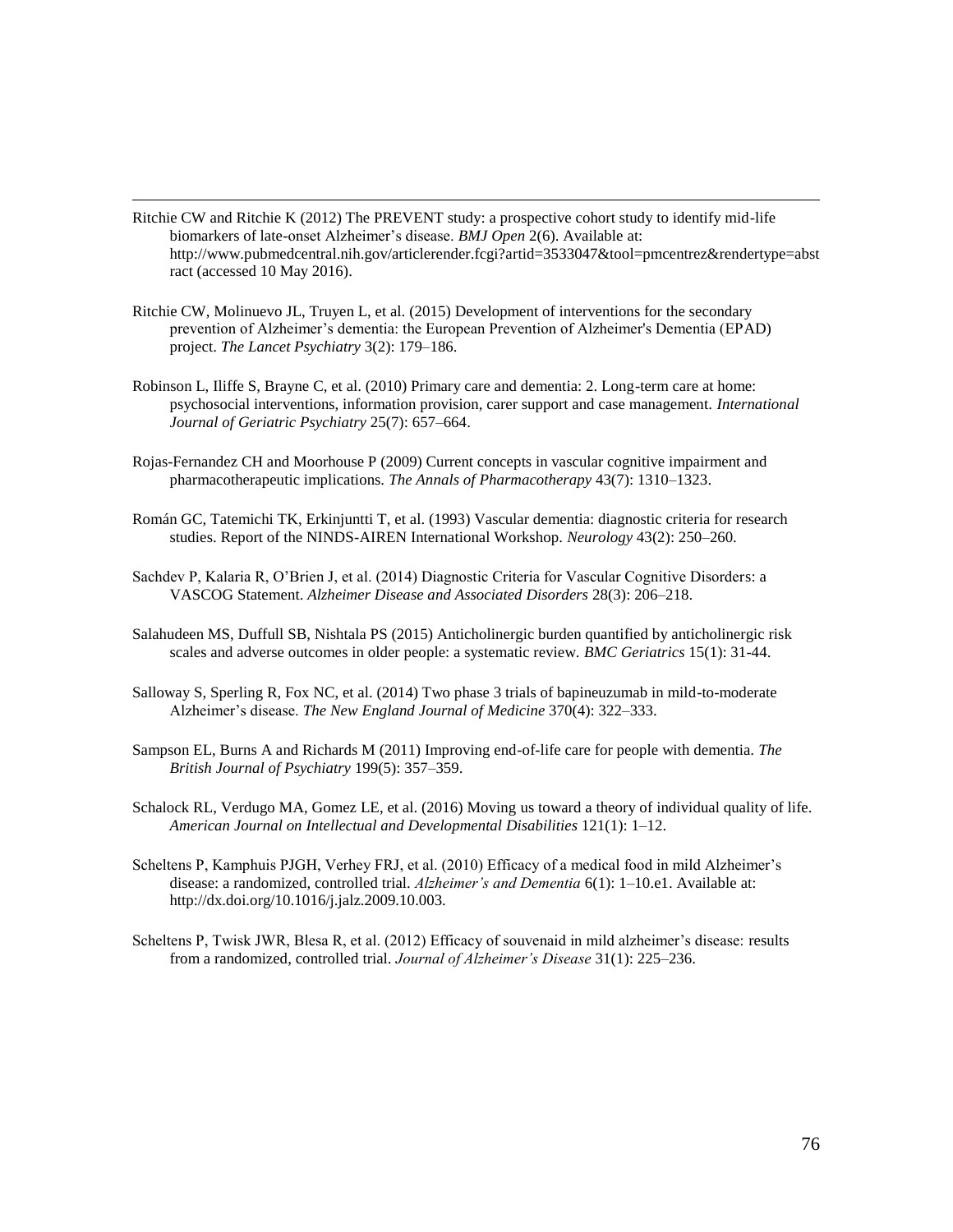Schmidt R, Hofer E, Bouwman FH, et al. (2015) EFNS-ENS/EAN Guideline on concomitant use of cholinesterase inhibitors and memantine in moderate to severe Alzheimer's disease. *European Journal of Neurology*22(6): 889–898.

- Schneider LS, DeKosky ST, Farlow MR, et al. (2005) A randomized, double-blind, placebo-controlled trial of two doses of Ginkgo biloba extract in dementia of the Alzheimer's type. *Current Alzheimer Research* 2(5): 541–551.
- Schneider LS, Mangialasche F, Andreasen N, et al. (2014) Clinical trials and late-stage drug development for Alzheimer's disease: an appraisal from 1984 to 2014. *Journal of Internal Medicine* 275(3): 251–283.
- Shah RC, Janos AL, Kline JE, et al. (2013) Cognitive decline in older persons initiating anticholinergic medications. *PLoS One* 8(5): e64111. Available at: http://dx.doi.org/10.1371/journal.pone.0064111 (accessed 19 August 2016).
- Shah RC, Kamphuis PJ, Leurgans S, et al. (2013) The S-Connect study: Results from a randomized, controlled trial of Souvenaid in mild-to-moderate Alzheimer's disease. *Alzheimer's Research and Therapy* 5(6): 59-67.
- Sharp SI, Francis PT, Elliott MSJ, et al. (2009) Choline acetyltransferase activity in vascular dementia and stroke. *Dementia and Geriatric Cognitive Disorders* 28(3): 233–238.
- Shumaker SA, Legault C, Rapp SR, et al. (2003) Estrogen plus progestin and the incidence of dementia and mild cognitive impairment in postmenopausal women: the Women's Health Initiative Memory Study: a randomized controlled trial. *Journal of the American Medical Association* 289(20): 2651–2662.
- Shumaker SA, Legault C, Kuller L, et al. (2004) Conjugated equine estrogens and incidence of probable dementia and mild cognitive impairment in postmenopausal women: Women's Health Initiative Memory Study. *Journal of the American Medical Association* 291(24): 2947–2958.
- Sperling RA, Aisen PS, Beckett LA, et al. (2011) Toward defining the preclinical stages of Alzheimer's disease: recommendations from the National Institute on Aging-Alzheimer's Association workgroups on diagnostic guidelines for Alzheimer's disease. *Alzheimer's & Dementia: Journal of the Alzheimer's Association* 7(3): 280–92.
- Stinton C, McKeith I, Taylor J-P, et al. (2015) Pharmacological management of Lewy body dementia: a systematic review and meta-analysis. *The American Journal of Psychiatry* 172(8): 731-742.
- Suemoto CK, Apolinario D, Nakamura-Palacios EM, et al. (2014) Effects of a non-focal plasticity protocol on apathy in moderate Alzheimer's disease: a randomized, double-blind, sham-controlled trial. *Brain Stimulation* 7(2): 308–313.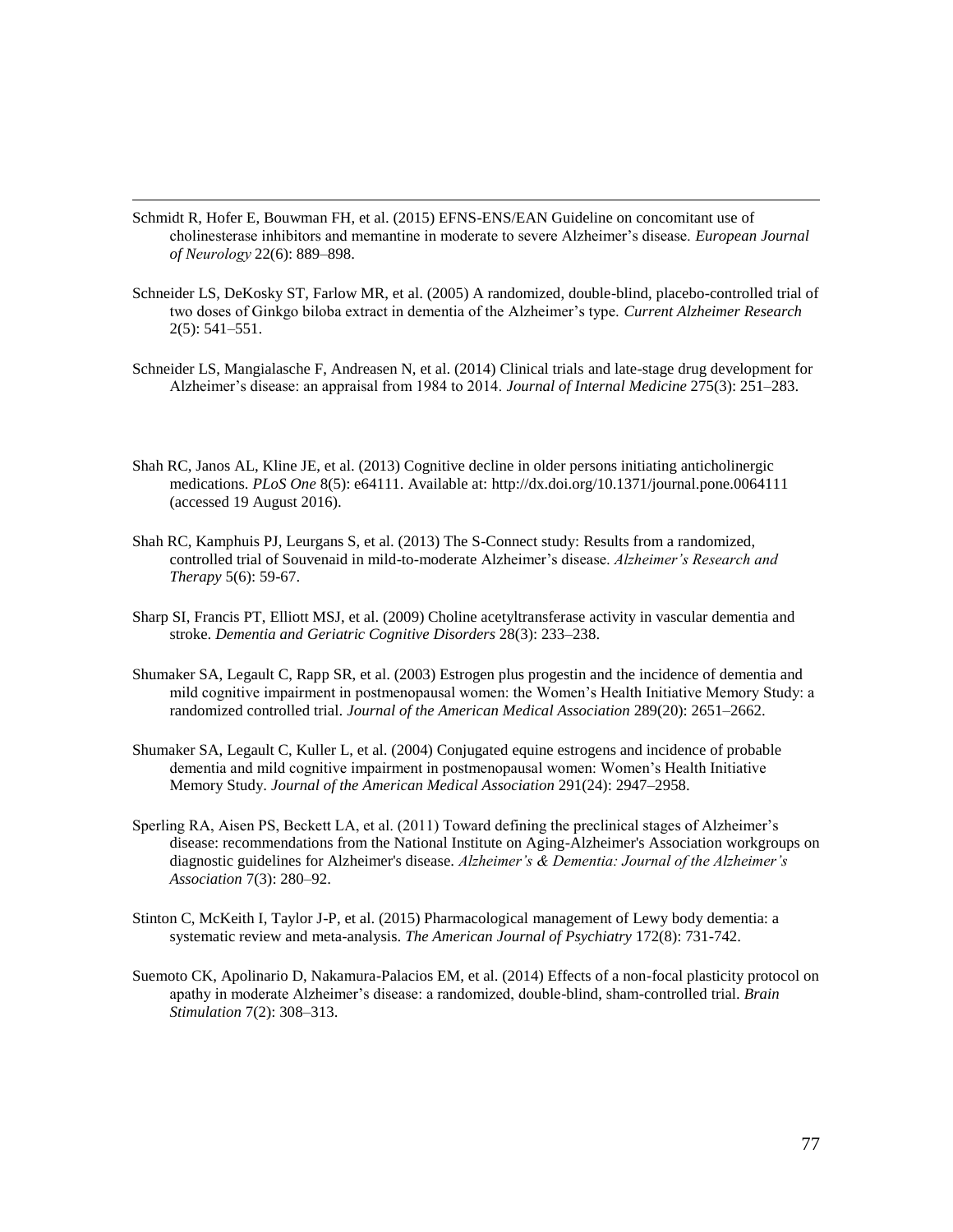Thal LJ, Ferris SH, Kirby L, et al. (2005) A randomized, double-blind, study of rofecoxib in patients with mild cognitive impairment. *Neuropsychopharmacology* 30(6): 1204–1215.

- Thomas SJ and Grossberg GT (2009) Memantine: a review of studies into its safety and efficacy in treating Alzheimer's disease and other dementias. *Clinical Interventions in Aging* 4: 367–377.
- US Food and Drug Administration (2011) Medical devices; neurological devices; classification of repetitive transcranial magnetic stimulation system. Final rule. *Federal Register* 76(143): 44489–44491.
- Vercelletto M, Boutoleau-Bretonnière C, Volteau C, et al. (2011) Memantine in behavioral variant frontotemporal dementia: negative results. *Journal of Alzheimer's Disease* 23(4): 749–759.
- Vickrey BG, Mittman BS, Connor KI, et al. (2006) The effect of a disease management intervention on quality and outcomes of dementia care: a randomized, controlled trial. *Annals of Internal Medicine* 145(10): 713–726.
- Von Gunten A, Schlaefke S and Überla K (2015) Efficacy of Ginkgo biloba extract EGb 761(®) in dementia with behavioural and psychological symptoms: a systematic review. *The World Journal of Biological Psychiatry* Early Online: 1–12. Available at: http://dx.doi.org/10.3109/15622975.2015.1066513 (accessed 26 July 2016).
- Waldemar G, Dubois B, Emre M, et al. (2007) Recommendations for the diagnosis and management of Alzheimer's disease and other disorders associated with dementia: EFNS guideline. *European Journal of Neurology* 14(1): e1–26.
- Wang B-S, Wang H, Song Y-Y, et al. (2010) Effectiveness of standardized ginkgo biloba extract on cognitive symptoms of dementia with a six-month treatment: a bivariate random effect meta-analysis. *Pharmacopsychiatry* 43(3): 86–91.
- Wang H-F, Yu J-T, Tang S-W, et al. (2015) Efficacy and safety of cholinesterase inhibitors and memantine in cognitive impairment in Parkinson's disease, Parkinson's disease dementia, and dementia with Lewy bodies: systematic review with meta-analysis and trial sequential analysis. *Journal of Neurology, Neurosurgery, and Psychiatry* 86(2): 135–143.
- Watanabe N, Yamamura K, Suzuki Y, et al. (2012) Pharmacist-based donepezil outpatient consultation service to improve medication persistence. *Patient Preference and Adherence* 6: 605–611.
- Weinmann S, Roll S, Schwarzbach C, et al. (2010) Effects of Ginkgo biloba in dementia: systematic review and meta-analysis. *BMC Geriatrics* 10: 14. Available at: http://doi.org/10.1186/1471-2318-10-14 (accessed 26 July 2016).
- Wilcock J, Iliffe S, Griffin M, et al. (2013) Tailored educational intervention for primary care to improve the management of dementia: the EVIDEM-ED cluster randomized controlled trial. *Trials* 14: 397-406.